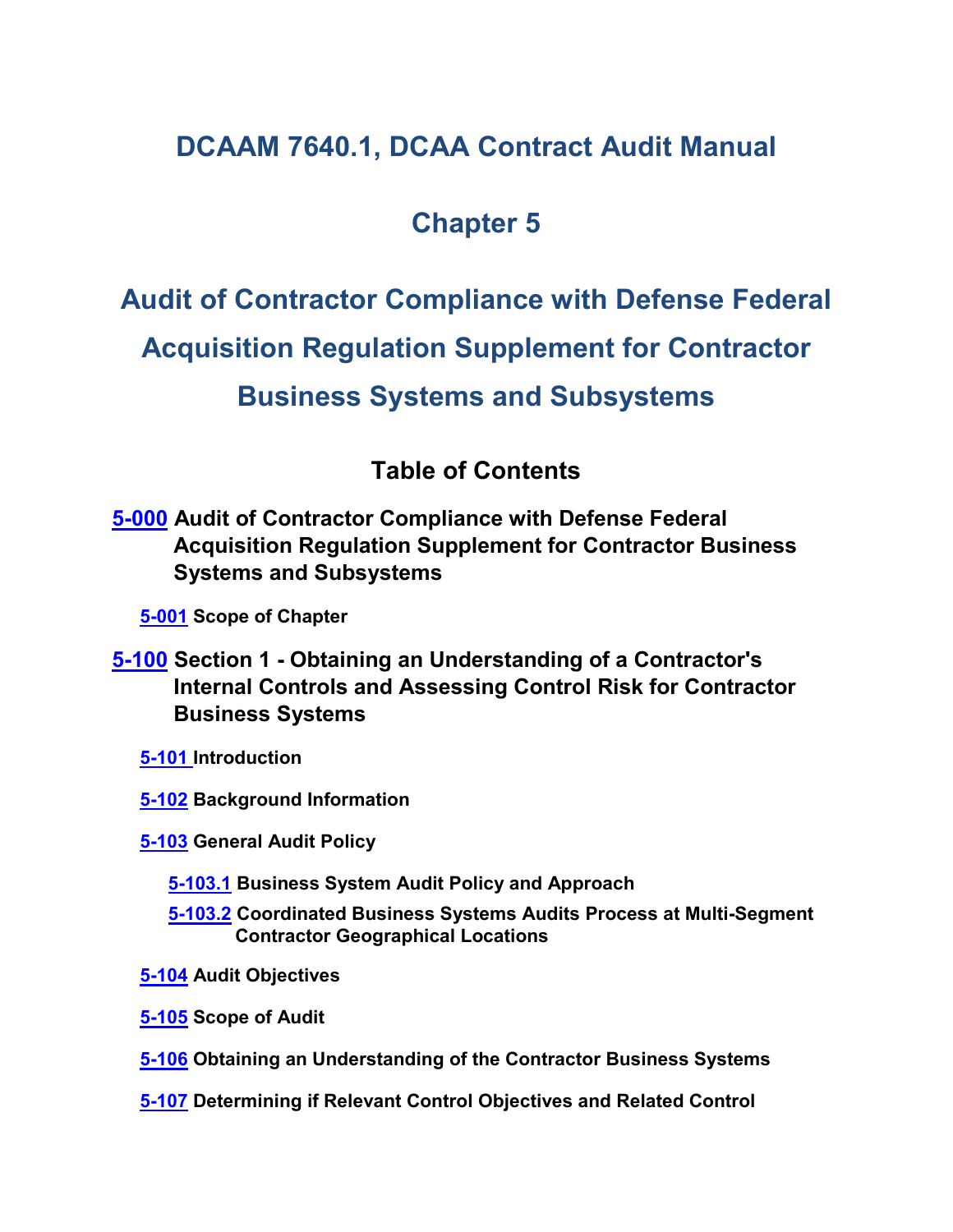<span id="page-1-3"></span><span id="page-1-2"></span><span id="page-1-1"></span><span id="page-1-0"></span>**Activities Exist to Contractor Compliance with DFARS Business Systems Requirement and Applicable Laws, Regulation and Applicable, Laws, Regulations and Contract Terms**

- **[5-108](#page-12-0) Testing Controls**
- **[5-109](#page-14-0) Assessing Control Risk**
- **[5-110](#page-14-1) Business system Compliance Reporting**

# **[5-200](#page-18-0) Section 2 - Preaward Surveys of Prospective Contractor Accounting Systems**

<span id="page-1-5"></span><span id="page-1-4"></span>**[5-201](#page-18-1) Introduction**

<span id="page-1-6"></span>**[5-202](#page-18-2) Preaward Survey of a Prospective Contractor's Accounting System**

<span id="page-1-7"></span>**[5-203](#page-20-0) Audit Reports**

# **[5-300](#page-21-0) Section 3 - Audit of Contractor Compliance with DFARS 252.242-7006, Accounting System Administration**

- <span id="page-1-8"></span>**[5-301](#page-21-1) Introduction**
- <span id="page-1-9"></span>**[5-302](#page-21-2) Contract Clause DFARS 252.242-7006**
- <span id="page-1-10"></span>**[5-303](#page-22-0) General Audit Policy**
- <span id="page-1-11"></span>**[5-304](#page-22-1) Accounting Business Systems Audit Objective**
- <span id="page-1-12"></span>**[5-305](#page-22-2) Scope of Audit**
- <span id="page-1-13"></span>**[5-306](#page-30-0) Non-DoD Contractor Accounting System Audits**
- <span id="page-1-14"></span>**[5-307](#page-30-1) Business System Reporting**
- <span id="page-1-16"></span><span id="page-1-15"></span>**[5-308](#page-30-2) Post Award Accounting System Audits**
	- **[5-308.1](#page-31-0) Post Awared Accounting Systems for Non-DoD Contractors with Cost Type Contracts**
	- **[5-308.2](#page-32-0) Audit Reports**
- **[5-400](#page-32-1) Section 4 – Audit of Compliance with DFARS 252.242-7004, Material Management and Accounting Systems**

<span id="page-1-18"></span><span id="page-1-17"></span>**[5-401](#page-32-2) Introduction**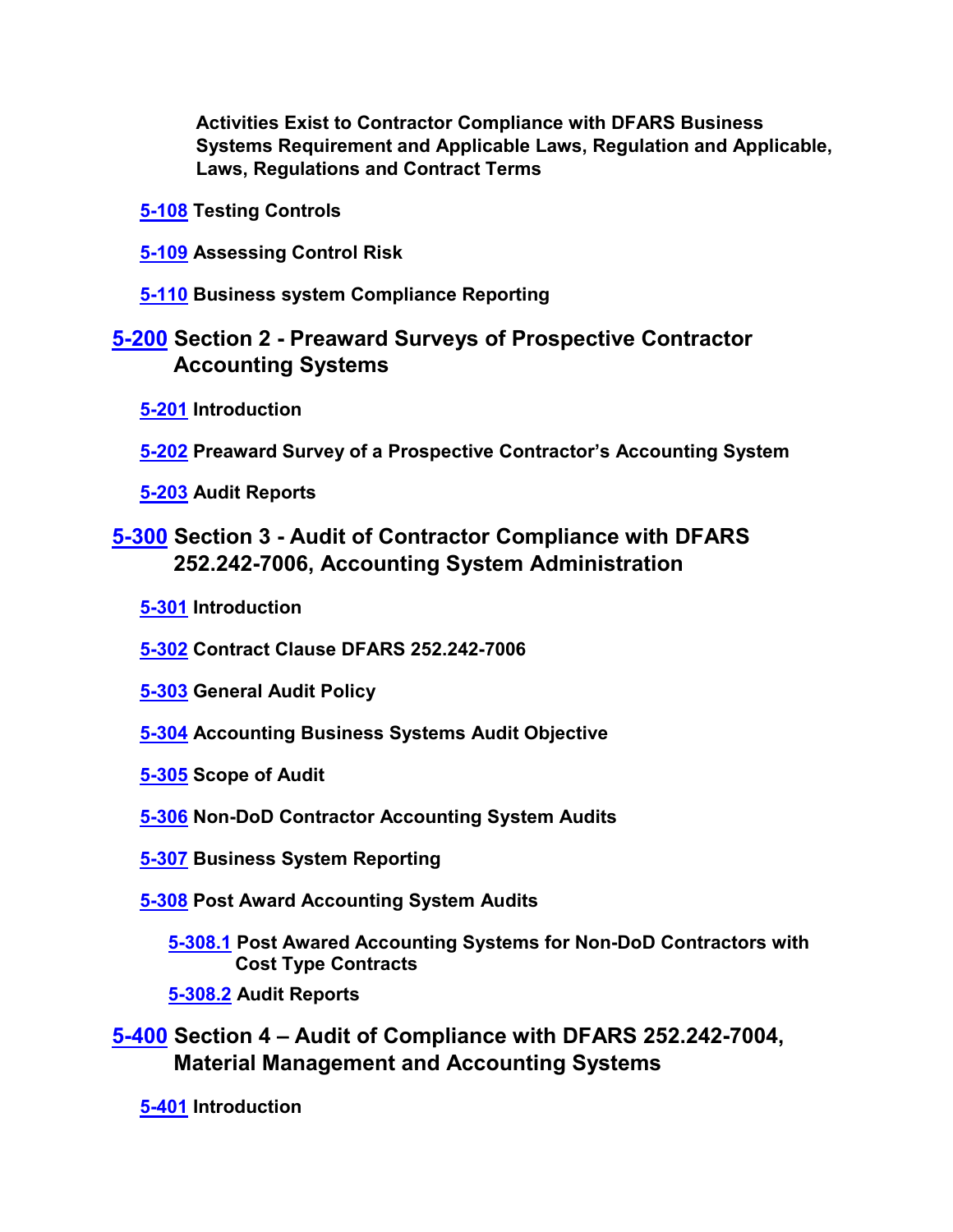<span id="page-2-0"></span>**[5-402](#page-33-0) DFARS Subpart 242.72**

- <span id="page-2-1"></span>**[5-403](#page-33-1) Contract Clause DFARS 252.272-7004 Material Management and Accounting System**
- <span id="page-2-2"></span>**[5-404](#page-33-2) General Audit Policy**
- <span id="page-2-3"></span>**[5-405](#page-34-0) Material Management and Accoutning Systems (MMAS) Audit Objectives**
- <span id="page-2-4"></span>**[5-406](#page-35-0) Scope of Audit**
- <span id="page-2-5"></span>**[5-407](#page-41-0) Business System Reporting**

# **[5-500](#page-42-0) Section 5 – Audit of Contractor Compliance with DFARS 252.215-7002 Cost Estimating System**

**5-501 Introduction**

**5-502 DFARS 215.407-5-70 and 252.215-7002 Requirements**

- <span id="page-2-12"></span><span id="page-2-11"></span><span id="page-2-10"></span><span id="page-2-9"></span><span id="page-2-8"></span><span id="page-2-7"></span><span id="page-2-6"></span>**5-502.1 Applicability of DFARS Business System Requirements 5-502.2 System Disclosure and Maintenance Requirements**
- **5-503 General Audit Policy**
- <span id="page-2-13"></span>**5-504 Estimating System Audit Objectives**
	- **5-504.1 Scope of Audit**
	- **5-504.2 Estimating System Audit Considerations**
- <span id="page-2-16"></span><span id="page-2-15"></span><span id="page-2-14"></span>**5-505 Business System Reporting**
	- **5-505.1 Other Than Large Business Contractor Reporting**
	- **[5-505.2](#page-52-0) Contracting Officer Processing of the Estimating System Report**
- <span id="page-2-19"></span><span id="page-2-18"></span><span id="page-2-17"></span>**5-506 Monitoring and Follow-up-Estimating System**
- **[5-600](#page-42-1) Section 6 – DCMA Cognizance of Business Systems**

# **5-700 Section 7 --- Contractor Information Survey**

- **5-701 Introduction \*\***
- **5-702 Contractor Information Survey \*\***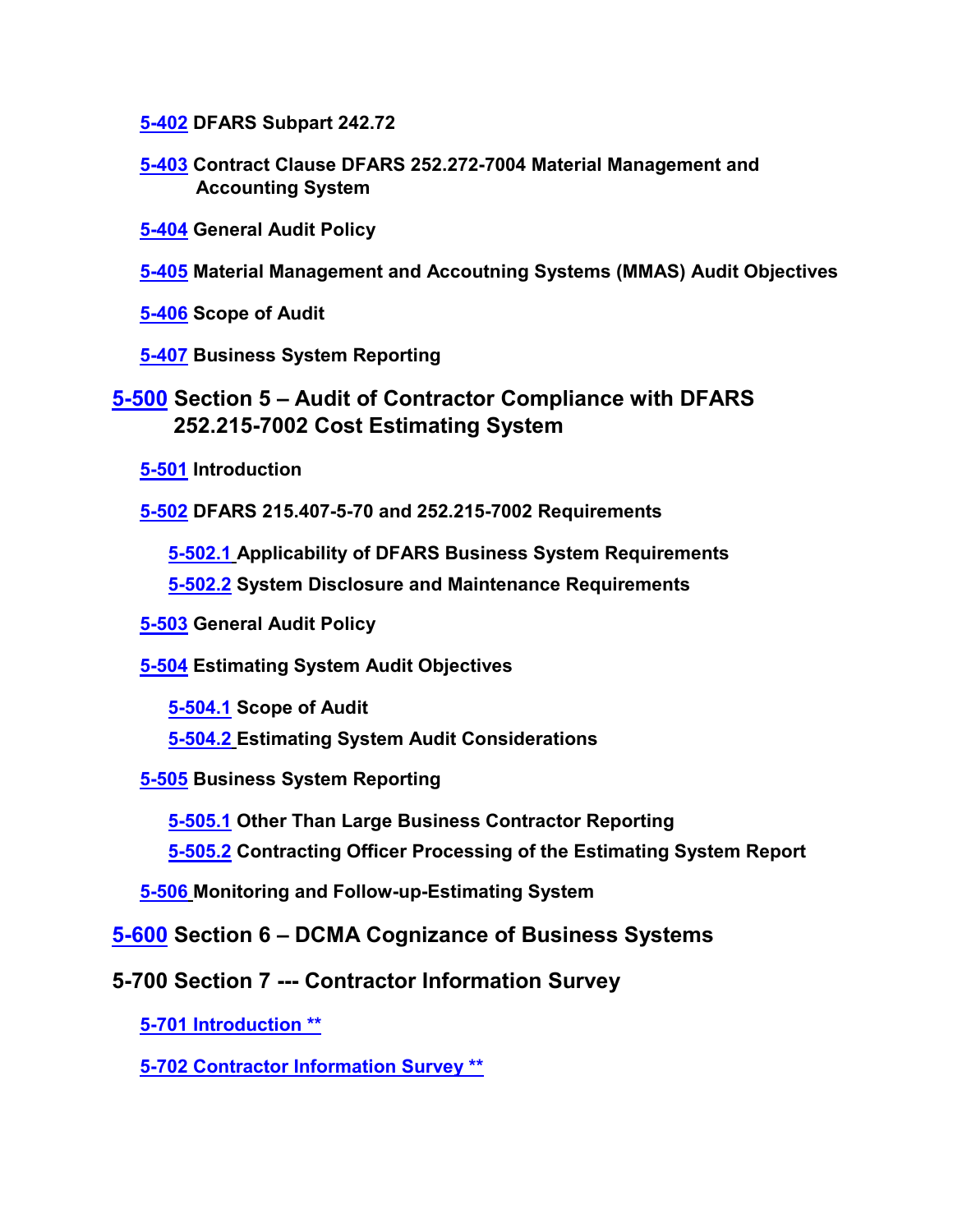<span id="page-3-0"></span>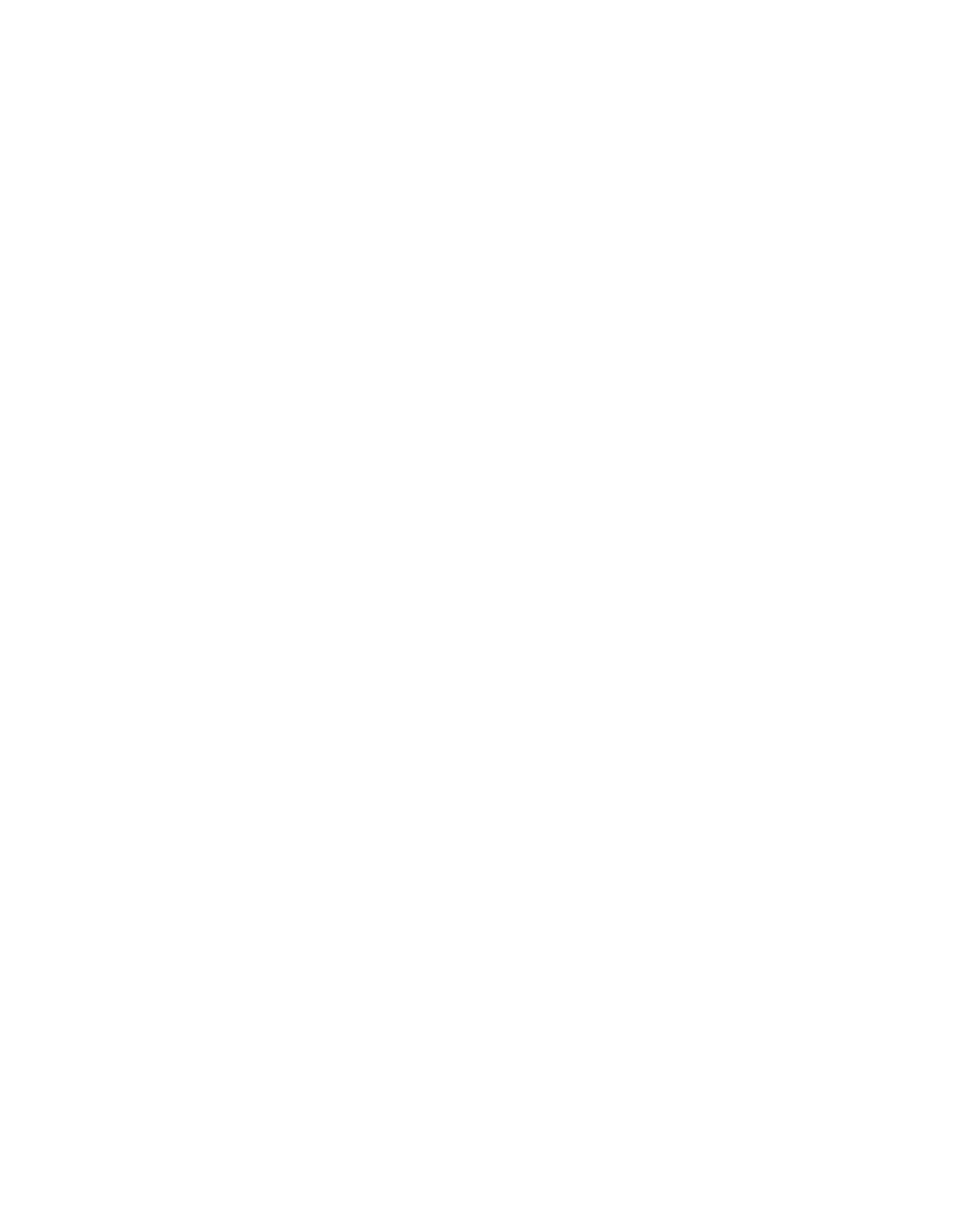# **5-000 Audit of Contractor Compliance with Defense Federal Acquisition Regulation for Contractor Business Systems and Subsystem[s\\*\\*](#page-0-0)**

### <span id="page-4-0"></span>**5-001 Scope of Chapte[r\\*\\*](#page-0-1)**

a. This chapter provides audit guidance on performing examinations engagements of contractor business systems and subsystems for compliance with the Defense Federal Acquisition Requirements Regulation Supplement (DFARS) and contract terms. The contractor business systems covered in this section include the accounting system, material management and accounting system (MMAS), cost estimating system, and their applicable subsystems.

b. There is an additional section regarding Pre-Award Accounting System Audits for contractors that are subject to the Federal Acquisition Regulations (FAR) SF 1408 criteria. Additionally, a section has been added for business system reviews of Non-DoD contractors that are not subject to the DFARS business system requirements (section 5-306).

c. There is also an additional section regarding the Contractor Information Survey (section 5-700). The Contractor Information Survey will primarily be used at smaller contractors where they have had little or no audit effort in three (3) to five (5) years.

# <span id="page-4-1"></span>**5-100 Section 1 --- Obtaining an Understanding of a Contractor's Internal Controls and Assessing Control Risk for Contractor Business Systems[-\\*\\*](#page-0-2)**

#### <span id="page-4-2"></span>**5-101 Introductio[n\\*\\*](#page-0-3)**

a. This section outlines the auditor's fundamental requirements and responsibilities for obtaining and documenting an understanding of a contractor's internal controls and for assessing control risk in accordance with GAGAS. The auditor should use this documentation as a basis for planning related business system audits of compliance with the applicable DFARS business systems criteria and the Pre-Award Accounting System FAR SF 1408, requirements.

b. These fundamental requirements and responsibilities apply to audits of each of the contractor's business systems and subsystems that are used to propose, charge, or bill significant costs to Government contracts.

c. The audit guidance discussed in this chapter generally applies to all contractors regardless of size. However, the auditor should consider the size and complexity of the contractor when planning the types of audit procedures that are applied.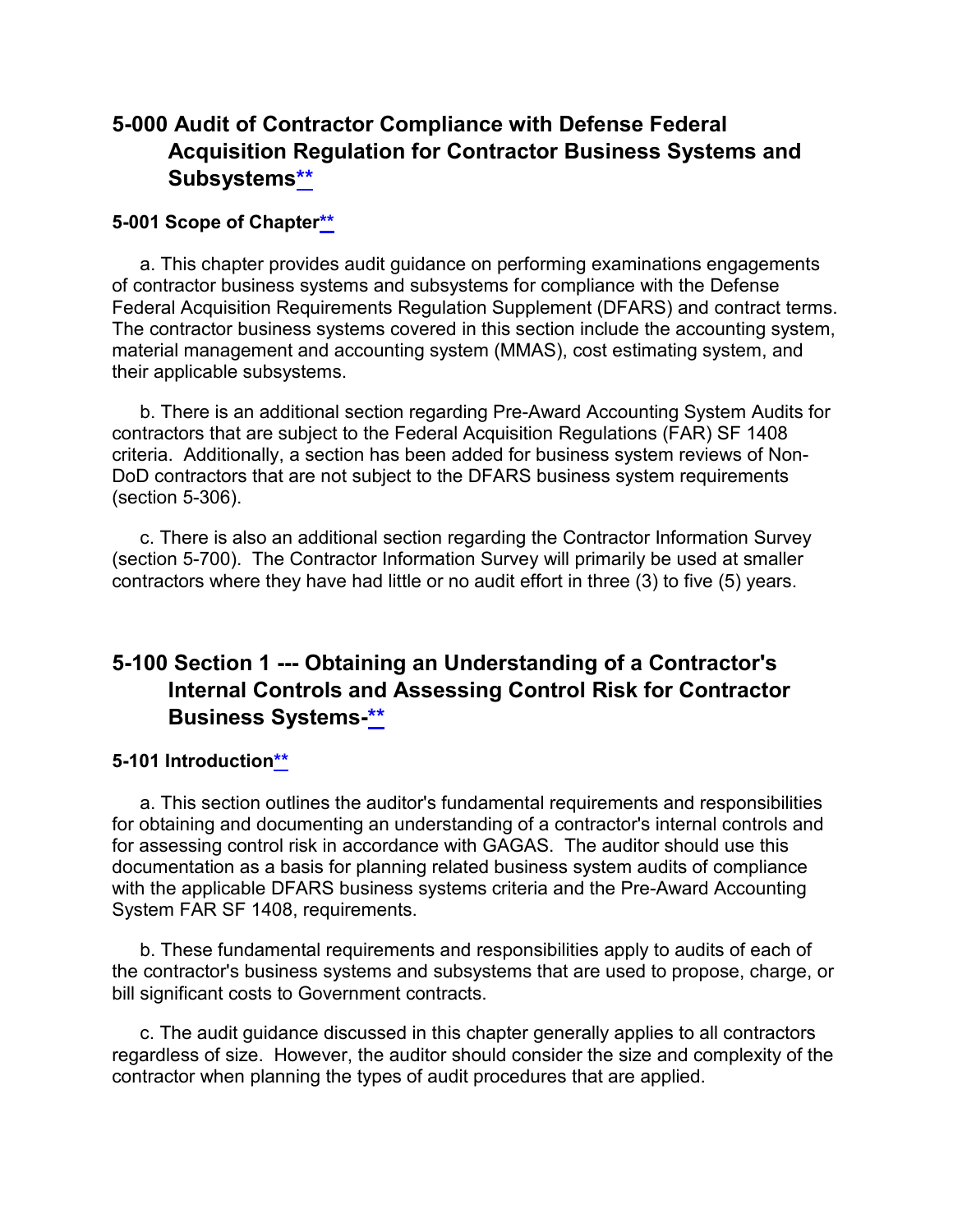#### <span id="page-5-0"></span>**5-102 Background Informatio[n\\*\\*](#page-0-4)**

a. Generally Accepted Government Auditing Standards require the auditor to obtain a sufficient understanding of the contractor's internal controls to assess control risk to plan the audit and to determine the nature, timing, and extent of tests to be performed. 2-303.2, prescribes the guidance regarding obtaining and documenting the contractor's internal controls to assess control risk and to determine the nature, timing, and extent of test to be performed.

b. Additionally, Statement on Standards for Attestation Engagements 18 [\(SSAE 18\)](https://www.aicpa.org/research/standards/auditattest/ssae.html), under the compliance examination procedures, requires auditors obtain an understanding of relevant portions of internal control over compliance sufficient to plan the engagement and to assess control risk for compliance with specified requirements (e.g. DFARS, FAR, CAS, contract terms, etc.). In planning the examination, such knowledge should be used to identify types of potential noncompliance, to consider factors that affect the risk of material noncompliance, and to design appropriate tests of compliance.

c. The relevant business systems in the contract audit environment and their respective CAM sections are listed below:

| Audit of Contractor Compliance with DFARS 252.242-7006, Accounting<br><b>System Administration</b>          | 5-300 |
|-------------------------------------------------------------------------------------------------------------|-------|
| Audit of Contractor Compliance with DFARS 252.242-7004, Material<br><b>Management and Accounting System</b> | 5-400 |
| Audit of Contractor Compliance with DFARS 252.215-7002, Cost<br><b>Estimating System Requirements</b>       | 5-500 |
| <b>DCMA Cognizance of Business Systems</b>                                                                  | 5-600 |

d. The auditor should consider the contractor's control environment and overall accounting controls when assessing control risk for each business system for compliance with the applicable Defense Federal Acquisition Regulations. In addition, the auditor should consider the adequacy of general IT System controls as they affect the operational effectiveness of control activities for the business systems being examined.

e. The components of internal control and the relevant control objectives identified within the business systems listed above apply to every contractor and should be considered in the context of the following:

- the contractor's size
- the contractor's organization and ownership characteristics
- the nature of the contractor's business
- the diversity and complexity of the contractor's operations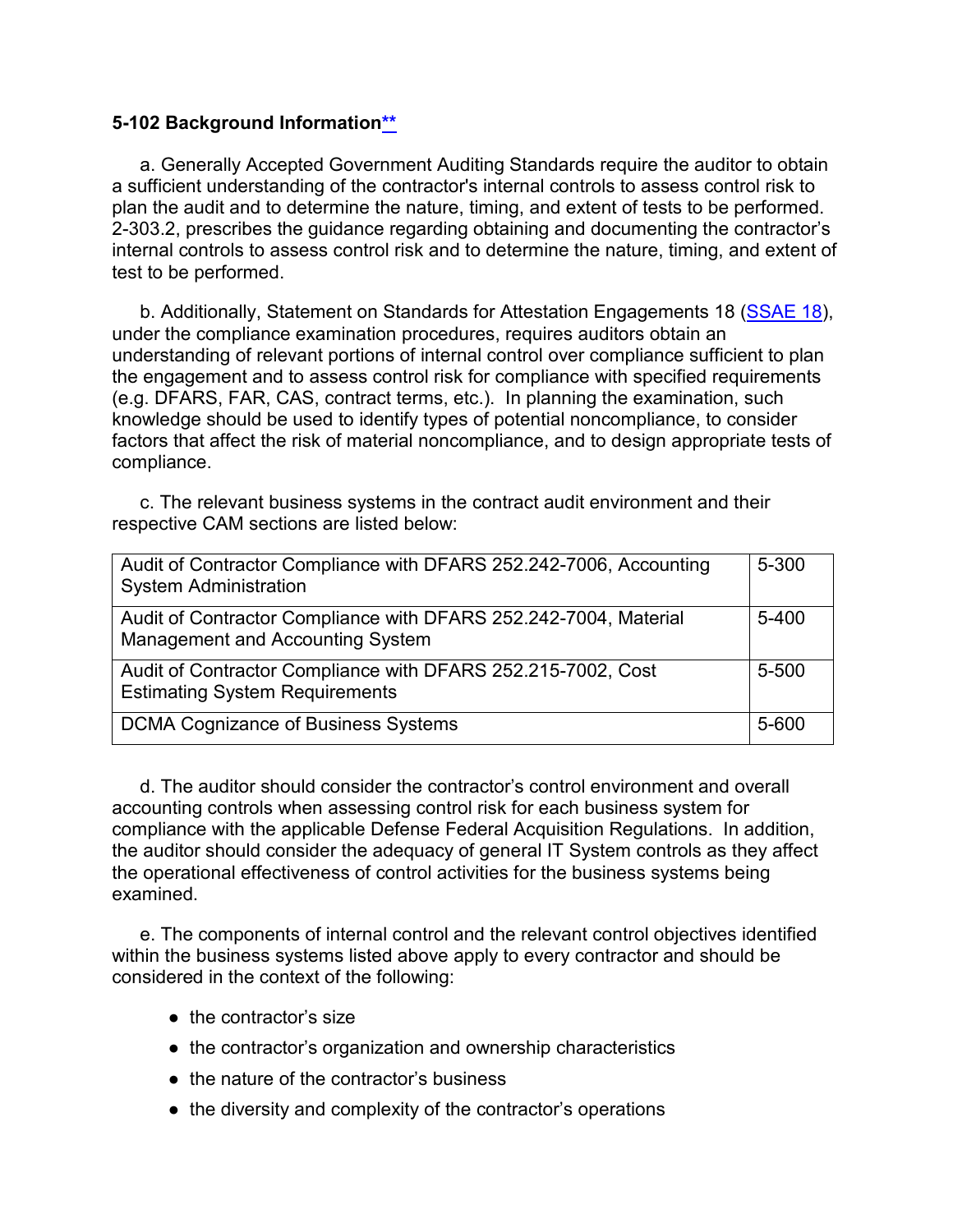- the contractor's methods of transmitting, processing, maintaining, and accessing information
- applicable legal and regulatory requirements

Smaller contractors may have less formal internal controls that accomplish these control objectives.

f. With a sound understanding of the critical aspects of each system, the auditor can more effectively and efficiently develop the audit procedures necessary to audit compliance with laws and regulations in business system audits.

### <span id="page-6-0"></span>**5-103 General Audit Polic[y\\*\\*](#page-0-5)**

### **5-103.1 Business System Audit Policy and Approac[h\\*\\*](#page-0-6)**

<span id="page-6-1"></span>a. It is DCAA's policy that each business system (i.e., accounting, estimating, MMAS) and subsystems (i.e., compensation, labor, billings, budget, etc.) that has a significant impact on Government contract costs be audited on a cyclical basis based on a documented risk assessment. When the contractor changes the system, the auditor should give a high priority to the audit of the system change as a basis for relying on the system. The auditor should meet annually with top contractor representatives, such as senior management, internal auditors, audit committee members, or others during the annual planning coordination process (see DMIS [User Manual,](https://intranet.dcaa.mil/dmisug/SitePages/Planning_Overview.aspx) Planning Process, Other Considerations) to obtain information regarding any significant changes in policies and procedures affecting internal controls for its business systems and subsystems. The auditor should request and review any audit leads, as well as a copy of the management representation letter provided by the contractor's external auditors, in conjunction with the audit of the company's financial statements. At large, multisegment contractor locations, the management representation letter should be requested by the corporate auditor and/or the Corporate Audit Directorate (CAD). CAD auditors should provide any relevant information from the management letter to auditors at the affected segments.

b. In determining the significance of a contractor business system and subsystems, the auditor should carefully consider the relationship of the business system and subsystems to Government contracts. For example, if a contractor incurs a significant amount of labor costs which are assigned to Government contracts, the contractor's compensation and labor subsystems would be considered as significant, during the risk assessment of a contractors accounting business system. Likewise, if a contractor does not purchase significant amounts of materials for Government contracts, the contractor's material systems may not have significant risk for the accounting business system audit.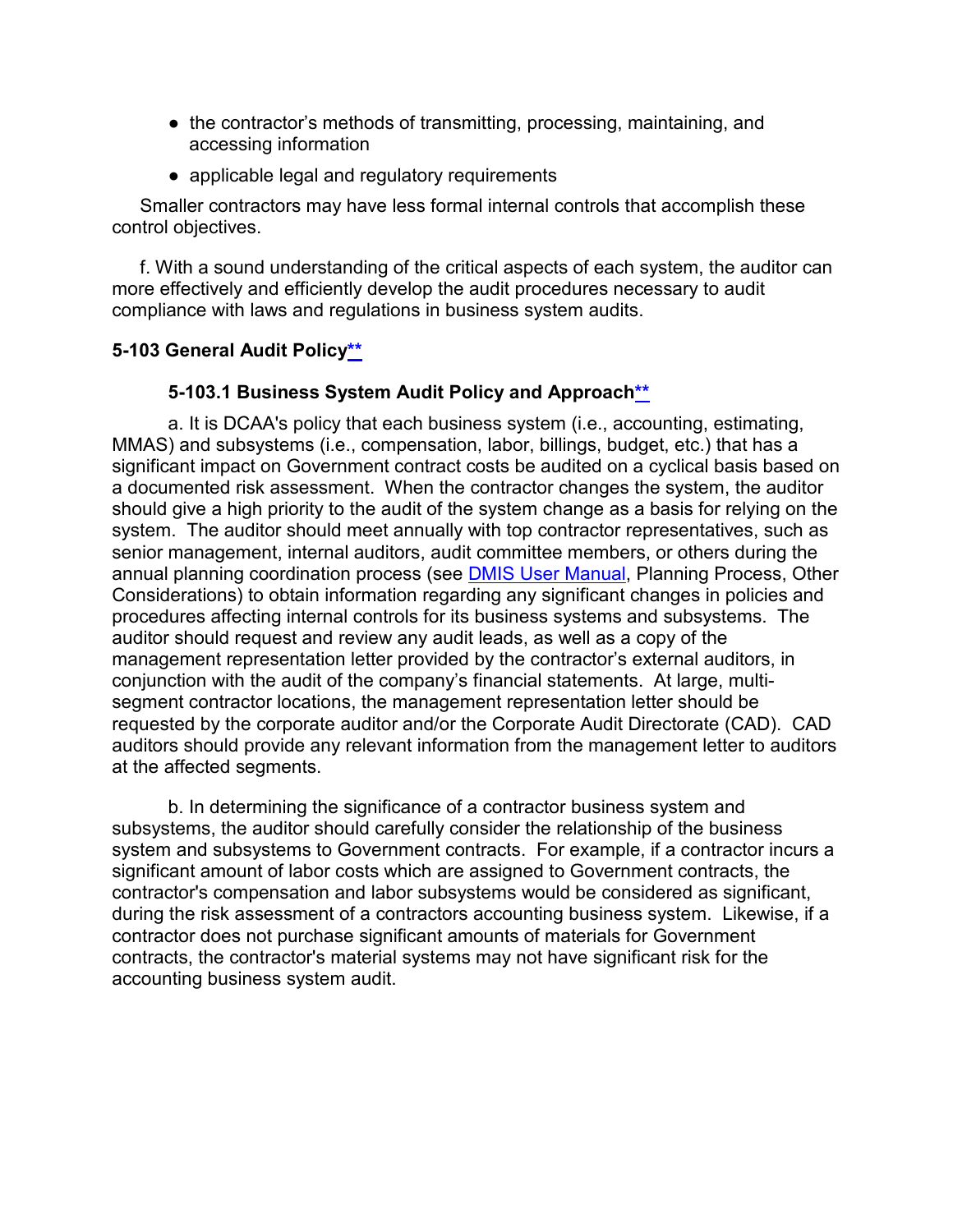c. When a contractor that participates in self-governance programs furnishes the FAO with an initial internal control evaluation and compliance test plan, the FAO should consider this information during the risk assessment planning for compliance with the applicable DFARS business system requirements. The objective is to coordinate with the contractor on the relevant control activities and compliance testing to gain an understanding of the relevant control activities that are relevant to the business system requirements.

d. SEC registered public companies are required to follow additional reporting requirements as a result of the Sarbanes-Oxley Act of 2002, such as including in their annual reports filed with the SEC, management's report on internal control over financial reporting. Furthermore, the external auditors are required to attest to management's assessment of the company's internal controls over financial reporting. Auditors may be able to rely on work performed to support the information in the SEC filings when conducting internal control audits provided the requirements of 4-1000 "Relying Upon the Work of Others" is followed. Auditors should consider the potential opportunities for increased coordination with the contractor when planning and performing audits (see 4- 202).

#### **5-103.2 Coordinated Business System Audit Process at Multi-Segment Contractor Geographical Locations [\\*\\*](#page-0-7)**

<span id="page-7-0"></span>a. Auditing compliance for contractor business systems at multi-segment contractors, requires cognizant auditors to identify audit responsibilities at each geographical location to ensure appropriate audit coverage when contractor locations share components of a business system, such as policies and procedures, common technologies (e.g., software), or common management. The following should be considered as part of this coordinated process.

(1) To initiate the coordinated audit process, the lead FAO cognizant of the contractor segment responsible for the design and maintenance of the shared system should coordinate with other cognizant FAOs to gain an understanding of the contractor's business system to determine the extent of common or shared aspects of the system. This understanding includes identifying where the key control activities are performed. The lead FAO should coordinate with the segments to document (i) where the common aspects exist, (ii) where the control activities are performed, and (iii) the FAO(s) responsible for performing the specific business system compliance audit procedures. FAOs cognizant of segment locations should initiate assist audits and use the One Audit Approach (OAA) with off-site locations as necessary. FAOs cognizant of off-site locations should not self-initiate audits of internal controls.

(2) All draft reports should be provided to the CADS to ensure consistency of audit recommendations.

# <span id="page-7-1"></span>**5-104 Audit Objective[s\\*\\*](#page-0-8)**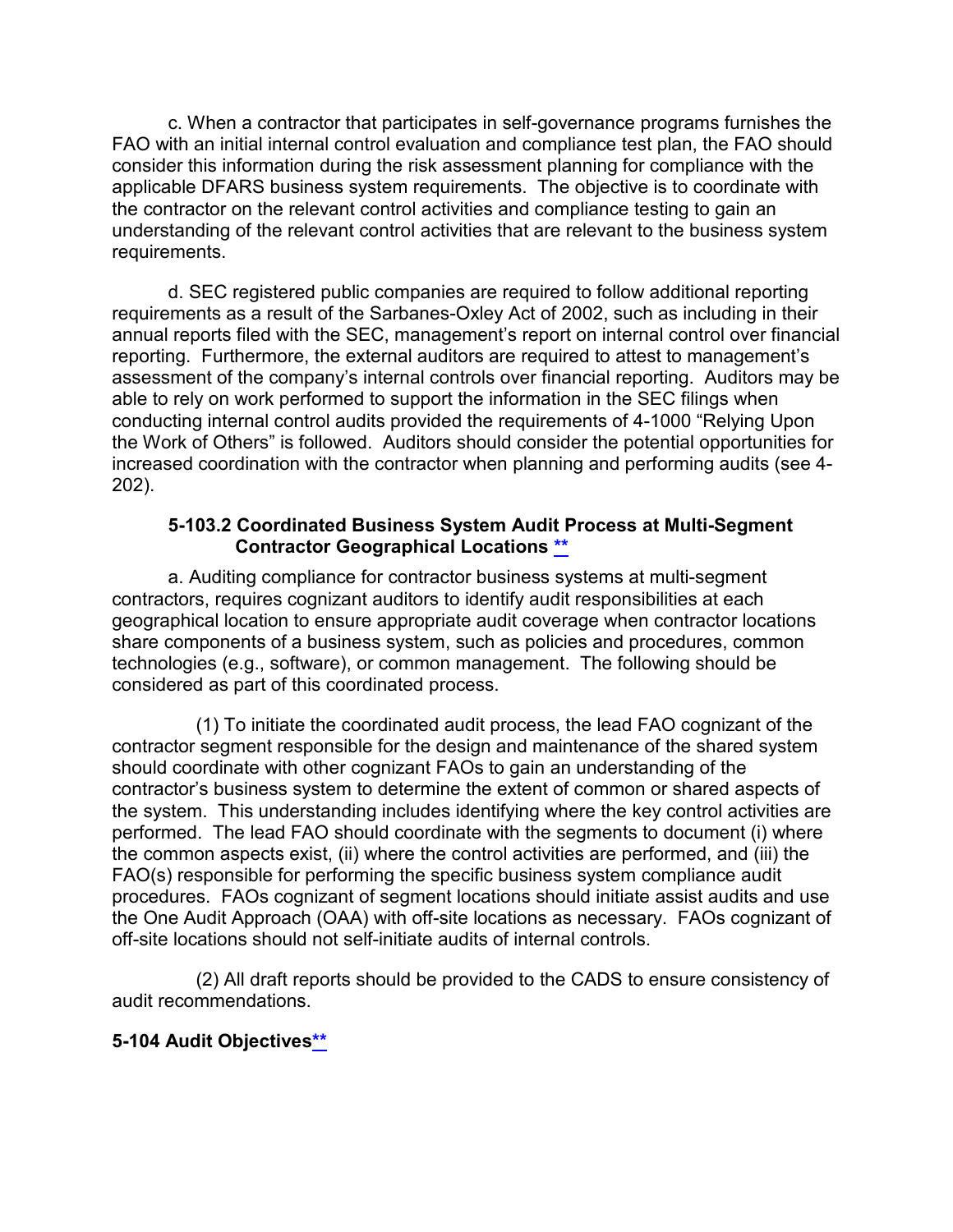a. The objective of each business system audit is to gather sufficient appropriate evidence to express an opinion on the contractor's compliance with the applicable business system criteria (e.g. DFARS, FAR, applicable laws and regulations, and contract terms) and to support the contracting officer's compliance determination.

b. Additionally, business system audits are used to support the assessment of control risk for other related audits (e.g. incurred cost, proposals, labor, material, etc.) to determine the degree of reliance that can be placed on the contractor's business systems as a basis for planning the scope of substantive testing in other related audits.

c. In those cases where the auditor can rely on the contractor's business system to record, process, summarize, and report in a manner consistent with the applicable DFARS and Government contract laws and regulations, control risk would be considered low. In these cases, the auditor should be able to minimize substantive testing.

d. In those cases where the contractor's business system(s) cannot process, summarize and report consistently with the requirements, expanded testing in other related audits is often needed.

e. At those contractors with outstanding business system deficiencies, the auditor should recommend actions to the ACO to encourage the contractor to correct the deficiencies (e.g., suspension of costs, disapproval of system, penalties). When the contractor corrects the deficiency or changes the system, the auditor should give a high priority to the audit of the system change as a basis for determining if the business system is compliant.

f. While the discovery of fraud or other unlawful/improper activity is not the primary objective of any audit, the auditor should be attentive to any condition which suggests that such a situation may exist. If such activity is suspected, the circumstances should be reported in accordance with 4-700.

#### <span id="page-8-0"></span>**5-105 Scope of Audit [\\*\\*](#page-0-9)**

a. While the nature and extent of audit effort depends upon contractor size and the amount and type of Government business (materiality and sensitivity), the scope of the business system audit should include:

- gaining an understanding of the contractor's internal controls, relative to the business system (i.e., accounting, MMAS and estimating systems, etc.) DFARS criteria being audited. This includes both manual and automated (IT) activities. We need to provide reasonable assurance that the contractor's business system complies with the applicable DFARS business system criteria. Further, we need to determine if material misstatements are prevented or detected and corrected in a timely manner;
- documenting the understanding of the contractor's internal controls, associated with the business system criteria being examined in the working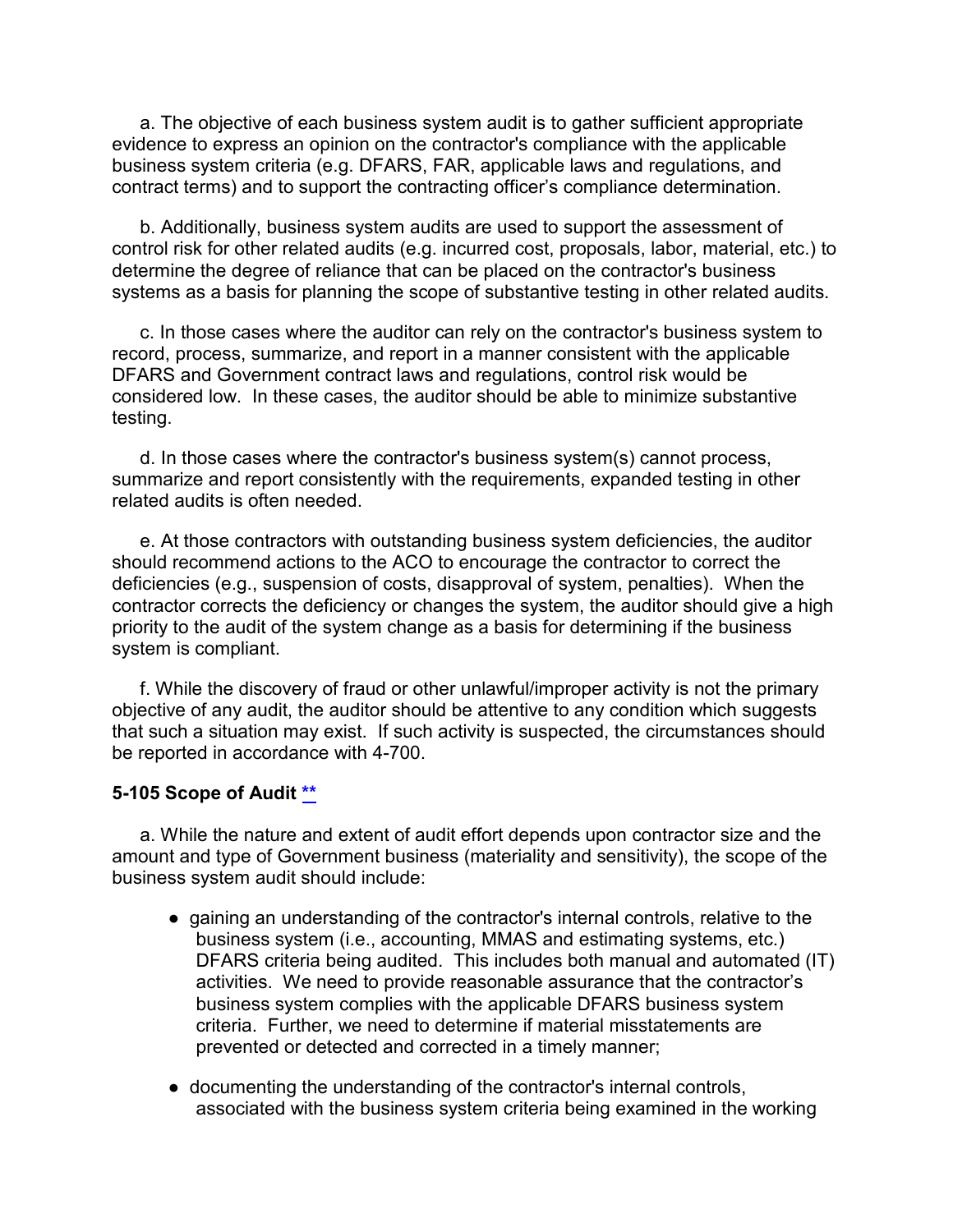papers and permanent files;

- testing the operational effectiveness of the business system's internal controls relative to the DFARS business system criteria being examined;
- assessing control risk as a basis for designing substantive tests related to the audit effort needed to determine contractor compliance with the applicable DFARS system criteria;
- reporting on the contractor's compliance with the DFARS accounting system criteria; and
- adjusting the audit scope of related audits based on the examination of the internal controls of the contractor's business system being audited.

b. In establishing the scope of audit effort, the auditor should carefully consider the nature and extent of documentation available from prior business system audits, related audit effort, and permanent files. Once a comprehensive audit of a contractor's business system has been performed, it should serve as a baseline for establishing the scope of subsequent audits of that system. Subsequent audits should cover major system changes and other areas identified as high risk in order to validate that the changes/high risk areas comply with the DFARS requirements. This should also include transaction testing to validate that the contractor has controls in place to ensure its business systems comply with the applicable DFARS business system (i.e., accounting, MMAS and estimating systems) criteria, FAR requirements, applicable laws and regulations, and contract terms.

# <span id="page-9-0"></span>**5-106 Obtaining an Understanding of the Contractors Business Systems [\\*\\*](#page-0-10)**

a. The first step in evaluating the contractor's business system is to obtain an understanding of the business system being audited. This understanding will serve as the foundation for evaluating related internal controls relative to the DFARS business system criteria under examination. It will allow the auditor to design more effective and efficient audit procedures to determine compliance with the applicable DFARS criteria for the business system and sub-systems being examined. To acquire a basic understanding of the business system being audited, the auditor should:

- Review the objectives and audit procedures listed in the appropriate section of Chapter 5 and the respective audit program. Review the contractor's system explanation and related documentation; e.g., system policy and procedure manual, flowcharts, etc.
- Review relevant working papers from the permanent files and prior audits.
- Make inquiries of appropriate contractor management, applicable DCMA staff, supervisory, and staff personnel.
- Inspect relevant documents.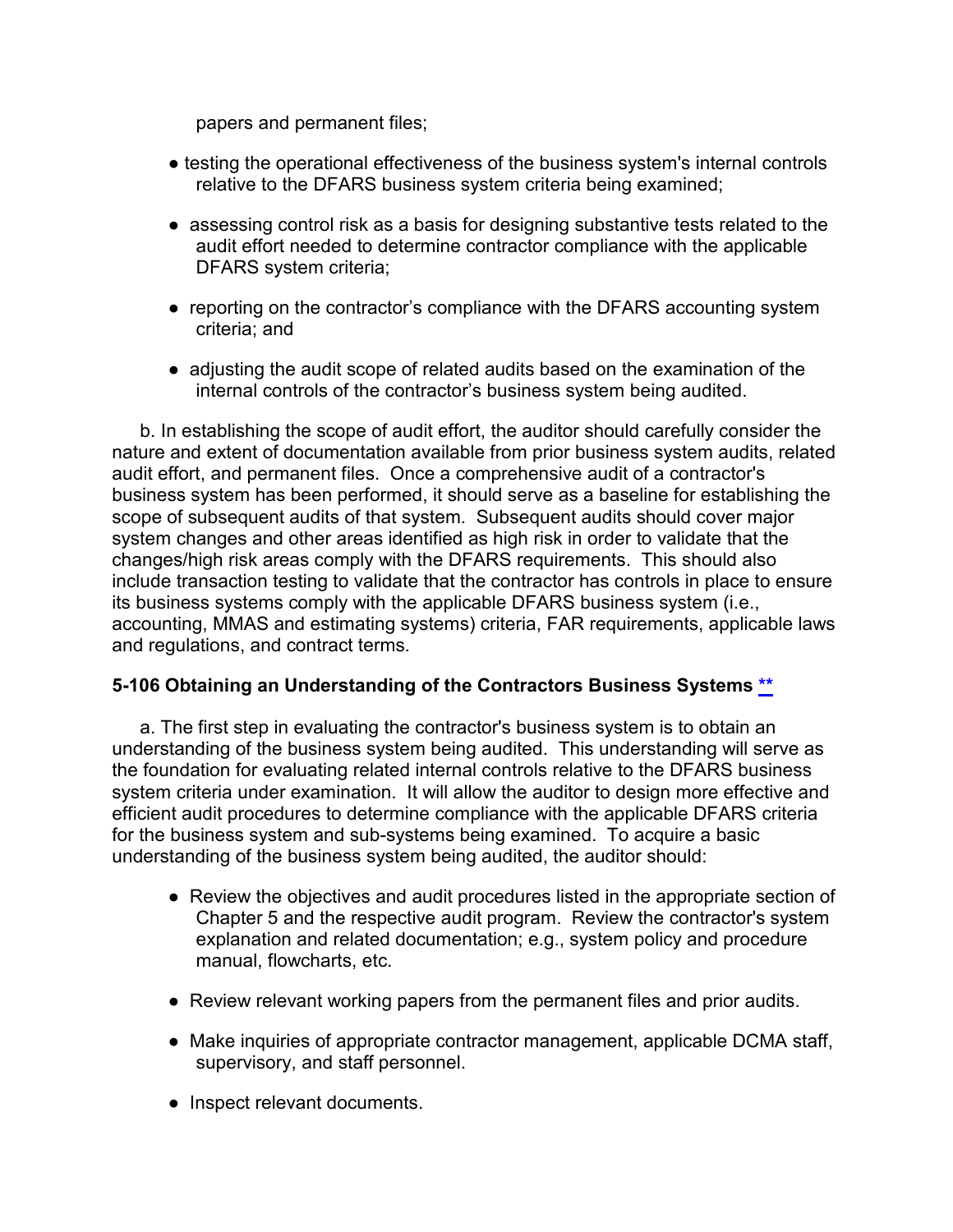● Observe actual contractor operations.

b. The auditor should request that contractor personnel first provide walk-throughs of the various system processes and then system demonstrations after the entrance conference for compliance with the DFARS business system criteria. The contractor should provide a walkthrough of formal policies and procedures related to ensuring compliance with all or parts of the DFARS criteria. The contractor demonstrations, which are performed during the risk assessment, are an essential element for the auditor obtaining and documenting the understanding of the relevant internal controls.

c. The auditor should request that the contractor explain significant selected aspects of the business system in the demonstration to help confirm the auditor's understanding. The auditor should trace one or more transactions through the business system from initiation through the various processing steps to inclusion in related cost estimates, reports, or billings on Government contracts. The auditor should observe actual processing activities and examine related documents to validate the understanding of the system. Providing a walkthrough of the selected transactions can aid in confirming the auditor's understanding of the system and its processes. If the auditor already has a sufficient understanding of the system as a result of prior audit experience, this procedure may not be necessary.

d. The extent of audit effort expended in gaining an understanding of the contractor's accounting and management business systems and subsystems is a matter of auditor judgment. Characteristics that should be considered include:

- the size and complexity of the contractor,
- level of previous experience with the contractor,
- nature and extent of systems documentation,
- the significance of costs proposed, charged, or billed to the Government by the system, and
- materiality judgments for specific accounts and transactions handled by the system.

e. Once the auditor has gained an adequate understanding of the contractor's business system and applicable sub-systems it should be documented in the audit working papers and related permanent files. This documentation will typically take the form of system flowcharts, narrative descriptions, and copies of relevant documents and reports. The method(s) used and extent of documentation required are a matter of professional judgment. However, the documentation should provide sufficient information to communicate the auditor's understanding in a clear and summarized manner.

# <span id="page-10-0"></span>**5-107 Determining if Relevant Control Objectives and Related Control Activities Exist Relative to Contractor Compliance with DFARS Business System**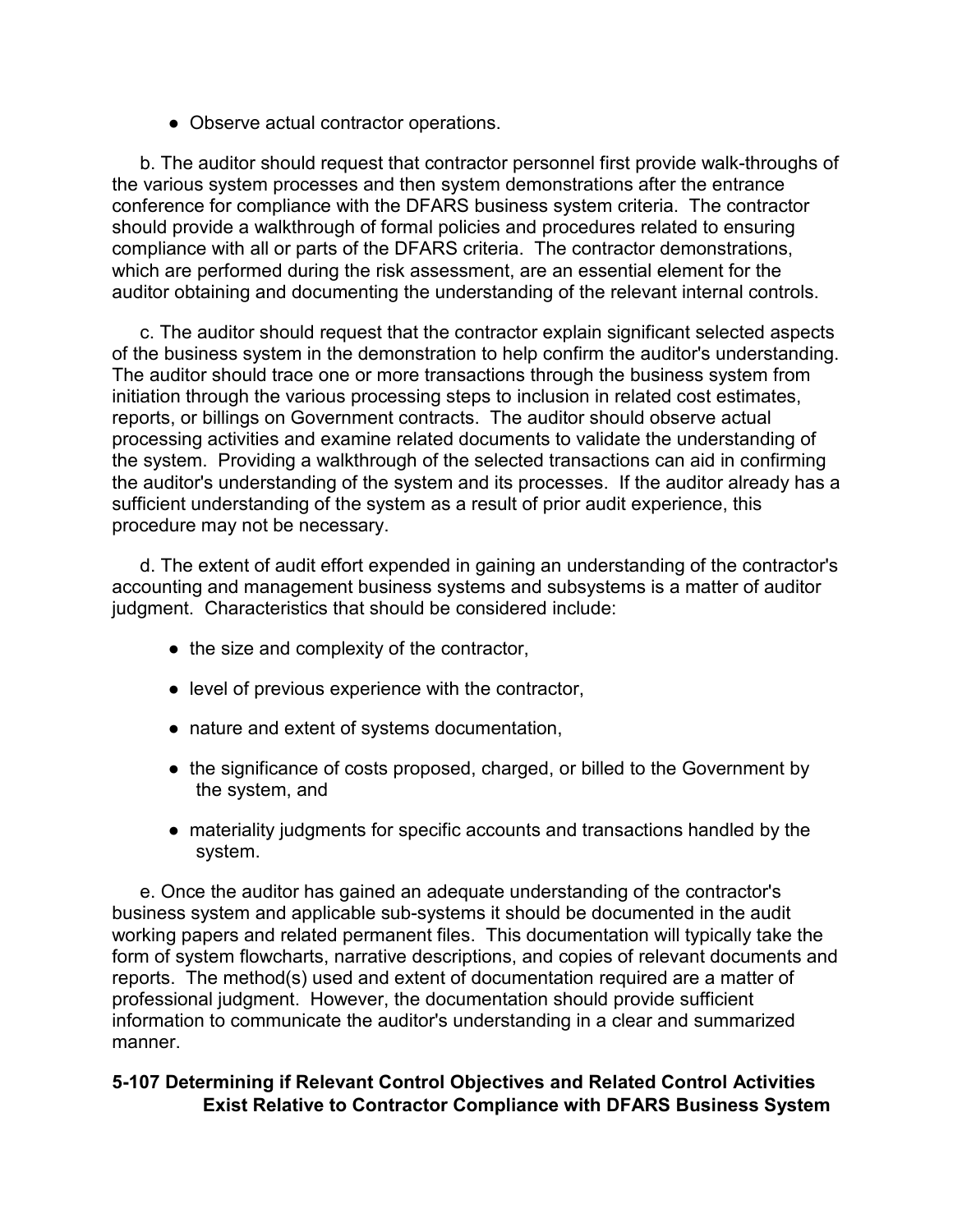#### **Requirements and Applicable Laws, Regulations and Contract Terms [\\*\\*](#page-1-0)**

a. The auditor should identify those control objectives associated with the contractor's compliance with the DFARS business systems requirements, applicable laws and regulations, and contract terms. If the control objectives are met there would be reasonable assurance that material errors or misstatements would be prevented or detected in a timely manner. Control objectives can be classified into the three general areas:

(1) financial reporting control objectives which are concerned with ensuring the preparation of reliable financial statements,

(2) operational control objectives which are concerned with ensuring that the contractor's resources are being used effectively and efficiently, and

(3) compliance control objectives which are concerned with ensuring that the contractor complies with applicable laws and regulations. While control objectives in each of these areas can have an impact on contract costs, DCAA auditors generally focus on compliance controls when planning and performing business system audits.

b. The auditor should identify the control activities designed and implemented by the contractor to achieve compliance with the DFARS business system audit criteria and contract terms.

c. Once the auditor has obtained an adequate understanding of the contractor's business system, a determination should be made as to whether relevant internal control activities exist that will materially affect the applicable DFARS business system requirements and contract terms. We also need to determine whether the effort to test and evaluate those controls would be justified by an equal or greater reduction in related substantive testing. For example, the auditor should expect that the costs to test and evaluate the contractor's labor accounting controls should be more than offset by the benefits of reduced labor substantive testing (e.g., floor checks).

d. If the auditor determines that relevant internal control activities do not exist or that the effort to perform tests of those controls is not justified, no control testing will be performed and control risk would be assessed at the maximum (High). This control risk assessment and its background rationale should be documented in the audit working papers.

e. If the auditor determines that relevant internal control activities can be identified and that the effort to perform tests of those controls is justified, the auditor should plan and perform appropriate tests of those controls.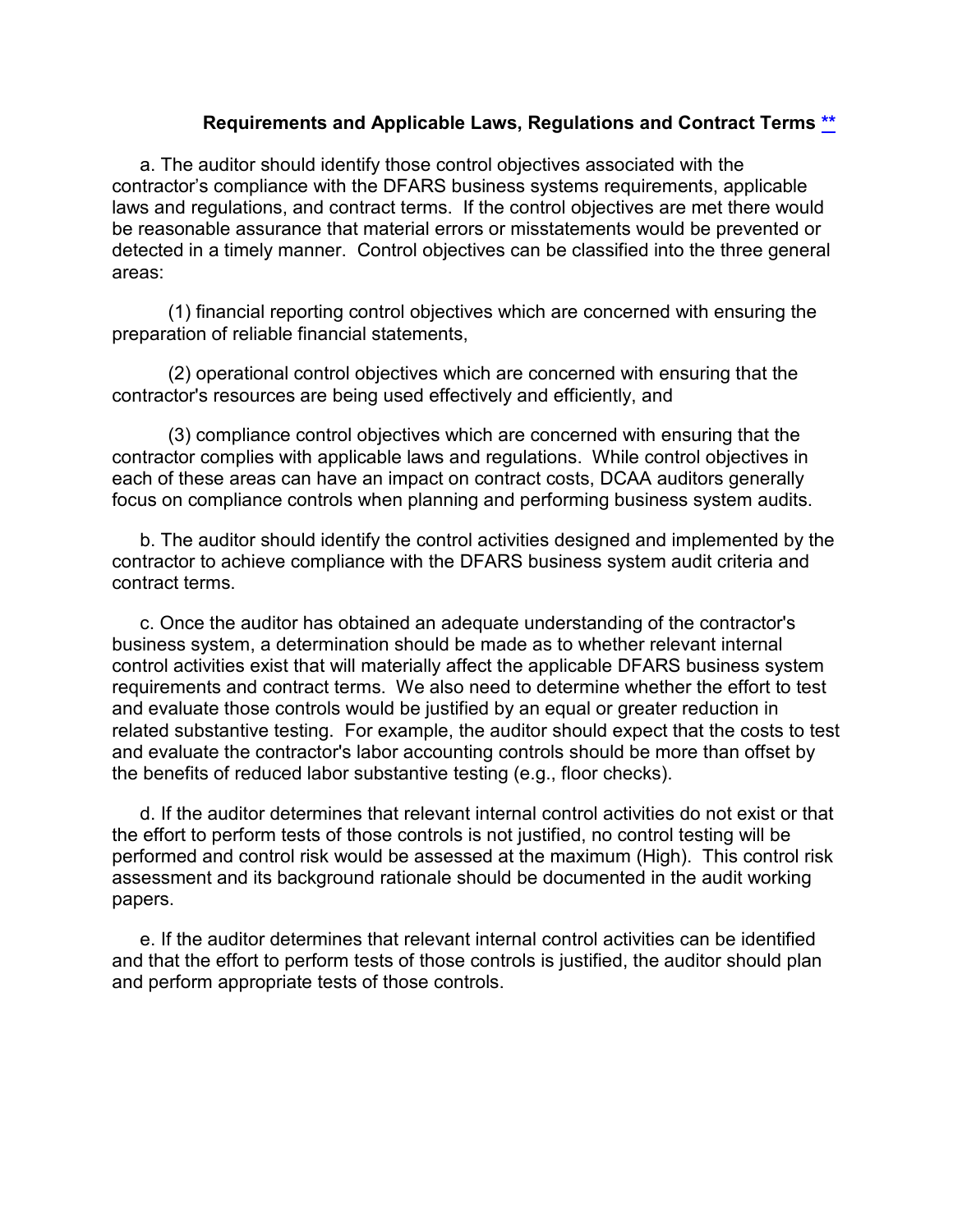f. The auditor will be able to rely on the tests of controls performed in the business system audits to reduce substantive testing in a specific audit area in other related audits if these controls were found effective and are current and relevant to the other audit being performed. If the auditor relies on those tests of controls, the auditor should reference the business system assignment and incorporate or reference working papers from that assignment to clearly document the specific procedures that provide sufficient evidence of the operating effectiveness of the controls.

### <span id="page-12-0"></span>**5-108 Testing Controls [\\*\\*](#page-1-1)**

a. Testing controls involves selecting a sample of transactions and evaluating whether they were executed in accordance with established policies and procedures. See 2-306.4, for designing substantive procedures based upon the assessed level of audit risk.

b. Statement on Standards of Attestation Engagements 18 (SSAE 18), Compliance Attestation, requires auditors obtain an understanding of relevant portions of internal control over compliance sufficient to plan the engagement and to assess control risk for compliance with specified requirements. In planning the examination, such knowledge should be used to identify types of potential noncompliance, to consider factors that affect the risk of material noncompliance, and to design appropriate tests of compliance. 2-306 details planning the engagement to identify types of risk and substantive testing procedures.

c. Auditors should design and perform tests of controls to obtain sufficient appropriate evidence about the operating effectiveness of relevant controls if

(1) the auditor intends to rely on the operating effectiveness of controls in determining the nature, timing, and extent of other procedures,

(2) procedures other than tests of controls cannot alone provide sufficient appropriate evidence, or

(3) the subject matter is internal control.

d. If the auditor designed and performed tests of controls to rely on their operating effectiveness and identified deviations in those controls, the audit team should make specific inquiries and perform other procedures as necessary to understand these matters and their potential consequences. The audit team also should determine whether

(1) the tests of controls that have been performed provide an appropriate basis for reliance on the controls,

(2) additional tests of controls are necessary, or

(3) the potential risks of misstatement need to be addressed using other procedures.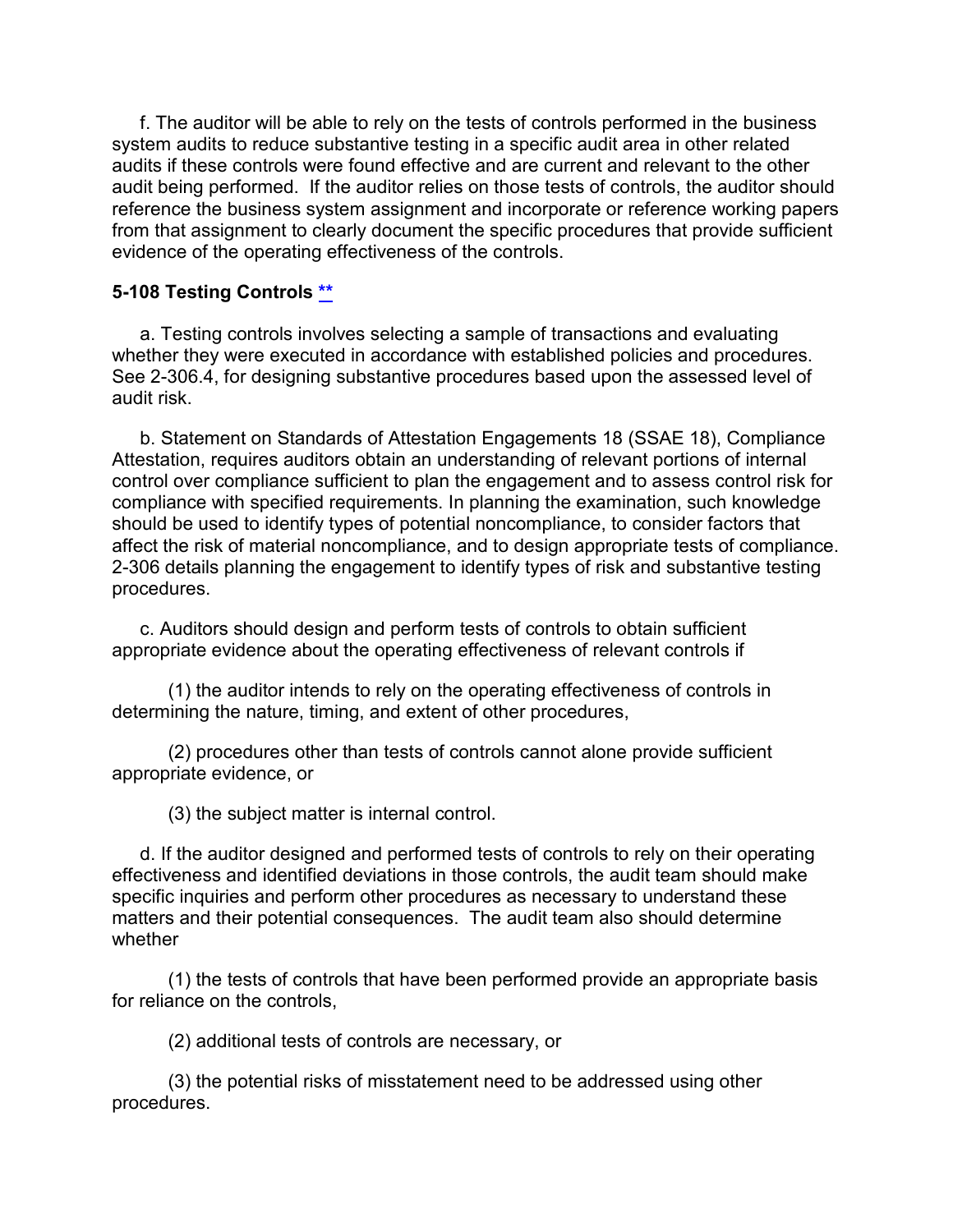e. To obtain evidence of the effectiveness of particular internal control activities, the auditor should perform physical observations, inquiries of appropriate personnel, or inspection of relevant documents. No one specific test is always necessary, applicable, or equally effective in every circumstance. In fact, a combination of these types of tests is often required to provide the necessary level of assurance that controls are working effectively. Selected transactions must be tested, and audit evidence gathered to ascertain that there are no potential weaknesses. The type of audit procedures selected depends upon the nature of the control to be tested and the available evidence to review the control. Auditors should use the standard audit programs and tailor their audit procedures to fit their individual circumstances.

f. The nature of the control influences the type of evidential matter that is available to review the control. For example, if the control provides documentary evidence, the auditor may decide to inspect the documentation. For other controls, such documentation may not be available or relevant. For example, segregation of duties controls generally do not provide documentary evidence. In such circumstances, the auditor may obtain evidential matter about the effectiveness of operation through observation or inquiry.

g. The timing of audit effort and the period covered by the audit should also be considered in selecting the appropriate audit procedures for testing controls. The evidential matter should relate to the audit period and, unless it is documentary evidence, should be obtained during the audit period when sufficient corroborative evidence is most likely to be available. When the evidence relates only to a specific point in time, such as evidence obtained from physical observation, the auditor should obtain additional evidence that the control was effective during the entire audit period. For example, the auditor may observe the control in operation during the audit period and use inquiry and inspection of procedures manuals to determine that the control was in operation during the entire period.

h. After determining the nature of audit procedures to be used to test controls, the auditor should determine the extent of testing to be performed. This determination is a matter of auditor judgment taking into consideration:

- the information gathered in developing an understanding of the internal control structure,
- the nature of the control to be tested,
- the nature and availability of evidential matter, and
- the contractor's monitoring and testing efforts.

The extent of testing is also significantly impacted by the FAO's total audit experience with the contractor. For instance, the extent of required testing of the estimating system is influenced by the current experience on forward pricing audits. In most instances, where there is significant proposal activity, the auditors have gained a great deal of knowledge of the estimating system controls during proposal audits.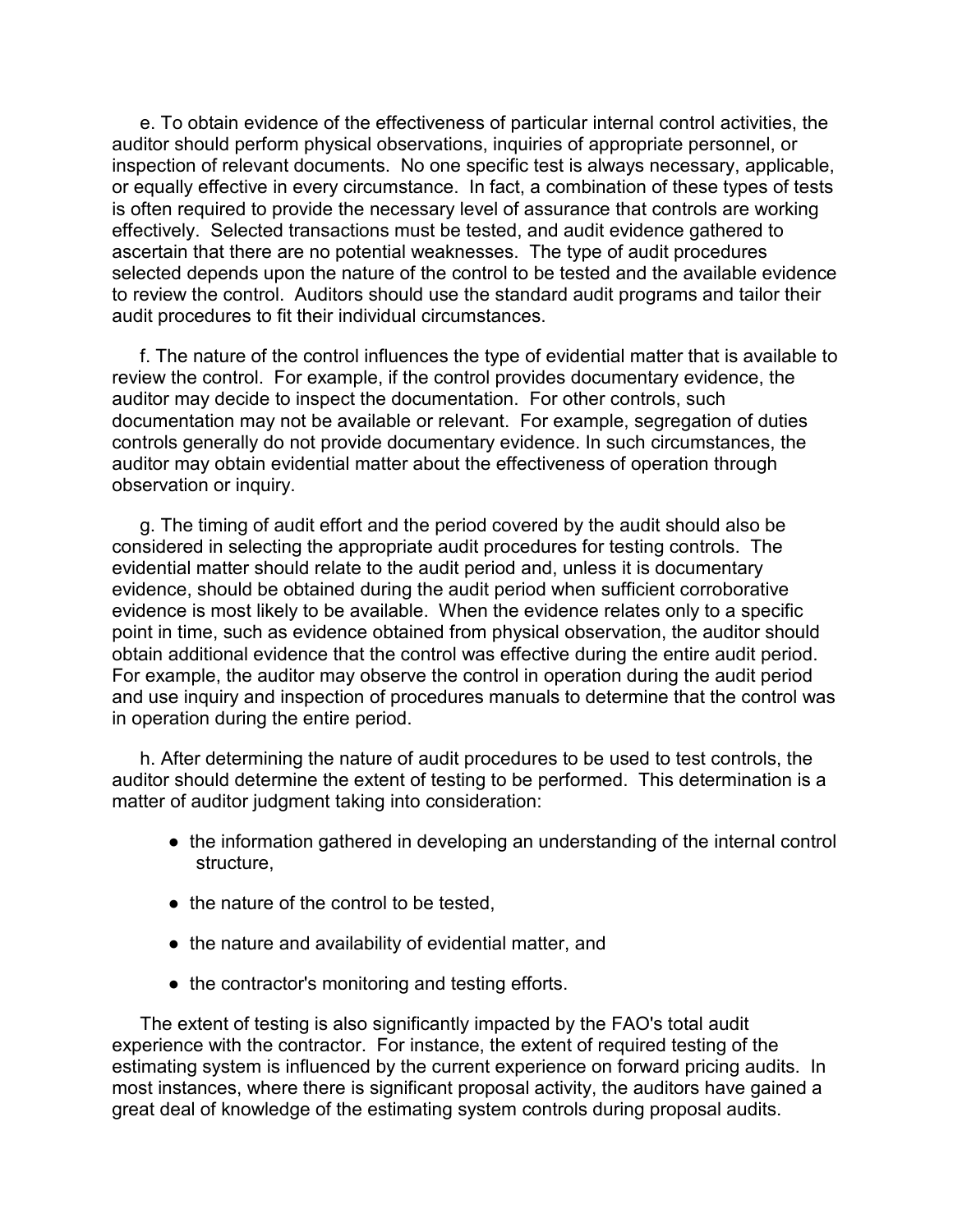i. When identified control activities are accomplished as part of the contractor's IT operations, the auditor should consider the use of Computer Assisted Audit Techniques (CAATs), such as SAS, and FOCUS when performing tests of controls. In some instances, the assistance of IT specialists may be required to perform tests of controls. In these cases, auditors should contact their regional offices to obtain the necessary expertise.

### <span id="page-14-0"></span>**5-109 Assessing Control Risk [\\*\\*](#page-1-2)**

a. Control risk is the likelihood that a material misstatement or noncompliance in an account or area subject to audit will not be prevented or detected and corrected on a timely basis by the contractor's internal controls. In assessing control risk, the auditor considers the effectiveness of established control activities to accomplish stated control objectives. The more effective the control activities, the lower the control risk.

b. The auditor should assess control risk for each relevant control objective that pertains to the contractor's compliance with the applicable DFARS business system requirements and contract terms under examination. Only when the internal controls have been tested and determined to be effective, can the auditor rely on them and reduce the amount of substantive testing in the applicable audit area. Further details in assessing control risk can be found in 2-306.3.

c. When the internal controls have been tested and determined to be effective, the auditor should rely on them and reduce the amount of substantive testing in the applicable audit area. If the internal controls are found not to be operating effectively, the auditor cannot rely on them, and will need to design substantive audit procedures to account for the lack of internal controls in the applicable audit area.

d. The assessment of control risk should be documented in the audit working papers in sufficient detail to enable the members of the engagement team with supervision and review responsibilities to understand the nature, timing, extent of the assessment and the control risk factors identified relevant to the assertion.

e. Assessments of low risk for specific control objectives mean the auditor can rely on the contractor's internal controls and can reduce testing in other related audits to analytical procedures and/or a combination of tests of details.

#### <span id="page-14-1"></span>**5-110 Business Systems Compliance Reporting [\\*\\*](#page-1-3)**

a. Reporting on contractor business system compliance with the applicable DFARS criteria, laws and regulations, and contract terms must be made in all audit reports. The business system audit report for the contractor's business systems and subsystems should follow the general guidance in this section, 10-200, and the proforma audit report.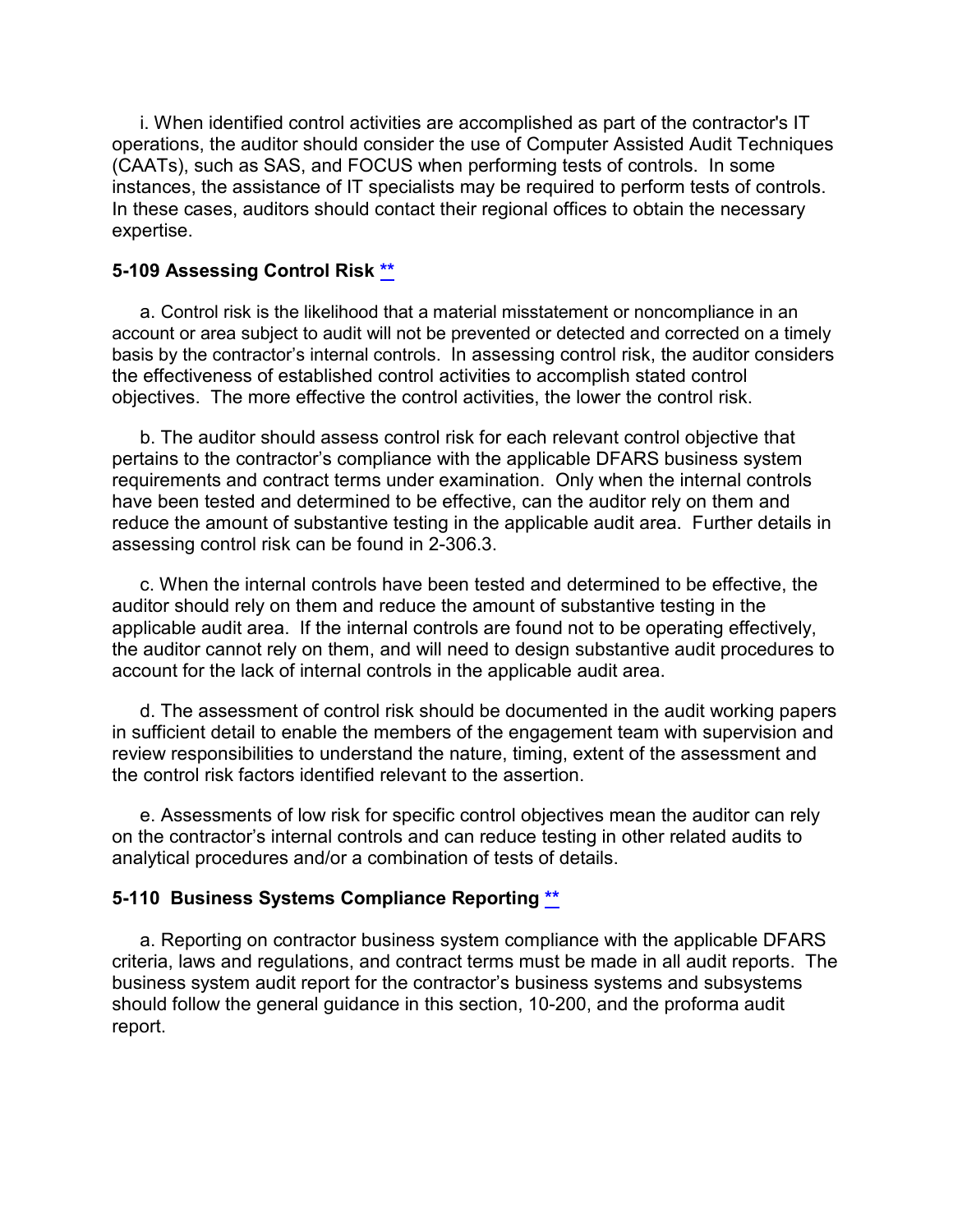If the audit opinion is other than unqualified, the basis of the audit opinion (i.e. type of modified opinion) and the type of opinion should be documented. Refer to [10-208.5](https://viper.dcaa.mil/guidance/cam/3147/preparation-and-distribution-of-audit-reports#Sec102085) for further guidance regarding audit opinions. Also, significant deficiencies in compliance with the DFARS criteria regarding provisions of laws, regulations, contracts, and grant agreements or fraud, waste, or abuse, and DFARS less severe significant deficiencies should be documented in the report. Less than material noncompliances that warrant the attention of those charged with governance should be included in an Appendix titled "Report on Other Matters." A well-written statement of condition and recommendation (SOCAR) should contain the four relevant and necessary elements of the findings (i.e., condition, criteria, cause, and effect). The following table depicts where to document noncompliances found during a business system examination.

| <b>Condition</b>                                                                       | <b>Exhibit</b> | <b>Appendix</b> | <b>Opinion</b><br>Type          |
|----------------------------------------------------------------------------------------|----------------|-----------------|---------------------------------|
| <b>DFARS Significant Deficiency</b>                                                    | X              |                 | Generally<br>Adverse            |
| <b>DFARS Less Severe Significant Deficiency</b>                                        | X              |                 | Generally<br>Qualified          |
| Less than Material Noncompliance that<br>Warrants Attention Of The Contracting Officer |                | X               | Generally<br><b>Unqualified</b> |

In certain circumstances, the auditor may determine that significant deficiencies in compliance with DFARS criteria identified during a business system audit require immediate consideration of the contracting official to ensure timely resolution of the identified business system noncompliance(s). In those rare instances, the auditor should open a business system deficiency report assignment (11090) to report the issue, while continuing towards completion of the originating business system audit.

GAGAS requires that the auditor state in the originating examination report that they are issuing an additional report (e.g., business system deficiency report). The auditor should include a reference to the separate report (e.g., business system deficiency report) and also state that the business system deficiency report is an integral part of the originating business system audit. The Statements of Condition and Recommendations Exhibits in the audit report should document any significant deficiencies with DFARS criteria disclosed during the examination. The report should also comment on the contractor's efforts to correct the deficiencies and include the contractor's comments regarding the auditor finding.

When auditors detect potential instances of noncompliance with provisions of laws, regulations, contracts, and grant agreements or fraud, waste, or abuse that do not warrant the attention of those charged with governance, the auditors' determination of whether and how to communicate such instances to audited entity officials is a matter of professional judgment.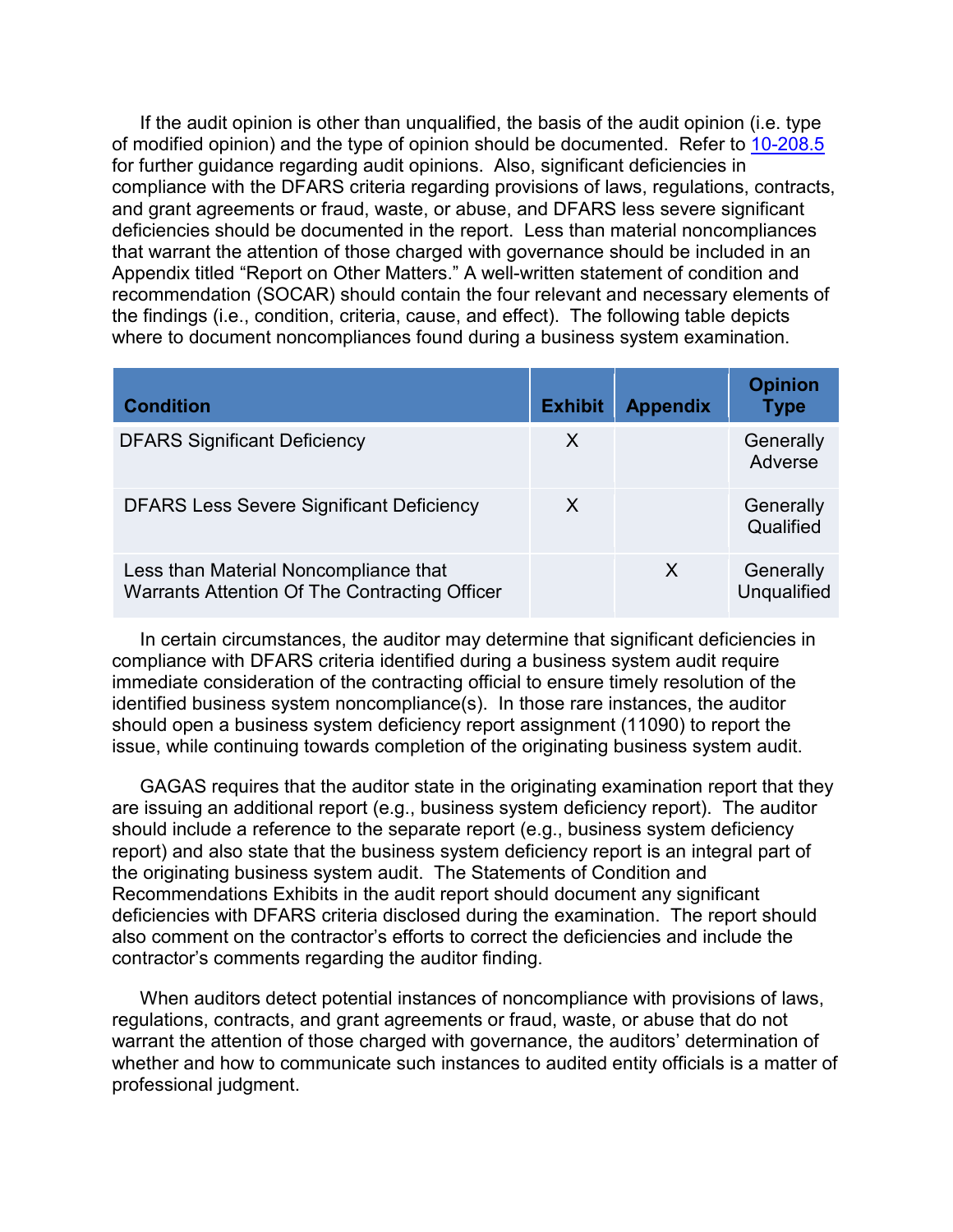b. If a significant deficiency is identified for any of the six contractor business systems defined in DFARS 252.242-7006 in other than business system audits, (e.g., forward pricing proposals, annual incurred cost audits, etc.), or assignments not resulting in the issuance of an audit report (MAAR 6, MAAR 13, Paid Voucher Testing, etc.), a separate Business System Deficiency Report Assignment should be established using the appropriate activity code 11090. Because of the importance of timely communication of such matters, the deficiency report should be issued as soon as possible.

GAGAS requires auditors to report certain findings identified in an examination engagement, even when those findings are related to areas outside the specific objectives of the engagement. This includes, among other things, material weaknesses and significant deficiencies in internal control; deficiencies in internal control that are less severe than a significant deficiency, yet important enough to merit the attention of those charged with governance; and noncompliance with provisions of regulations or contracts that have a material effect on the subject matter of the examination engagement. A contractor's noncompliance with the DFARS business system criteria identified in other than business system audits (e.g., an accounting system deficiency identified during an incurred cost audit) fits within those categories.

To facilitate tracking and timely resolution of noncompliances with the DFARS criteria identified in other than business system audits, DCAA will report the findings in a separate deficiency report. The Deficiency Report Assignment is an integral part of the originating GAGAS examination engagement (e.g., incurred cost audit), not a separate examination. As a result, it is not necessary to document in the deficiency report assignment many of the procedures generally required to comply with GAGAS for an examination, since the GAGAS procedures would be documented in the originating GAGAS examination engagement. The deficiency report assignment working papers will reference the originating assignment and include the working papers from that assignment that contain support for the noncompliance with the DFARS criteria. Otherwise, it generally will not be necessary to reference or incorporate other working papers from the originating assignment (e.g., related to the risk assessment). Both the deficiency report and the report on the originating GAGAS examination will note that the separate deficiency report is an integral part of the examination engagement and each report will reference the other.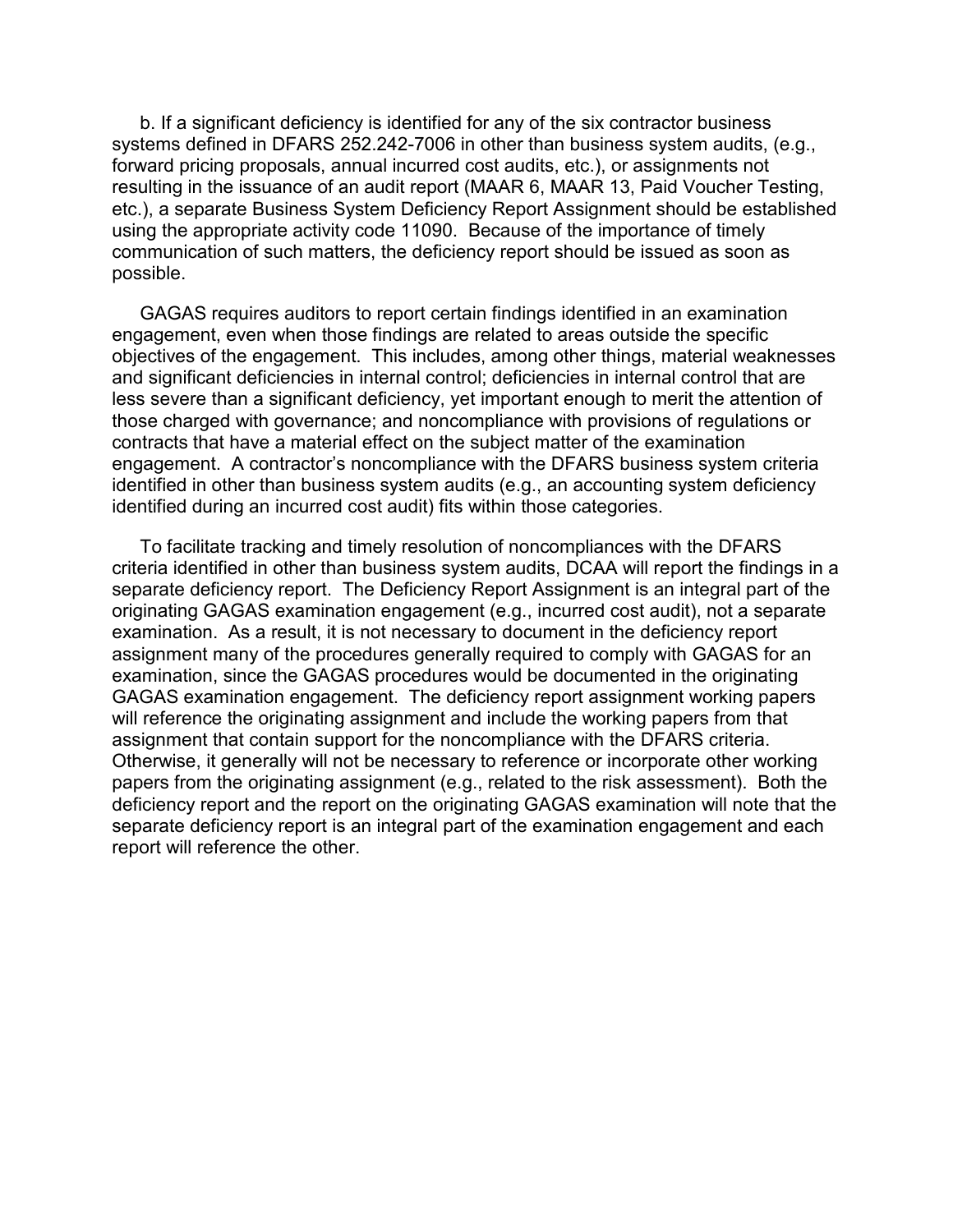If the evaluation of the identified noncompliance with the DFARS criteria and the elements of a finding were not fully developed in the originating assignment, the auditor should perform procedures to accomplish that as part of the Deficiency Report Assignment so as not to delay issuance of the report on the originating examination. However, such effort should generally not be extensive since the objective is not to evaluate the contractor's compliance with all aspects of the applicable DFARS criterion or criteria. The objective is only to establish whether the noncompliance identified in the originating audit is a material noncompliance; and, therefore, represents a significant deficiency in compliance with the DFARS criteria, or is a DFARS less severe significant deficiency that represents a significant deficiency in internal control. For deficiencies that are not material, yet important enough to warrant the attention of responsible contractor officials, send a memorandum to the Contracting Officer to notify them of the deficiencies. In each case, the noncompliance will be reported in the deficiency report.

#### c. Contractor Business System Deficiency Withholds

(1) Significant business system deficiencies (i.e. Significant deficiency" means a shortcoming in the system that materially affects the ability of officials of the Department of Defense to rely upon information produced by the system that is needed for management purposes). The reported issues found when examining contractors with "Covered contracts", may be subject to withhold payments if the ACO makes a final determination to disapprove a contractor's business system in accordance with the clause at [252.242-7005.](http://www.acq.osd.mil/dpap/dars/dfars/html/current/252242.htm#252.242-7005) DFARS 242.7000, defines a "Covered contract" as a contract that is subject to the Cost Accounting Standards under 41 U.S.C. chapter 15, as implemented in regulations found at 48 CFR 9903.201-1. (See the FAR Appendix) (10 U.S.C. 2302 note, as amended by section 816 of Public Law 112-81).

(2) If the contracting officer makes a determination to disapprove a contractor's system, they will take withholds against the applicable covered contracts containing the business system clause. Assistance may be requested from the audit team in making a determination for whether the business system contains significant deficiencies. The contracting officer has the sole discretion and authority to identify the covered contracts from which to withhold payments. The contracting officer has the sole authority to promptly notify the contractor, in writing, of the contracting officer's determination to implement payment withholding in accordance with the clause at [252.242-7005,](http://www.acq.osd.mil/dpap/dars/dfars/html/current/252242.htm#252.242-7005) Contractor Business Systems.

(3) The contracting officer, in consultation with the auditor or functional specialist, shall monitor the contractor's corrective action progress in correcting the deficiencies.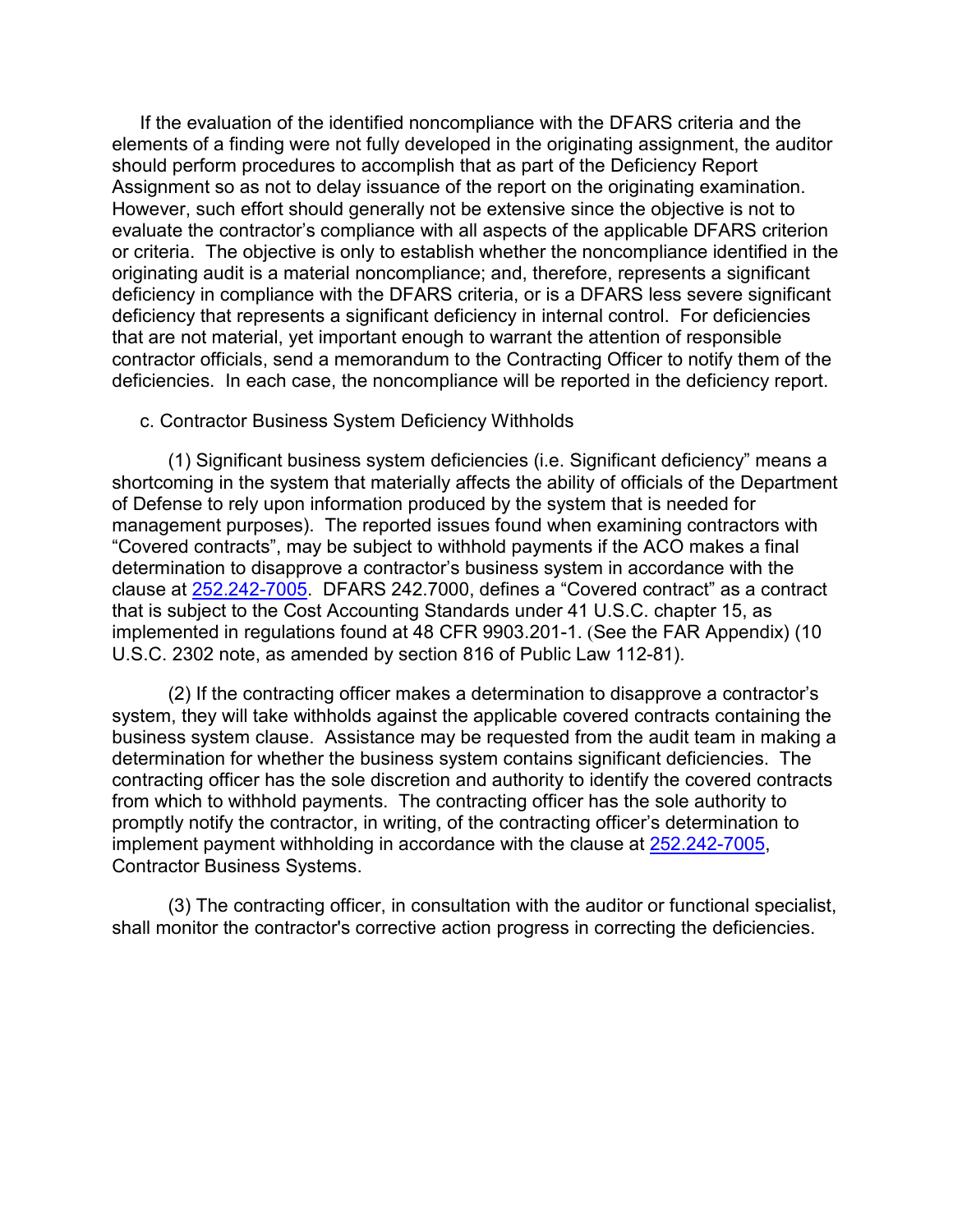(a) If the contractor notifies the contracting officer that the contractor has corrected the significant deficiencies, the contracting officer shall request the auditor or functional specialist to review the corrective action taken to verify that the deficiencies have been corrected. The audit team will perform appropriate audit follow-up in determining the progress made for whether the contractor corrected the deficiencies. This will include documenting and verifying corrective action was taken by the contractor. As part of this, the team will keep the contracting officer informed on a real time basis for the progress made on the corrective action. Keeping the contracting officer informed should be a fluid communication process for working towards reaching an agreement for the verification of the corrected deficiencies. This process may involve discussion at various levels of Government management if need be. If, after receipt of verification, the contracting officer determines that the contractor has corrected all significant deficiencies as directed by the contracting officer's final determination, the contracting officer shall discontinue the withholding of payments, release any payments previously withheld.

(b) If, at any time, the contracting officer determines that the contractor has failed to correct the significant deficiencies identified in the contractor's notification, the contracting officer will continue, reinstate, or increase withholding from progress payments and performance-based payments. And direct the contractor, in writing, to continue, reinstate, or increase the percentage withheld on interim cost vouchers to the percentage initially withheld, until the contracting officer determines that the contractor has corrected all significant deficiencies as directed by the contracting officer's final determination.

# <span id="page-18-0"></span>**5-200 Section 2 - Preaward Surveys of Prospective Contractor Accounting Systems [\\*\\*](#page-1-4)**

#### <span id="page-18-1"></span>**5-201 Introduction [\\*\\*](#page-1-5)**

This section provides guidance for performing preaward surveys of prospective contractor accounting systems.

# <span id="page-18-2"></span>**5-202 Preaward Survey of a Prospective Contractor's Accounting System [\\*\\*](#page-1-6)**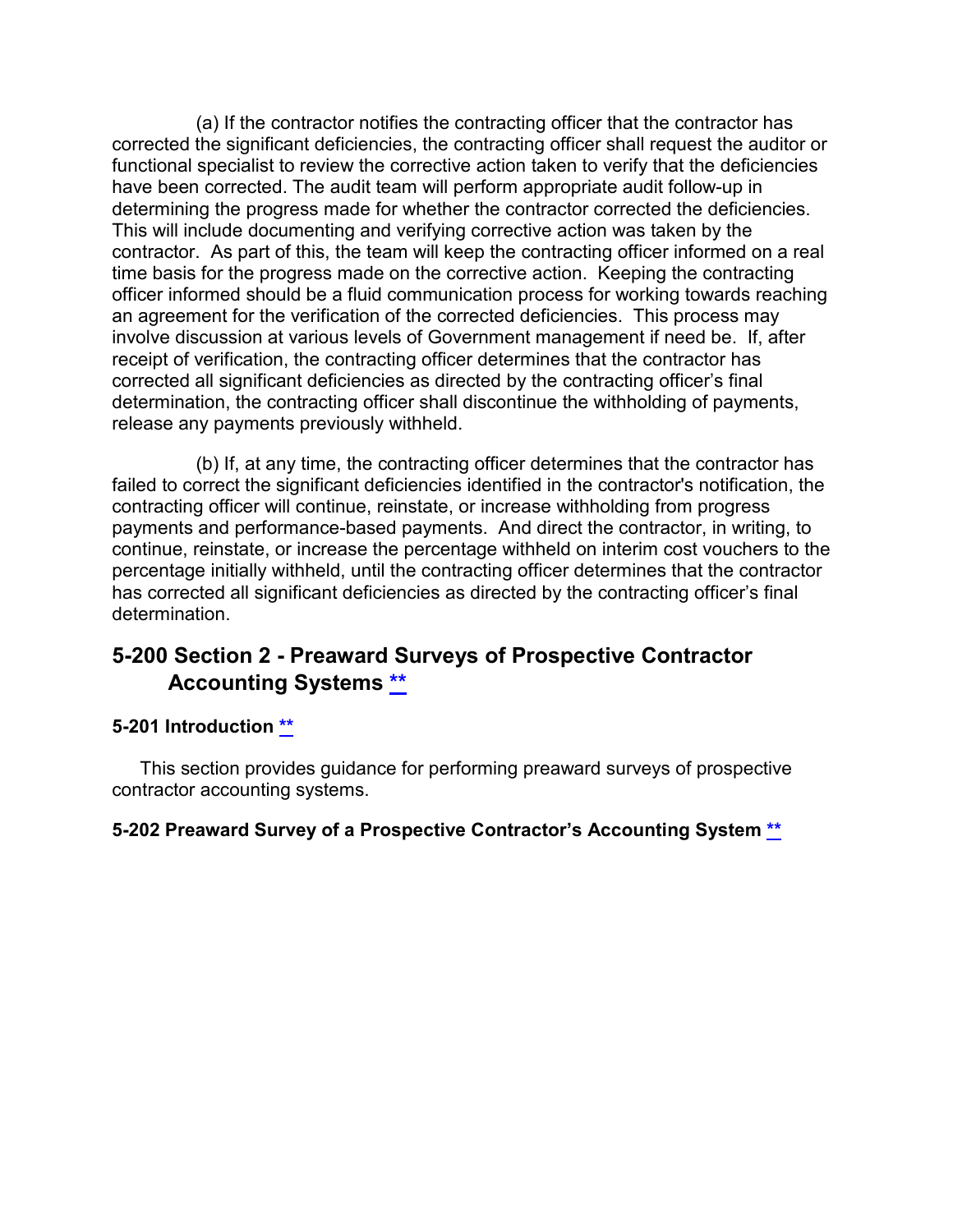a. A preaward survey of a prospective contractor's accounting system is an examination of the accounting system at either a large or small contractor before contract award. The audit is performed at the request of a contracting officer to determine the acceptability of a contractor's accounting system for accumulating costs under a prospective Government contract. It is usually requested as part of an overall preaward survey of a contractor conducted by a contract administration office under [FAR 9.106](http://www.ecfr.gov/cgi-bin/text-idx?SID=5fc01c5da7b28fb2d82d6e82341e3d66&mc=true&node=pt48.1.9&rgn=div5#se48.1.9_1106) or [DFARS 209.106](http://www.ecfr.gov/cgi-bin/text-idx?SID=5fc01c5da7b28fb2d82d6e82341e3d66&mc=true&node=pt48.3.209&rgn=div5#se48.3.209_1106) or [PGI 209.106.](https://www.acq.osd.mil/dpap/dars/pgi/pgi_htm/current/PGI209_1.htm) The audit scope should be limited to obtaining an understanding of the design of the prospective accounting system so as to appropriately complete [Standard Form 1408,](http://www.gsa.gov/portal/forms/download/115778) "Preaward Survey of Prospective Contractor Accounting System" (see [FAR 53.301-1408\)](http://www.ecfr.gov/cgi-bin/text-idx?SID=22c0f8636321d8e0a5ffcb67b4943b77&mc=true&node=se48.2.53_1301_61408&rgn=div8) and those procedures essential to reach an informed opinion on whether or not the design of the prospective contractor's accounting system is acceptable for accumulating costs under a Government contract. It is not necessary to conduct an in-depth evaluation of the operational effectiveness of the accounting system.

b. When performing the preaward survey of a prospective contractor's accounting system, the auditor will determine the acceptability of the design of the contractor's system and determine if the system is:

- (1) in operation, or
- (2) set up, but not in operation,

The [SF 1408](http://www.gsa.gov/portal/forms/download/115778) also discusses accounting systems which are either anticipated or nonexistent. It is not possible to perform an examination level engagement under those circumstances since procedures would most likely be limited to inquiry alone. If requested to perform an audit for an accounting system that is either anticipated or nonexistent, the auditor or supervisory auditor should notify the requestor that we are unable to provide an audit report or SF 1408, but will be available to do so once the system is set up or in operation.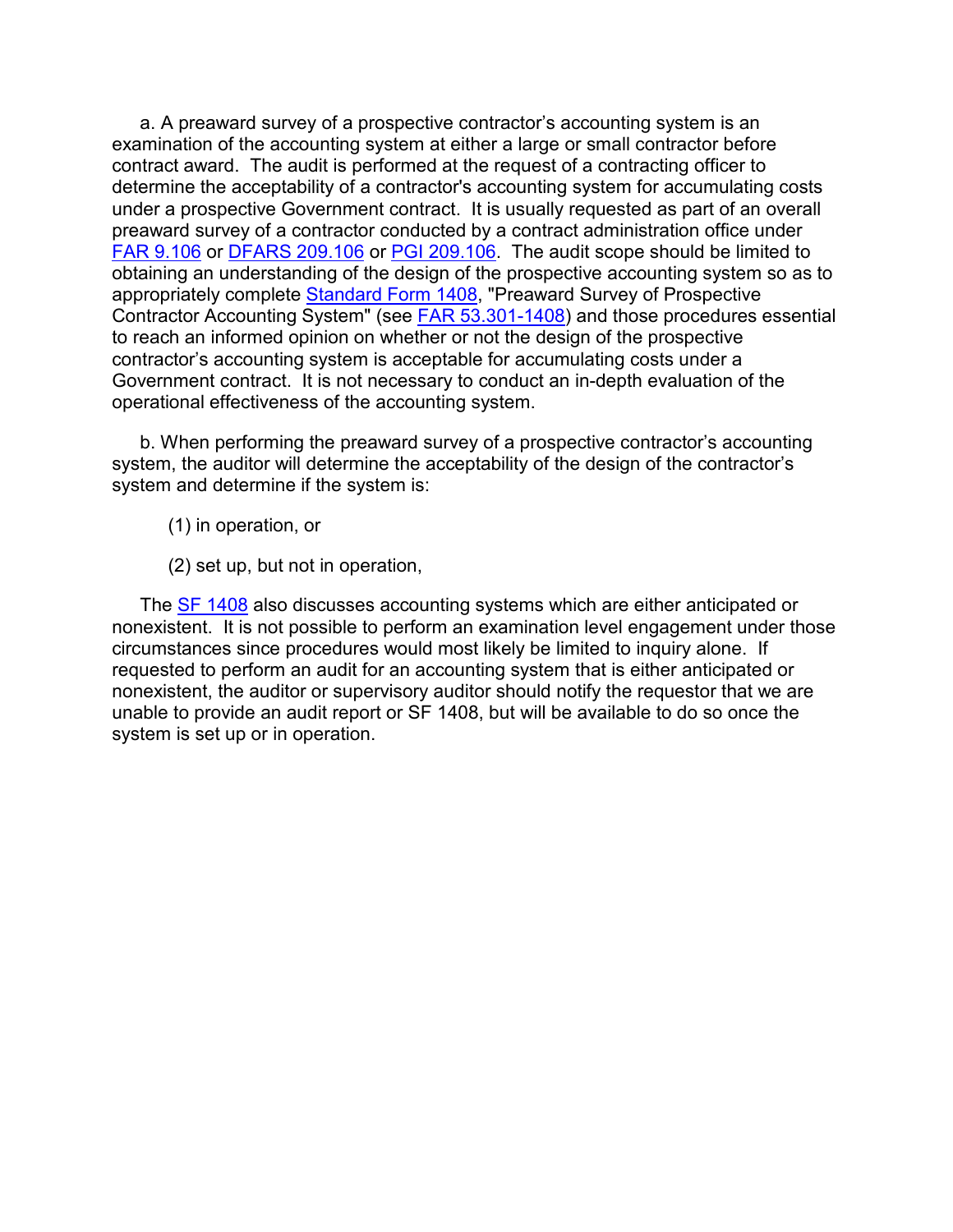c. The requestor can be supported by providing a current preaward accounting system report, performing an examination to opine on the design of the system, or performing a follow-up audit. If a prior preaward survey of a prospective contractor's accounting system has been performed and is relatively current, it should be provided to the requestor. If the prior preaward survey is not current, perform an examination of sufficient scope and depth to evaluate the acceptability of the design of the contractor's accounting system for accumulating costs under a Government contract. If a recent preaward audit disclosed deficiencies that are considered material weaknesses, a follow-up audit can be performed to evaluate corrective actions taken provided the original audit was completed in the last 12 months and there have been no significant revisions to the design of the accounting system. The scope of the follow-up audit is limited to verifying there have been no significant revisions to the design of the system (other than those required as corrective action to cited deficiencies) and whether the corrective action adequately addresses the deficiencies. If the follow-up discloses no significant revisions to the system design and that the contractor corrected the deficiencies, the report should indicate that the contractor has effectively implemented corrective action. The audit report should also include that the accounting system is suitably designed, in all material respects, for award of a prospective contract in accordance with the criteria contained in [FAR 53.209-1\(f\).](http://www.ecfr.gov/cgi-bin/text-idx?SID=3f89f97fc8698adf6bcfb4e569b9fcc5&mc=true&node=se48.2.53_1209_61&rgn=div8) A proforma version of the preaward accounting system follow-up report is available as other audit guidance.

d. If requested to perform a preaward accounting system audit on a contractor that has an active Government contract, the auditor should check the FAO's files to determine if prior work has been performed that will provide the contracting officer the information necessary to fill in the SF 1408 without the performance of the preaward audit (e.g., if a prior preaward or post contract award accounting system audit has been performed). If prior information does exist, contact the contracting officer to determine if the prior report will meet their needs. Additionally, if there are known system deficiencies or voucher processing problems, this information should be provided to the contracting officer as well. Auditors should not issue an opinion stating the design is acceptable for award when there are known deficiencies. If no information is on file, the auditor should proceed with performing the preaward as requested.

e. A customer request for a preaward survey of a prospective contractor's accounting system should be started as soon as practicable. An untimely response to such a request could delay the award of a contract. Acknowledge the request in accordance with 4-104.

f. If the contracting officer also requires an assessment of the company's financial condition during the preaward survey of the prospective contractor's accounting system, refer the requestor to DCMA (see 14-302). However, in all audit situations, auditors should be alert to conditions which may indicate unfavorable or adverse financial conditions or other circumstances which could impede a contractor's ability to perform on Government contracts.

#### <span id="page-20-0"></span>**5-203 Audit Reports [\\*\\*](#page-1-7)**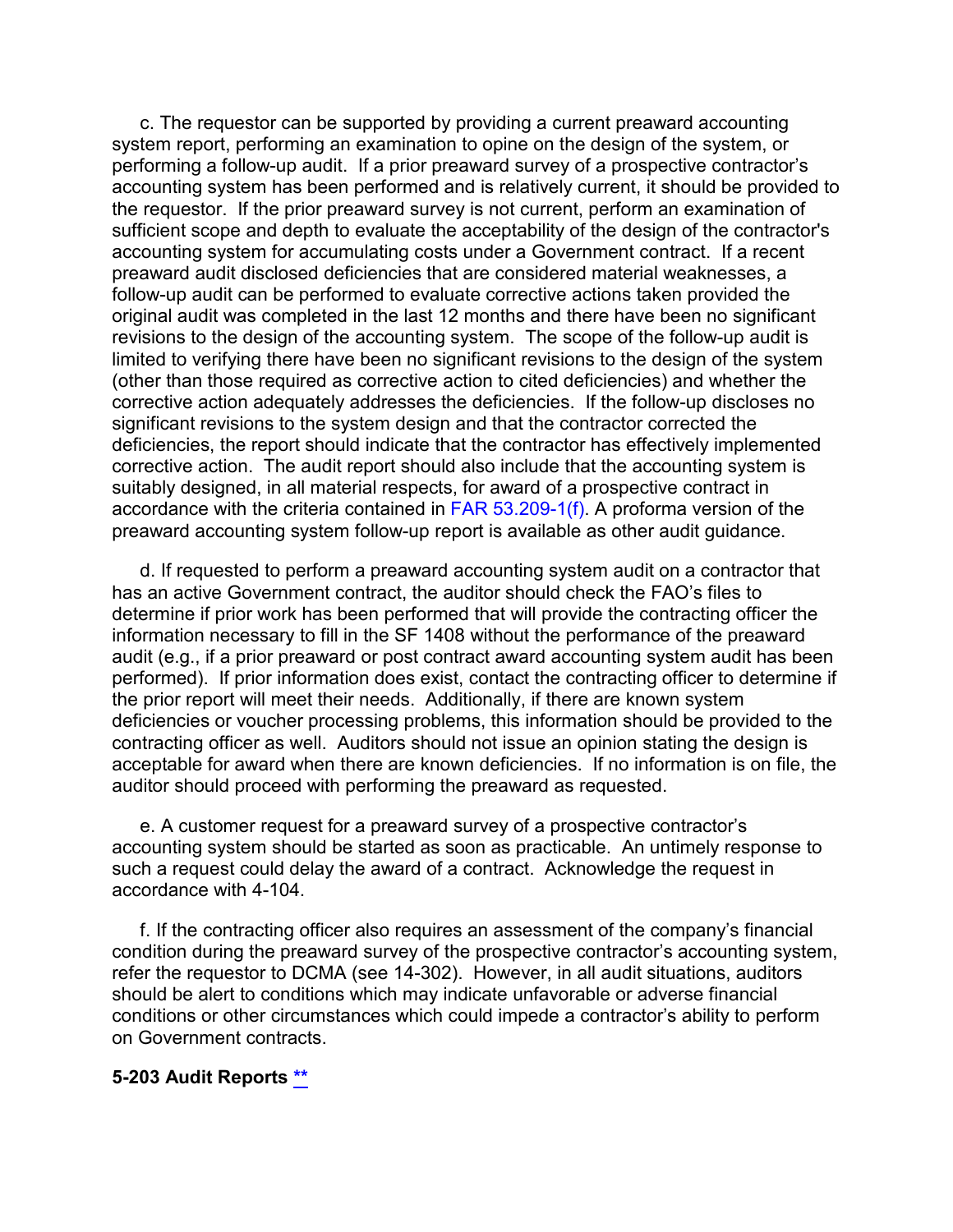Audit reports should be responsive to the specific needs identified by the audit request and in discussions, if any, with the requestor. The preaward survey report provides an opinion on whether the accounting system design is compliant with the criteria contained in **FAR 53.209-1(f)**, Standard Form 1408 (SF 1408), is not compliant with the criteria contained in the  $S$ F 1408, or compliant with a recommendation that a follow-on accounting system audit be performed after contract award. The audit report should be appropriately tailored to the specific circumstances of the audit. Audit reports should also provide sufficient information (e.g., SF 1408 for the preaward) to support audit conclusions. Refer to 10-211.2c for guidance in presenting the Statement of Conditions and Recommendations, if applicable.

# <span id="page-21-0"></span>**5-300 Section 3 - Audit of Contractor Compliance with DFARS 252.242-7006, Accounting System Administration [\\*\\*](#page-1-8)**

#### <span id="page-21-1"></span>**5-301 Introduction \*\***

a. This section provides guidance for auditing accounting systems for covered defense contractor's compliance with DFARS 252.242-7006, applicable regulations and contract terms.

b. As indicated in [DFARS 242.7502,](https://www.ecfr.gov/cgi-bin/text-idx?SID=731e4b704cd78452d820143191255459&mc=true&node=se48.3.242_17502&rgn=div8) contractors with cost type or contracts with progress payments based on a percentage or stage of completion shall maintain an acceptable accounting system.

c. In accordance with [DFARS 242.7503,](https://www.ecfr.gov/cgi-bin/text-idx?SID=2169047aea7a5dfc2ed0da66689e575a&mc=true&node=se48.3.242_17503&rgn=div8) a Contracting Officer when contemplating a cost type contract or contract with progress payments made on the basis of costs incurred by the contractor or on a percentage or stage of completion, should insert the clause at DFARS 252.242.7006 in solicitations and contracts.

d. An understanding of the internal control environment, accounting framework and organizational structure will serve as a framework for evaluating the overall effectiveness of the internal controls. The accounting framework and organizational structure may also be used for risk assessment when evaluating other contractor business systems, when applicable (e.g. the contractor accounting system has not changed, the accounting system audit is current).

e. Overall accounting controls include the contractor's controls to assure it remains financially capable to perform on Government contracts, and it maintains a current description of the accounting system, including a current, accurate, and complete disclosure statement (if CAS covered) and a current chart of accounts.

f. Refer to [2-306.2](https://viper.dcaa.mil/guidance/cam/3128/auditing-standards#Sec23062) and [2-306.3](https://viper.dcaa.mil/guidance/cam/3128/auditing-standards#Sec23063) for the auditor's fundamental requirements for obtaining and documenting an understanding of a contractor's internal controls and assessing control risk as it relates to the examination of the accounting system and its subsystems.

<span id="page-21-2"></span>**5-302 Contract Clause DFARS 252.242-7006 [\\*\\*](#page-1-9)**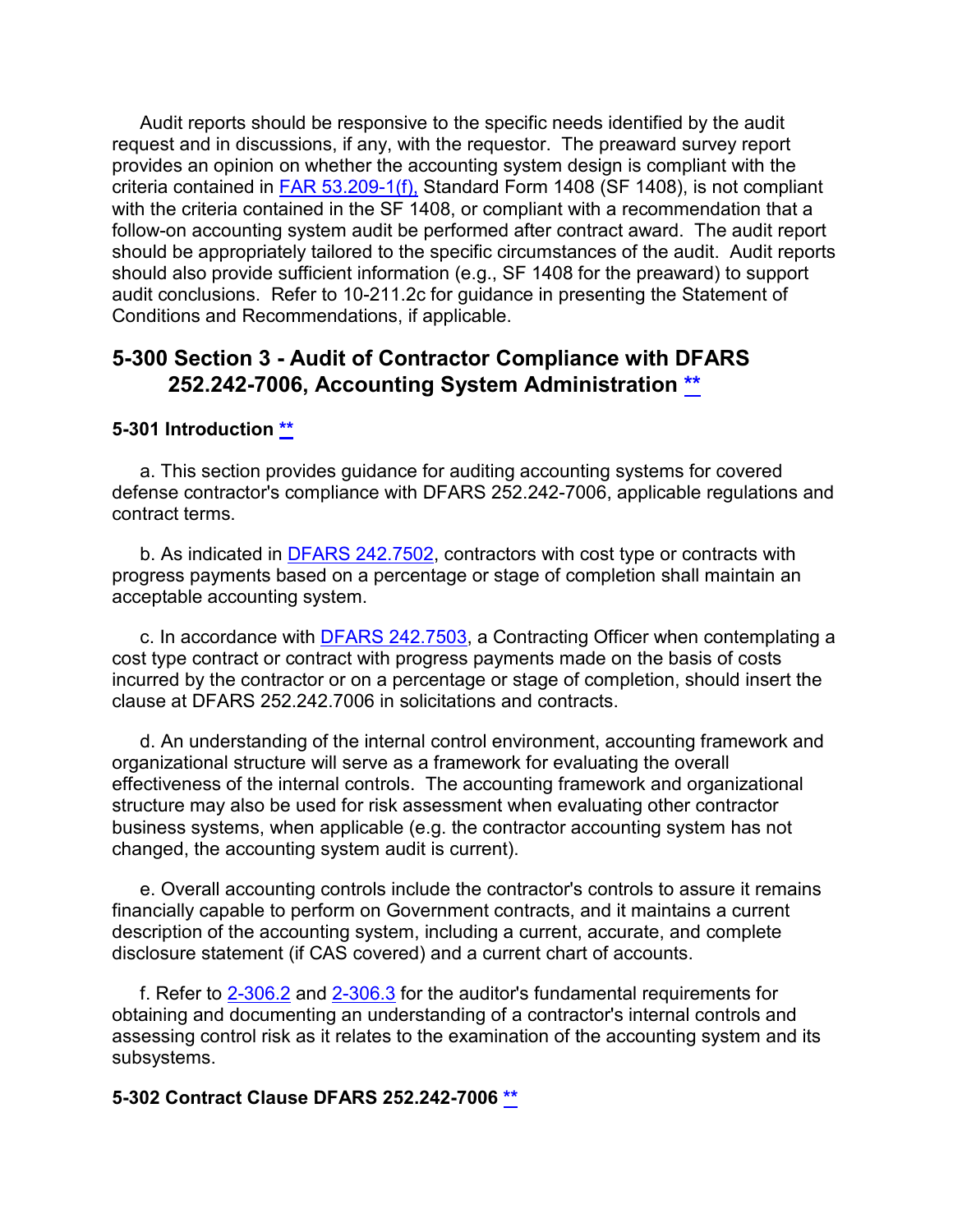a. The clause of [DFARS 252.242-7006](https://www.ecfr.gov/cgi-bin/text-idx?SID=86ac23dbebe727cfa7a6d74c978b4073&mc=true&node=se48.3.252_1242_67006&rgn=div8) Accounting System Administration provides 18 Criteria with which an acceptable accounting system must comply. Compliance with those criteria provides reasonable assurance that applicable laws and regulations are complied with; the accounting system and cost data are reliable; the risk of misallocations and mischarges is minimized; and the contract allocation and charges are consistent with billing procedures.

b. As prescribed in DFARS 252-242-7006(a)(1), an acceptable accounting system means a system that complies with the system criteria in DFARS 252.242-7006(c) (refer to 5-305) to provide reasonable assurance that

(1) applicable laws and regulations are complied with,

(2) the accounting system and cost data are reliable,

(3) risk misallocations and mischarges are minimized, and

(4) contract allocations and charges are consistent with billing procedures.

# <span id="page-22-0"></span>**5-303 General Audit Policy [\\*\\*](#page-1-10)**

a. Refer to 5-103 for DCAA's general audit policy for the audit of contractor business systems and applicable sub-systems and related internal controls.

b. If the audit risk assessment indicates that only certain parts of a contractor's environment and overall accounting controls are subject to moderate or high risk, only those risk areas would require a complete audit of the contractor's compliance with the relevant DFARS requirement and contract terms. For example, a major change in billing system software may require an audit of the internal audit department's participation in the development, modification and implementation of significant systems to determine if the contractor is still able to bill in accordance with the DFARS billing requirements and contract terms. Areas of little or no risk need not be audited so long as the low risk determination is adequately documented.

c. These environmental and overall accounting control objectives apply to both large and small contractors.

# <span id="page-22-1"></span>**5-304 Accounting Business System Audit Objectives [\\*\\*](#page-1-11)**

The audit objective is to determine if the contractor's accounting system complies with DFARS 252.242.7006, Accounting System Administration, applicable regulatory requirements and contract terms to support the Administrative Contracting Officer's (ACO) determination of contractor compliance regarding its accounting system.

# <span id="page-22-2"></span>**5-305 Scope of Audit [\\*\\*](#page-1-12)**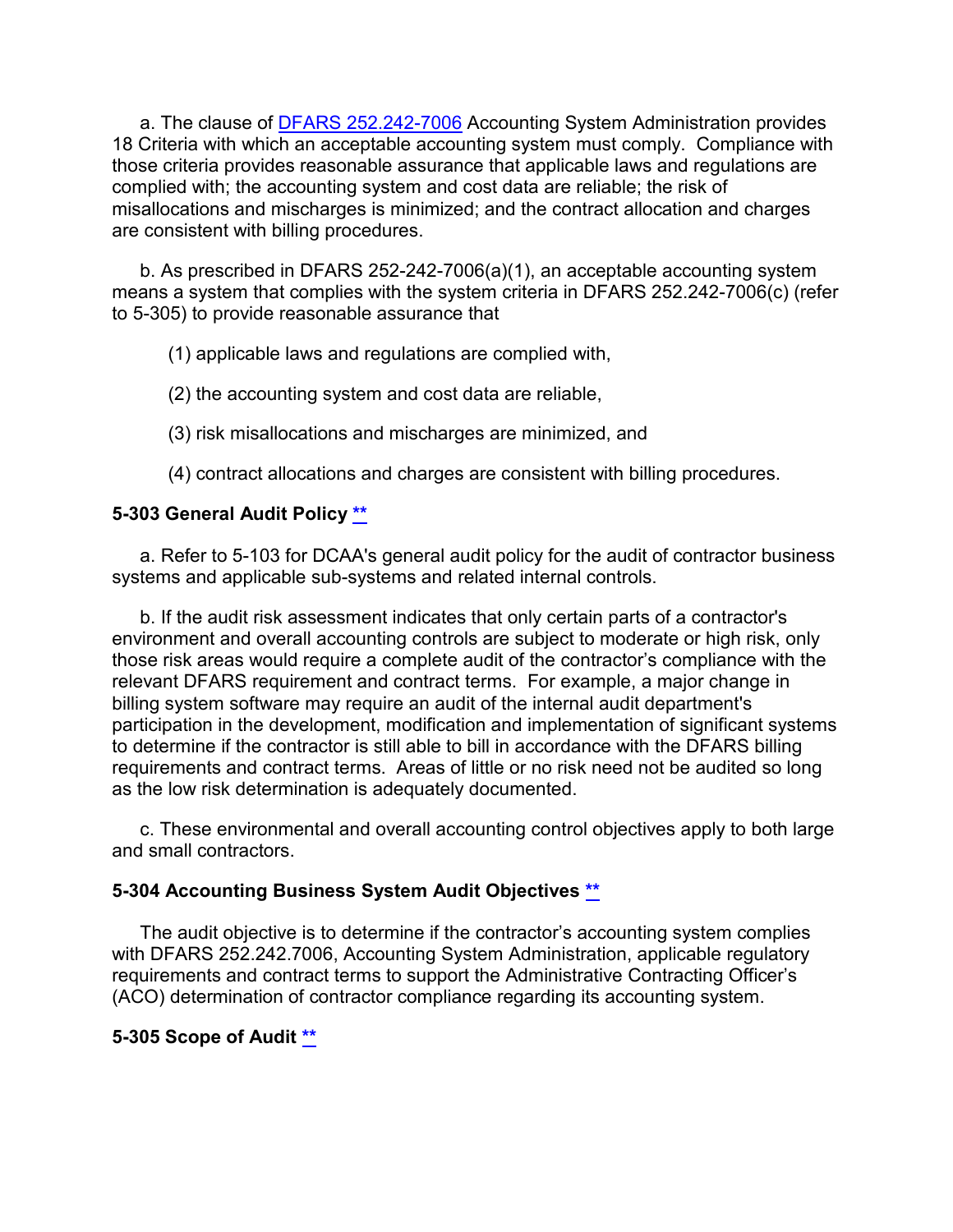a. When performing an Accounting System Administration requirements audit, the auditor will obtain an understanding of the contractor's compliance with DFARS 252.242-7006(c); determine if the contractor is compliant with the accounting system criteria prescribed in DFARS 252.242-7006(c); and report both significant deficiencies and less severe significant deficiencies with DFARS criteria that require the attention of those charged with governance.

b. While the nature and extent of audit effort depends upon contractor size, amount of Government business and audit risk (materiality and sensitivity), to be able to opine on compliance with DFARS 252.242-7006(c) criteria; all 18 criteria must be examined.

c. The pervasiveness of IT activities in most organizations requires that the auditor consider the impact these activities have on the contractor's control environment. The auditor should try to eliminate any duplicate effort with respect to audits of IT internal controls in other areas (i.e. labor, material, indirect/OH, etc.). However, if the auditor determines that it would be most effective to audit these controls as a part of the Control Environment, Accounting Framework and Organizational Structure, then the auditor should apply adequate testing of the IT controls that are relative to the 18 DFARS criteria. This information should be considered when determining the contractor's compliance with each of the 18 DFARS criteria, applicable regulatory requirements, and contract terms.

d. The assessment of the risk of a material misstatement due to fraud is also part of the assessment of audit risk for the contractor's control environment and overall accounting system controls and should be assessed. If fraud is suspected, the circumstances should be reported in accordance with 4-700.

e. The following paragraphs contain guidance for evaluating the contractor's compliance with the 18 DFARS 252.242-7006(c) Accounting System Administration Criteria, the criteria is as follows:

The Contractor's accounting system shall provide for—

(1) A sound internal control environment, accounting framework, and organizational structure:

#### **Control Environment**

The control environment has a pervasive influence on the way business activities are structured, objectives established, and risks assessed. It also influences control activities, information and communication systems, and monitoring activities.

There are many variations of contractor's control environment, accounting framework and organizational structures for large and small contractors. For example, at some smaller less complex contractor organizations, the contractor may not have formal policies and procedures, or descriptions of how the contractor complies with the DFARS accounting system criteria and only one person performing all the accounting functions. Larger contractors generally have active management involvement,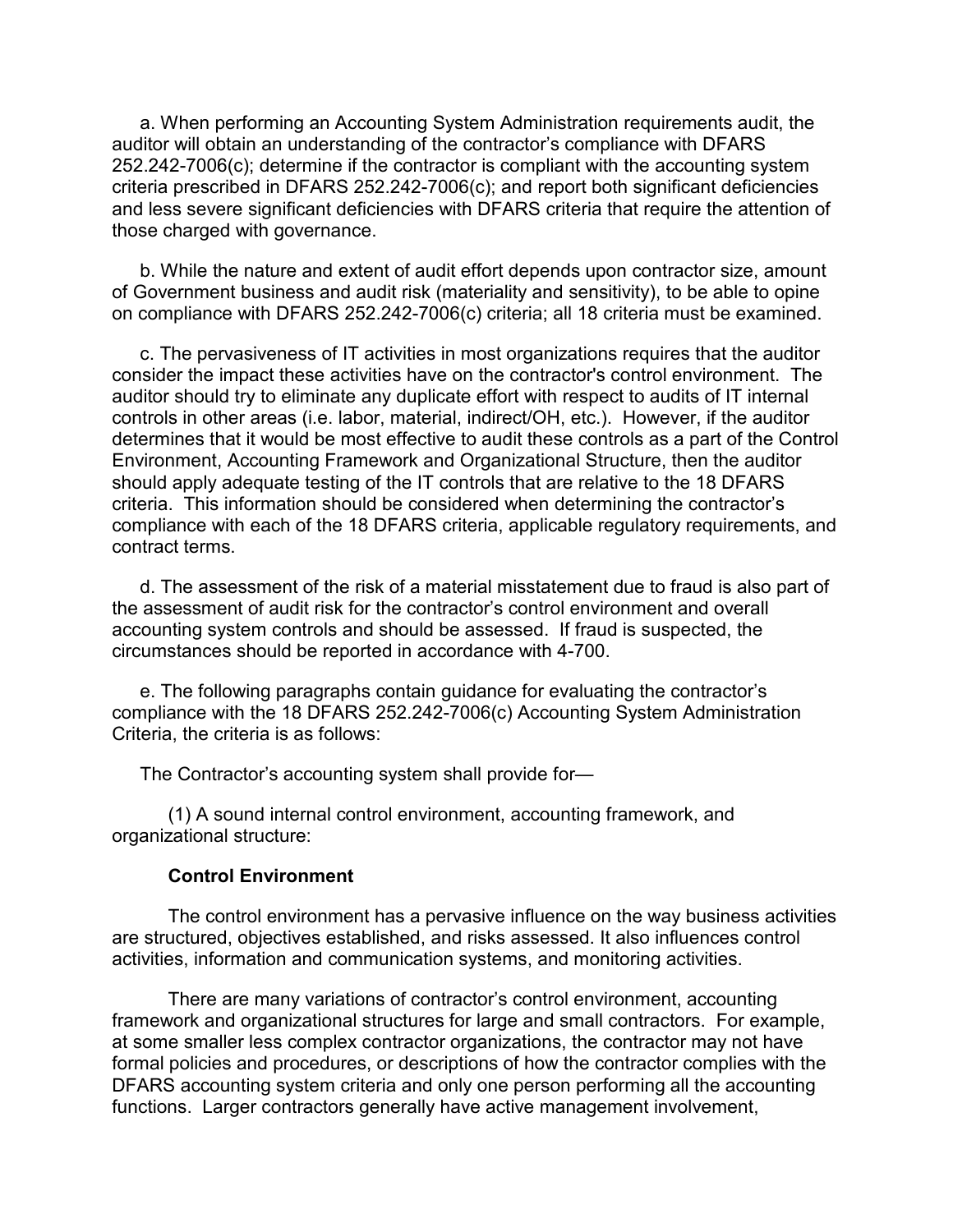descriptions of the accounting procedures and written policies over compliance with DFARS 252.242-7006(c). There are many variations of contractor control environments and auditors should keep in mind that in some cases the cost of implementing controls may outweigh the benefit for the smaller less complex contractor environments. Therefore, auditors should consider the risk and the types of controls in place based on the type of contractor environment and ensure the auditor is applying reasonable procedures based on the circumstances for the contractor environment.

In addition to the contractor adhering to a sound internal control environment to comply with DFARS 252.242.7006(c)(1), the contractor should comply with the following FAR clauses for its control environment:

[FAR 52.203-13](http://www.ecfr.gov/cgi-bin/text-idx?SID=dbb76c1d025dd5b0214ecf8c4a309e77&node=se48.2.52_1203_613&rgn=div8) Contractor Code of Business Ethics and Conduct. This clause is inserted into solicitations and contracts if the value of the contract is expected to exceed \$5,500,000 and the performance period is 120 days or more. Also, the contractor is required to implement a Business Ethics and Awareness and Compliance Program and Internal Control System (refer to 52.203-13(c) for the minimum requirements.)

[FAR 52.203-14](http://www.ecfr.gov/cgi-bin/text-idx?SID=dbb76c1d025dd5b0214ecf8c4a309e77&node=se48.2.52_1203_614&rgn=div8) Display of Hotline Posters. This clause is inserted into contracts if the value exceed \$5,500,000 or a lesser amount established by the agency and the agency has a fraud hotline poster or contract is funded with disaster assistance funds.

#### **Exceptions:**

Implementation of a Business Ethics and Awareness and Compliance Program and Internal Control System prescribed under FAR [52.203-13\(](http://www.ecfr.gov/cgi-bin/text-idx?SID=dbb76c1d025dd5b0214ecf8c4a309e77&node=se48.2.52_1203_614&rgn=div8)c) is not a requirement if the contractor has represented itself as a small business concern pursuant to the award of this contract or if this contract is for the acquisition of a commercial item as defined at [FAR 2.101.](http://www.ecfr.gov/cgi-bin/text-idx?SID=dbb76c1d025dd5b0214ecf8c4a309e77&node=se48.1.2_1101&rgn=div8)

The clause for displaying hotline posters is not a requirement if the contract is for the acquisition of a commercial items or will be performed entirely outside the United States (refer to [FAR 3.1004\(b\)\)](http://www.ecfr.gov/cgi-bin/text-idx?SID=ec156f77d1d7c7e1729fdd8469cb223c&mc=true&node=se48.1.3_11004&rgn=div8) or if contractor has implemented a business ethics and conduct awareness program an agency fraud hotline poster may be waived (refer to FAR [52.203-14\(c\)\)](http://www.ecfr.gov/cgi-bin/text-idx?SID=ec156f77d1d7c7e1729fdd8469cb223c&mc=true&node=se48.2.52_1203_614&rgn=div8).

#### **Accounting Framework**

Based upon the size and complexity of the contractor, auditors should obtain from contractor management the policies and procedures that are in place to support its accounting framework/organization structure. This information will also be used to support the auditors understanding of the contractor's accounting system. The contractor's accounting framework should contain at a minimum the following information:

> • Chart of Accounts (with descriptions of charges applicable to each account) and explanation of how changes to the chart of accounts are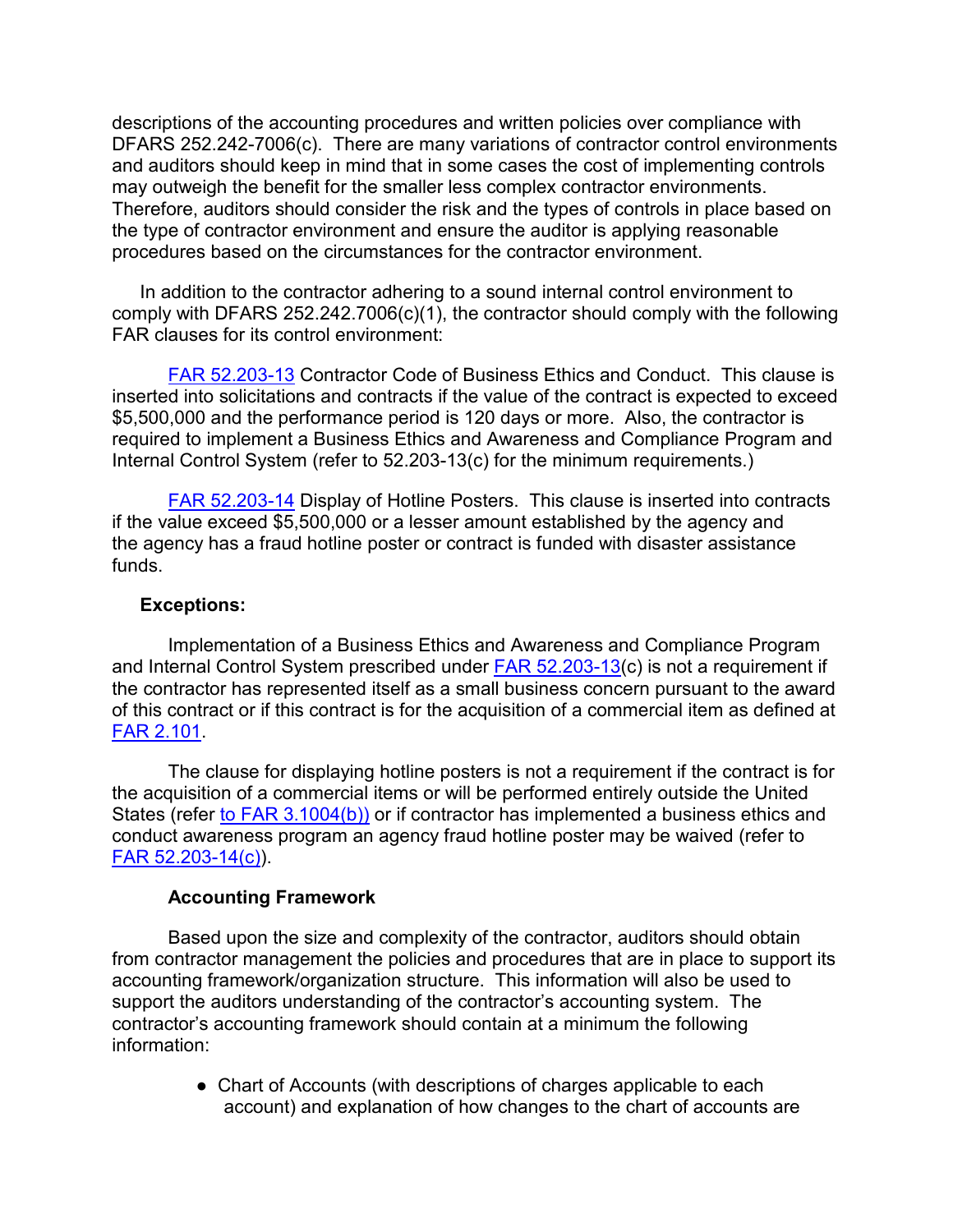made.

- Written descriptions of the indirect pools and allocation bases. (Note: If the contractor is a small contractor and does not have a formal chart of accounts or indirect pool(s) and allocation base(s) descriptions, document what the contractor is using to make these determinations).
- Descriptions should be for all primary pools (e.g., overhead, G&A) and intermediate pools, if any (e.g., occupancy costs allocation to overhead and G&A). Your understanding should be documented in B-02.

# **Organizational Structure**

Based upon the size and complexity of the contractor, auditors should obtain and document the contractor's organizational structure (e.g., ask the contractor to provide an organizational chart or a flow chart of its operations). If available, have the contractor walk you through the current organization chart (or flowchart) and determine whether it delineates clear lines of authority, duties and responsibilities, and segregation of duties and responsibilities of accounting and billing functions considering the size of the contractor. (Note: If examining a small contractor and it does not have an organization chart (or flowchart), have the contractor describe at the walkthrough, its policy on delegation of authority, and delineation of duties and responsibility, and segregation of duties and responsibilities of accounting and billing functions. Your understanding should be documented as part of the risk assessment and considered through-out the business system examination.

(2) Proper segregation of direct costs from indirect costs:

As defined in DFARS 252.242.7006, an acceptable accounting system means, in part, a system that is properly recording, classifying, and presenting accurate and timely financial data for reporting in compliance with applicable laws and regulations. DFARS criteria (2), requires the proper segregation of direct and indirect costs to arrive at total cost. The contractor should record and classify its direct/indirect costs to ensure its:

- direct costs are appropriately segregated in direct cost accounts and meet the requirements prescribed in **FAR 31.202**, and
- its indirect costs are appropriately segregated in indirect accounts and meet the requirements prescribed in [FAR 31.203.](http://www.ecfr.gov/cgi-bin/text-idx?SID=44b0577e45c6bf172210a3c8b7aabbaf&node=se48.1.31_1203&rgn=div8)
- (3) Identification and accumulation of direct costs by contract:

[FAR 31.202,](http://www.ecfr.gov/cgi-bin/text-idx?SID=44b0577e45c6bf172210a3c8b7aabbaf&node=se48.1.31_1202&rgn=div8) Direct Costs, applies to this DFARS criteria (3). This FAR requires that direct costs identified as contract specific are direct costs of that contract and are to be charged directly to the contract. Also costs specifically identified with other final cost objectives (e.g., other contracts, etc.) of the contractor are direct costs of those cost objectives and should be charged to their applicable contracts. DCAA tests compliance with this DFARS criteria by determining if the direct costs (i.e., direct labor, direct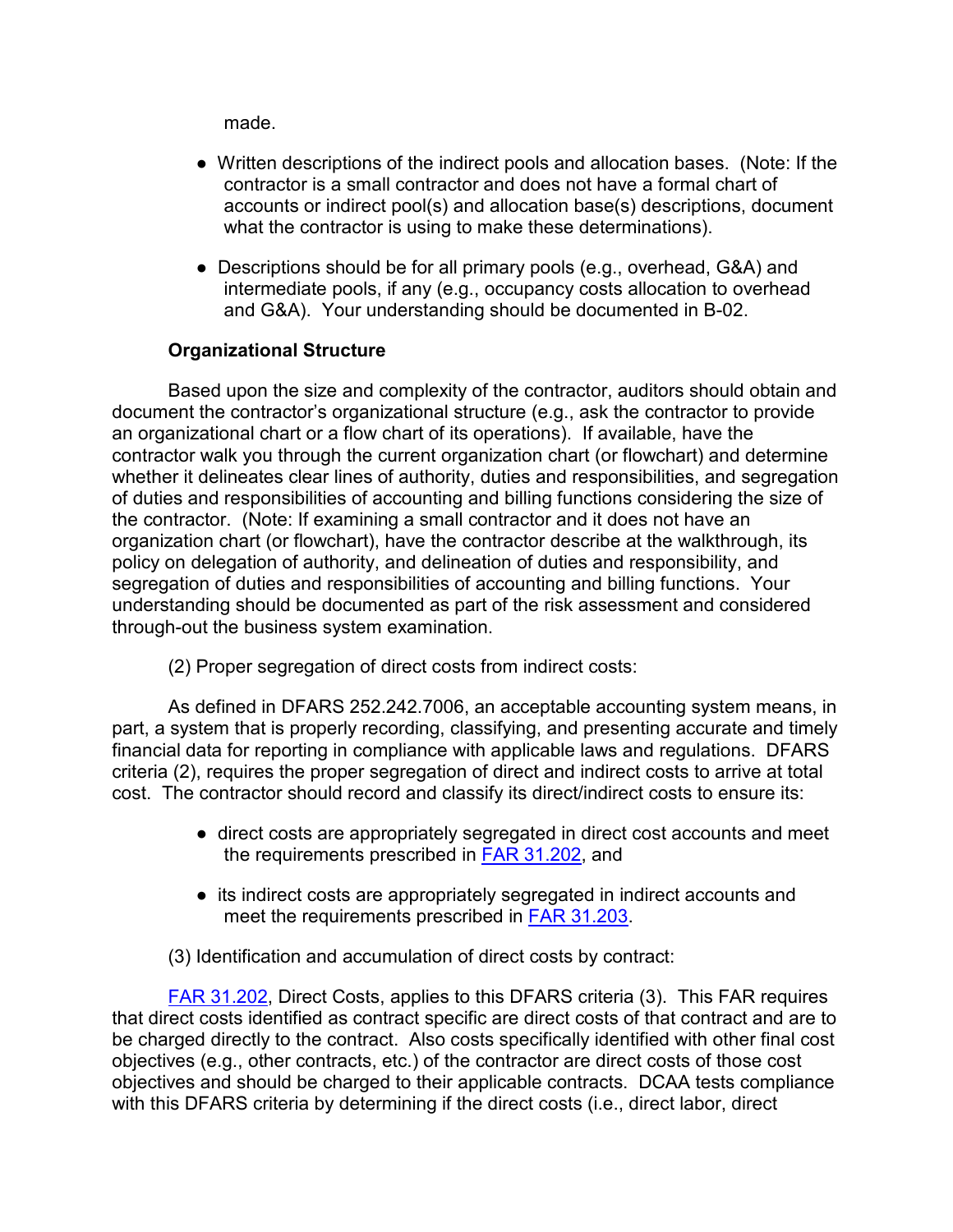materials, ODC, etc.) of the contract are properly identified and accumulated in contract specific cost accounts.

(4) A logical and consistent method for the accumulation and allocation of indirect costs to intermediate and final cost objectives:

DFARS criteria (4) requires the contractor's compliance with [FAR 31.203,](http://www.ecfr.gov/cgi-bin/text-idx?SID=44b0577e45c6bf172210a3c8b7aabbaf&node=se48.1.31_1203&rgn=div8) which pertains to grouping logical indirect costs and appropriate bases for the allocation of indirect costs to intermediate or final cost objectives. The auditor should determine if the contractor has a logical and consistent method for accumulating and allocating its indirect costs to intermediate and final cost objectives by determining if the contractor has:

- Established logical (homogeneous) indirect cost pool(s).
- Defined the allocation base for each indirect cost pool.
- Established there is a logical causal/beneficial relationship between the indirect cost pool and its allocation base.

Note: The indirect cost pool and base structure at smaller contractors should not be overly complex in accordance with FAR 31.203(c). FAR 31.203(c) states, in part "When substantially the same results can be achieved through less precise methods, the number and composition of cost groupings should be governed by practical considerations and should not unduly complicate the allocation."

If a contractor is CAS Covered, the auditor should review the current disclosure statement to assist in the determination of compliance with the system criteria.

(5) Accumulation of costs under general ledger control;

(6) Reconciliation of subsidiary cost ledgers and cost objectives to general ledger:

These DFARS criteria require evidence that the contractor's accounting system accumulates costs under the general ledger control (criteria 5) and its subsidiary ledgers or its equivalent are reconcilable to the general ledger (criteria 6). The detail that supports each of the general ledger accounts may generally be found outside of the general ledger in what is known as a subsidiary ledger or its equivalent. Therefore, it is important that subsidiary ledgers or its equivalent are reconciled to the general ledger to ensure the data in the general ledger is correct and timely.

(7) Approval and documentation of adjusting entries: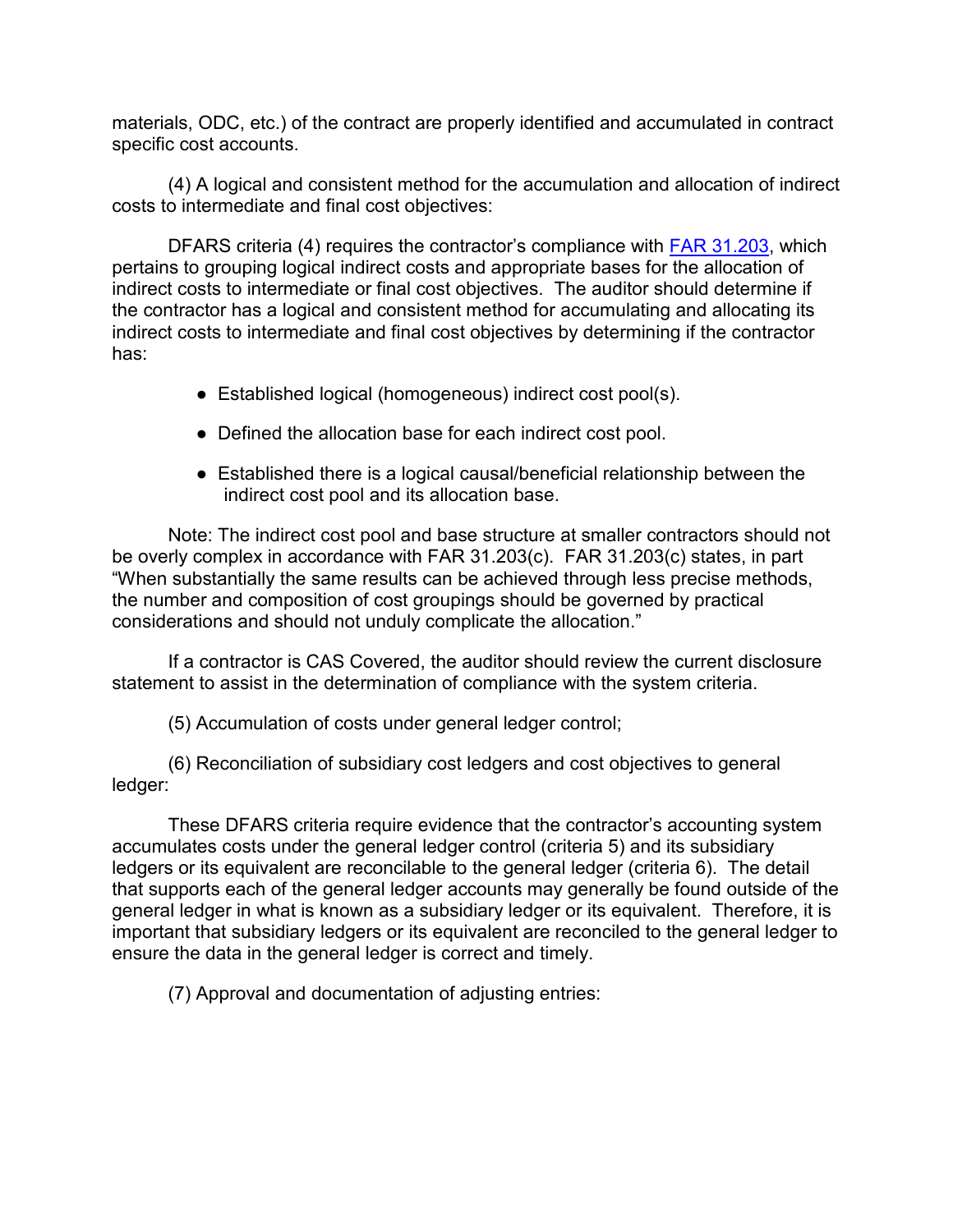DFARS criteria 7, requires that the contractor's adjusting journal entries (e.g., correcting, transferring, closing, and credits) are recorded timely and properly classified and that adjustments have adequate documentation, and are properly authorized. We test adjusting journal entries because they present an opportunity for potential manipulation of the accounting records outside established routine controls. An appropriate review process and required detailed supporting documentation mitigate the risk of unauthorized adjustments resulting in inaccurately reported costs.

(8) Management reviews or internal audits of the system to ensure compliance with the Contractor's established policies, procedures, and accounting practice:;

DFARS criteria (8), requires ongoing contractor management reviews and monitoring activities of its operations. This also includes the monitoring of its indirect cost for its indirect rates billed to government contracts. The amount of review the contractor should perform will vary depending on the size and complexity of contractor operations. For large contractors a formal plan should be in place for how it monitors its organization. Smaller less complex contractors review processes are more likely to be informal; they may be accomplished by management's direct or close involvement in operations.

(9) A timekeeping system that identifies employees' labor by intermediate or final cost objectives;

(10) A labor distribution system that charges direct and indirect labor to the appropriate cost objectives:

DFARS criteria (9) and (10) are interconnected. Unlike other costs, labor is not supported by external documentation such as an invoice, purchase order or receipt. Responsibility for accuracy is maintained throughout the contractor's organization. The risk associated with the accurate recording, distribution, and payment of labor may be significant. DFARS Criteria (9), requires the contractor's timekeeping system (paper or electronic) to record employee labor hours by cost objectives (e.g., project number, contract number or name, or other direct or indirect identifiers), to have traceable direct labor hours to applicable work authorization documents, and have timesheets (paper or electronic) certified by employees for the hours recorded and approved by supervisors.

Additionally DFARS criteria (10), the contractor's labor distribution system should accurately document the employee labor hours (from timesheets) and dollars (from payroll records) by employee, by project name or job code and indirect accounts. The labor distribution records should be reconcilable to the cost accumulation records (e.g., job cost ledgers or equivalent for direct labor and the general ledger for indirect labor).

(11) Interim (at least monthly) determination of costs charged to a contract through routine posting of books of account:

DFARS criteria (11), requires the contractor's accounting system records costs (generally to the job cost ledger) and present accurate and timely (i.e. at least monthly) reporting of those contract costs.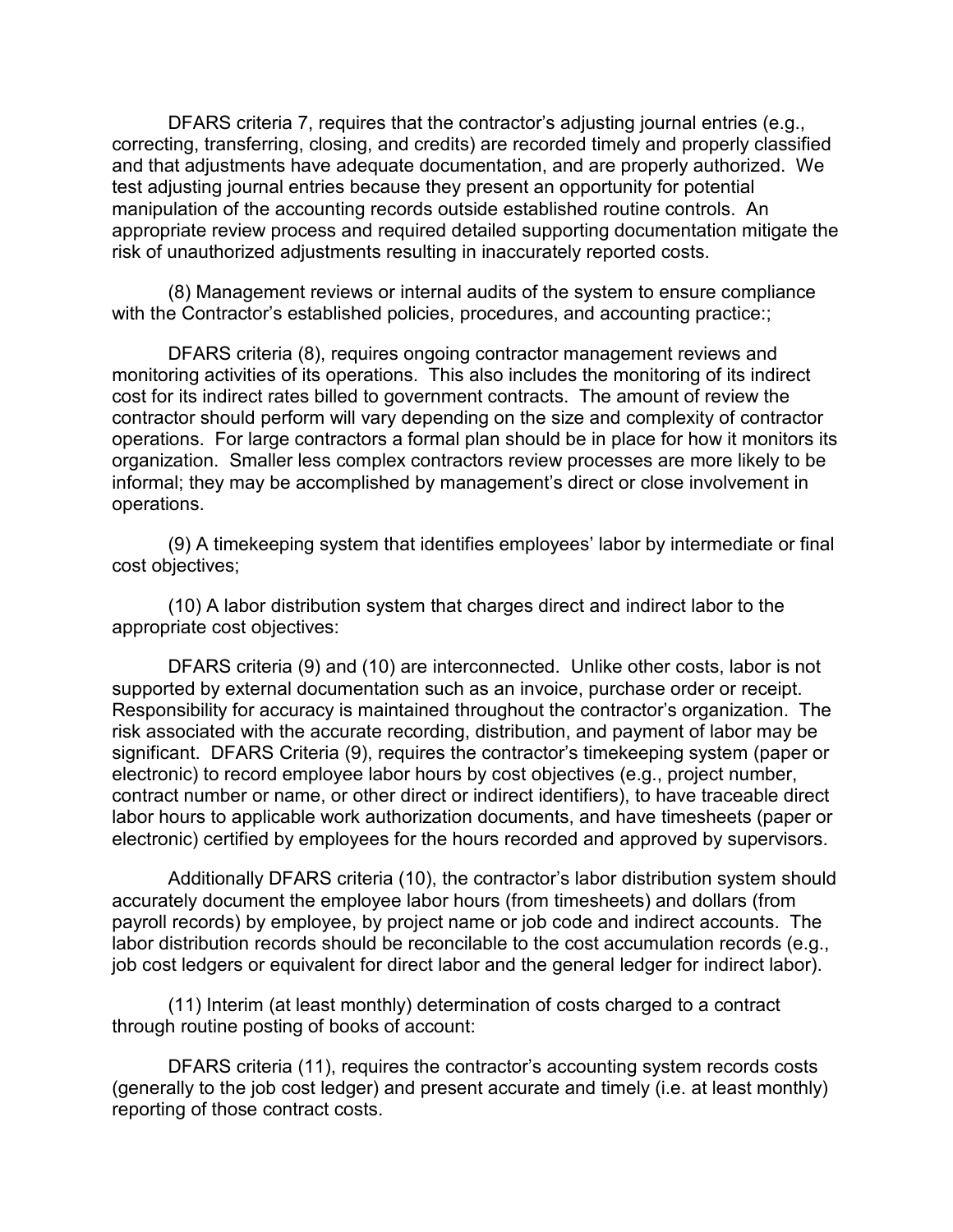(12) Exclusion from costs charged to Government contracts of amounts which are not allowable in terms of Federal Acquisition Regulation (FAR) part 31, Contract Cost Principles and Procedures, and other contract provisions:

DFARS criteria (12), requires the contractor's system exclude from costs charged to Government contracts amounts which are not allowable in terms of FAR Part 31 and/or other contract provisions. In addition, [FAR 31.201-1\(b\)](http://www.ecfr.gov/cgi-bin/text-idx?SID=98c0c7a0debd7f3803682570bc1b00a6&node=se48.1.31_1201_61&rgn=div8) provides allowable costs to the Government are limited to those allocable costs which are allowable pursuant to FAR Part 31 and applicable agency supplements. The contractor's accounting system must be able to segregate and accumulate unallowable costs, and appropriately exclude unallowable costs (the preferred method is for unallowable costs to be identified when recorded and accumulated in specified unallowable accounts) from indirect cost pool when calculating indirect expense rates.

(13) Identification of costs by contract line item and by units (as if each unit or line item were a separate contract), if required by the contract:

DFARS criteria (13), requires the contractor job cost ledgers or equivalent record, classify, analyze, summarize and present costs by contract line item and by units if required by the contract.

(14) Segregation of preproduction costs from production costs, as applicable:

DFARS criteria (14), requires manufacturing contractors identify and segregate its non-recurring pre-production costs in its job cost ledgers or equivalent.

(15) Cost accounting information, as required:

DFARS 252.242-7006-15(i) By contract clauses concerning limitation of cost (FAR 52.232-20), limitation of funds (FAR 52.232-22), or allowable cost and payment (FAR 52.216-7);

(15i)*,* requires the contractor to establish procedures to ensure the limitation of costs or funds and the allowable cost and payment clauses for reporting contract cost information are adhered to when billing cost to Government contracts. These reporting requirements influence the reimbursable amounts on Government flexibly priced and T&M contract billings. The following are a description of the limitation of costs or fund clause and the allowable cost and payment clause:

[Limitation of Cost \(FAR 52.232-20\):](http://www.ecfr.gov/cgi-bin/text-idx?SID=354abc348a9093821be67330c26aa8be&node=se48.2.52_1232_620&rgn=div8) Contractor is required to provide the contracting officer advance notice whenever the total cost incurred on the contract will exceed a specified percentage of cost, or will be greater or substantially less than the estimated cost specified in the contract.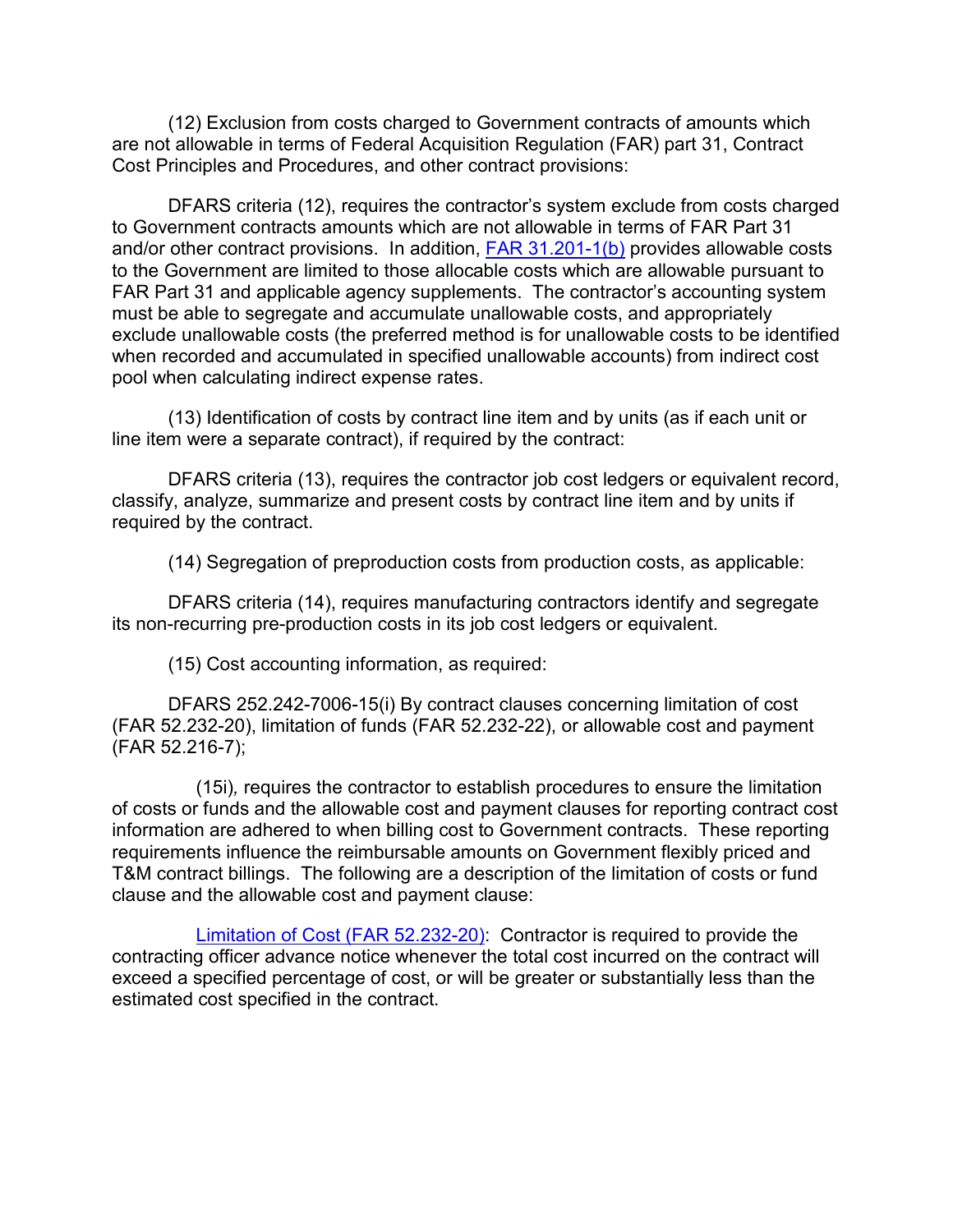[Limitation of Funds \(FAR 52.232-22\):](http://www.ecfr.gov/cgi-bin/text-idx?SID=354abc348a9093821be67330c26aa8be&node=se48.2.52_1232_622&rgn=div8) Contractor is required to provide the contracting officer advance notice whenever the total cost incurred on the contract will exceed (i) a specified percentage of the funds currently allotted or, (ii) for cost sharing contracts, the amount allotted to the contract by the Government plus the contractor's corresponding share.

[Allowable Cost and Payment \(FAR 52.216-7\):](http://www.ecfr.gov/cgi-bin/text-idx?SID=354abc348a9093821be67330c26aa8be&node=se48.2.52_1216_67&rgn=div8) This FAR clause is inserted into cost reimbursement contracts and Time-and-Materials (T&M) contracts for other than commercial items. For T&M contracts, the clause only applies to the part of the contract that reimburses allowable cost of materials (FAR 52.232-7(b)(4)).

DFARS 252.242-7006-15(ii) To readily calculate indirect cost rates from the books of accounts;

(15ii), requires the accounting system be designed so it is able to periodically (e.g. monthly), readily calculate year-to-date indirect rates from its accounting records. Interim indirect rate calculation facilitates management monitoring of provisional indirect billing rates. Also, [FAR 52.216-7\(e\)](http://www.ecfr.gov/cgi-bin/text-idx?SID=1f9791ffd698481285d6106c43abcc2e&node=se48.2.52_1216_67&rgn=div8) requires the billing rates to be the anticipated final rates and may be revised by the contracting officer or the contractor to prevent substantial overpayment or under payment.

(16) Billings that can be reconciled to the cost accounts for both current and cumulative amounts claimed and comply with contract terms:

DFARS criteria (16), requires the contractor maintain adequate reliable cost data so that billings can be reconciled to the cost accounts for both current and cumulative amounts and comply with contract terms. This requirement helps prevent substantial overpayment or underpayment; it also ensures appropriate historical data (i.e. material cost/quantities, labor cost/hours, etc.) are available for the contractor to develop and support estimates for follow-on procurements of same or similar services or items.

(17) Adequate, reliable data for use in pricing follow-on acquisitions:

DFARS criteria (17), requires the contractor ensures appropriate historical data (i.e. material cost/quantities, labor cost/hours, etc.) are available for the contractor to develop and support estimates for follow-on procurements of same or similar services or items. The contractor's accounting system should be able to its segregate direct and indirect costs, identify costs by contract, exclude unallowable costs, identify costs by contract line item and units and segregate non-recurring costs from recurring production costs to maintain adequate reliable data for pricing follow-on acquisitions.

(18) Accounting practices in accordance with standards promulgated by the Cost Accounting Standards Board, if applicable, otherwise, Generally Accepted Accounting Principles: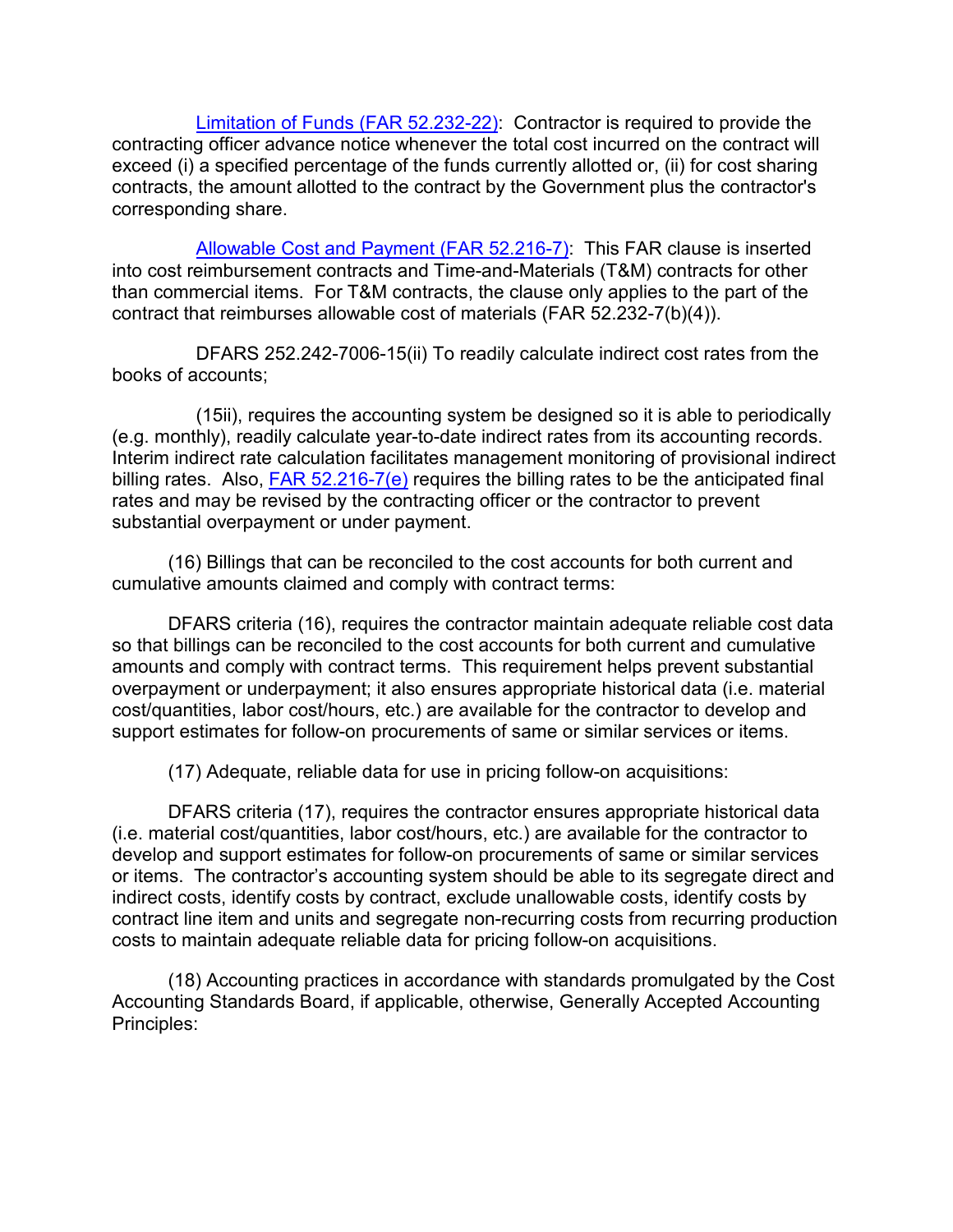DFARS criteria (18) requires the contractor's accounting practices be in accordance with standards promulgated by the Cost Accounting Standards Board, if applicable, otherwise, GAAP. At a minimum, smaller contractors should maintain an accrual basis accounting system with dual entry accounting that posts transactions to general ledgers and sub-ledgers; and generates accurate financial reports. For larger more complex contractor environments that are subject to CAS, the contractors system should also comply with the applicable cost accounting standards.

#### <span id="page-30-0"></span>**5- 306 Non-DoD Contractors Accounting Systems Audits [\\*\\*](#page-1-13)**

Auditors may consider applying FAR 53.209(f) SF-1408 criteria, after contract award, to non-DoD contractors when examining a non-DoD contractor's accounting system. The FAR criteria may be applied if the Contracting Officer (CO), the non-DoD contractor and the auditor agree that the DFARS 252.242.7006(c) accounting system criteria is not suitable criteria to examine the non-DoD contractor since the contractor does not have government defense contracts.

#### <span id="page-30-1"></span>**5-307 Business Systems Reporting [\\*\\*](#page-1-14)**

The auditor should follow the guidance in 5-110 and 10-200 for reporting on business systems and corresponding subsystems.

#### <span id="page-30-2"></span>**5-308 Post Award Accounting System Audits [\\*\\*](#page-1-15)**

a. The objective of the post award accounting system audit is to determine if the contractor's accounting system complies with the DFARS 252.242-7006, Accounting System Administration, requirements and contract terms and to report the results of audit to the cognizant Contracting Officer. The post award accounting system audit is an examination of a smaller less complex contractor accounting systems after contract award for flexibly priced contracts or contracts which provide for progress payments based on costs or on a percentage or stage of completion.

b. A post award accounting system audit is usually performed at the request of the contracting officer when:

(1) a follow-up audit to a preaward survey is recommended or

(2) a preaward survey was not conducted prior to contract award, and the contracting officer determines that an audit is now required to support contract requirements or

(3) auditors may self-initiate a post award accounting system audit, based on audit risk at for smaller less complex contractors.

c. The post award accounting system audit uses the same DFARS 252.242.7006, Accounting Administration Requirements as the Accounting System criteria.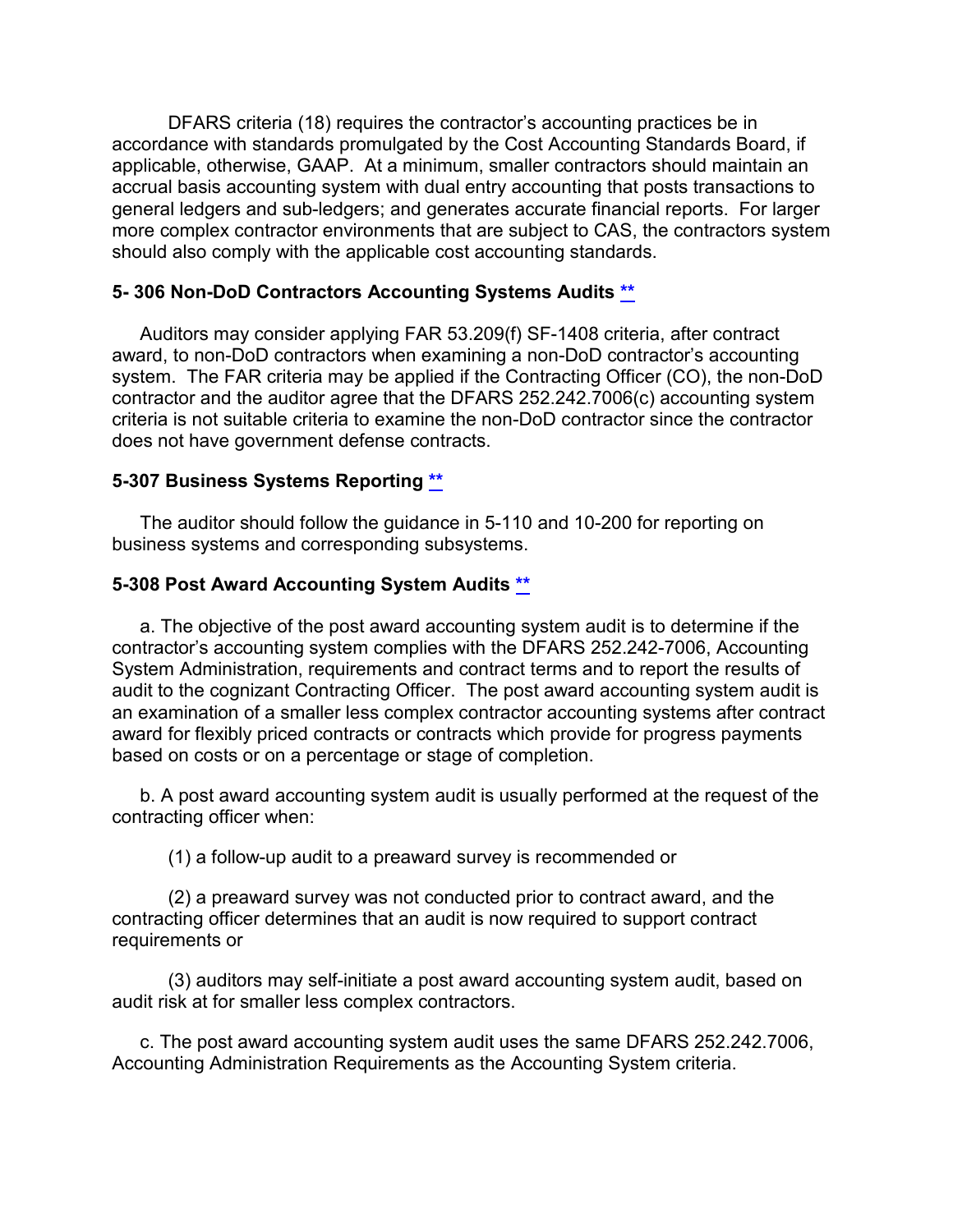d. Generally, once a smaller less complex accounting system is determined compliant with the applicable system criteria in DFARS 252.242-7006(c), future fullscope accounting system audits should only be performed when deemed necessary based on audit risk.

e. The post award accounting system audit program includes comprehensive steps to gain a detailed understanding of the contractor's accounting system (e.g., tracing costs billed to source documentation) sufficient to render an opinion on compliance with the DFARS 252.242-7006, Accounting System Administration, requirements.

f. The procedures in the audit program are not sufficient to render an opinion on the key control activities and objectives that comprise an audit of internal controls.

g. If the auditor determines that the smaller less complex contractor's accounting system is so complex it requires audit procedures contained in the audit program for a major contractor, the auditor should discontinue the audit under 17741 and use the Activity Code 11070, Accounting System Audit. The 11070 audit program is very similar to the 17741 audit program, since both small and large defense contractors with cost type contracts are subject to the DFARS requirements, however the 11070 audit program steps considers more complex accounting and billing environments that are utilized at larger defense contractors.

h. In all audit situations, auditors should be alert to conditions which may indicate unfavorable or adverse financial conditions or other circumstances which could impede a contractor's ability to perform on Government contracts. During performance of post award audit risk assessments, auditors should follow the guidance in 2-306.1 when documenting consideration of inherent risk and adjust the audit scope and associated audit procedures appropriately for any increased risk.

#### **5-308.1 Post Award Accounting Systems for Non-DoD Contractors with Cost Type Contracts [\\*\\*](#page-1-16)**

<span id="page-31-0"></span>a. A responsible government contractor (FAR subpart 9.1), is required to have an acceptable accounting system. FAR 53.209-SF-1408 Pre-award Survey of Prospective Contractor Accounting System criteria, is the standard for determining if the design of the prospective contractor (i.e. both Non-DoD and DoD contractors) has an acceptable accounting system prior to contract award, unless the contractor has all fixed price type contracts.

b. After contract award, auditors may consider applying FAR 53.209(f) SF-1408 criteria for non-DoD contractors when examining a non-DoD contractor's accounting system. The FAR criteria are suitable criteria for performing accounting system audits of non-DoD contractors with cost-type contracts. The FAR criteria may be applied if agreement is not reached with the Administrative Contracting Officer (ACO) and the non-DoD contractor that the DFARS 252.242.7006(c) accounting system criteria is suitable criteria because the contractor does not have government defense contracts (i.e. the ACO or the non-DoD contractor does not agree that DFARS 252.242.7006(c) applies and there is not a DFARS contract requirement).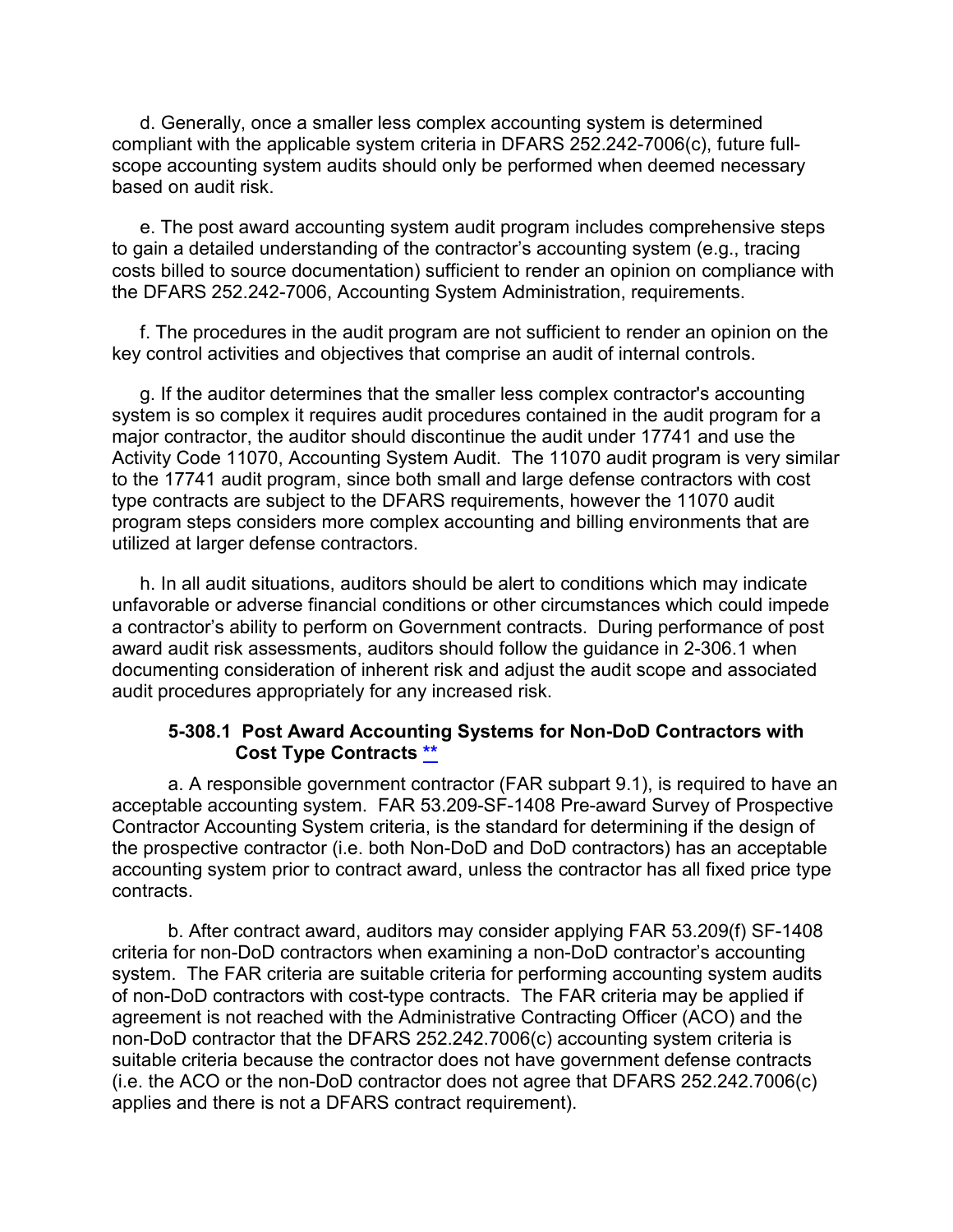c. The FAR 53.209(f) SF 1408 and the DFARS 252.242.7006(c) criteria are very similar, and are both suitable criteria for examining either DoD or non-DoD contractor's accounting system. FAR 53.209(f) SF 1408 contains the criteria to ensure the design of the accounting system is acceptable prior to contract award. The FAR criteria is also suitable criteria to measure after contract award to opine on the design of the accounting system and the measurement of operational effectiveness by applying detailed testing of transactions, re-performance of controls and adding audit steps for the applicable billing requirements such as the allowable cost and payment clause (FAR 52.216-7). Also consideration for any contract terms (e.g. ceiling limitations) should be reflected when planning the accounting system audit criteria.

D. Additionally, consideration should be given to agency specific criteria (e.g. Health and Human Services regulations, (HHSAR)) that the non-DoD contractor may be required to follow for an acceptable accounting system and to any contract terms.

# **5-308.2 Audit Reports [\\*\\*](#page-1-15)**

<span id="page-32-0"></span>The post award accounting system report provides an opinion on whether the accounting system is compliant with DFARS 252.242-7006, Accounting System Administration, requirements and contract terms. Audit reports should also be responsive to the specific needs identified by the audit request and in discussions, if any, with the requestor.

The audit reports should be appropriately tailored to the specific circumstances of the audit and should provide sufficient information to support audit conclusions.

# <span id="page-32-1"></span>**5-400 Section 4 - Audit of Contractor Compliance with DFARS 252.242-7004, Material Management and Accounting System [\\*\\*](#page-1-17)**

# <span id="page-32-2"></span>**5-401 Introduction [\\*\\*](#page-1-18)**

a. This section provides audit guidance for evaluating the contractor's compliance with DFARS 252.242-7004, Material Management and Accounting Systems (MMAS), applicable regulations and contract terms. If a contractor does not have contracts that include DFARS 252.242-7004, this audit guidance and DFARS criteria can be used to determine if the contractor's MMAS meets CAS and FAR requirements.

As prescribed by DFARS subpart 242.7204, the MMAS contract clause will be included in all cost reimbursement contracts and fixed price contracts based costs incurred as work progresses under the contract. Exception to inclusion of the clause are for small business, educational institutions and nonprofit organizations.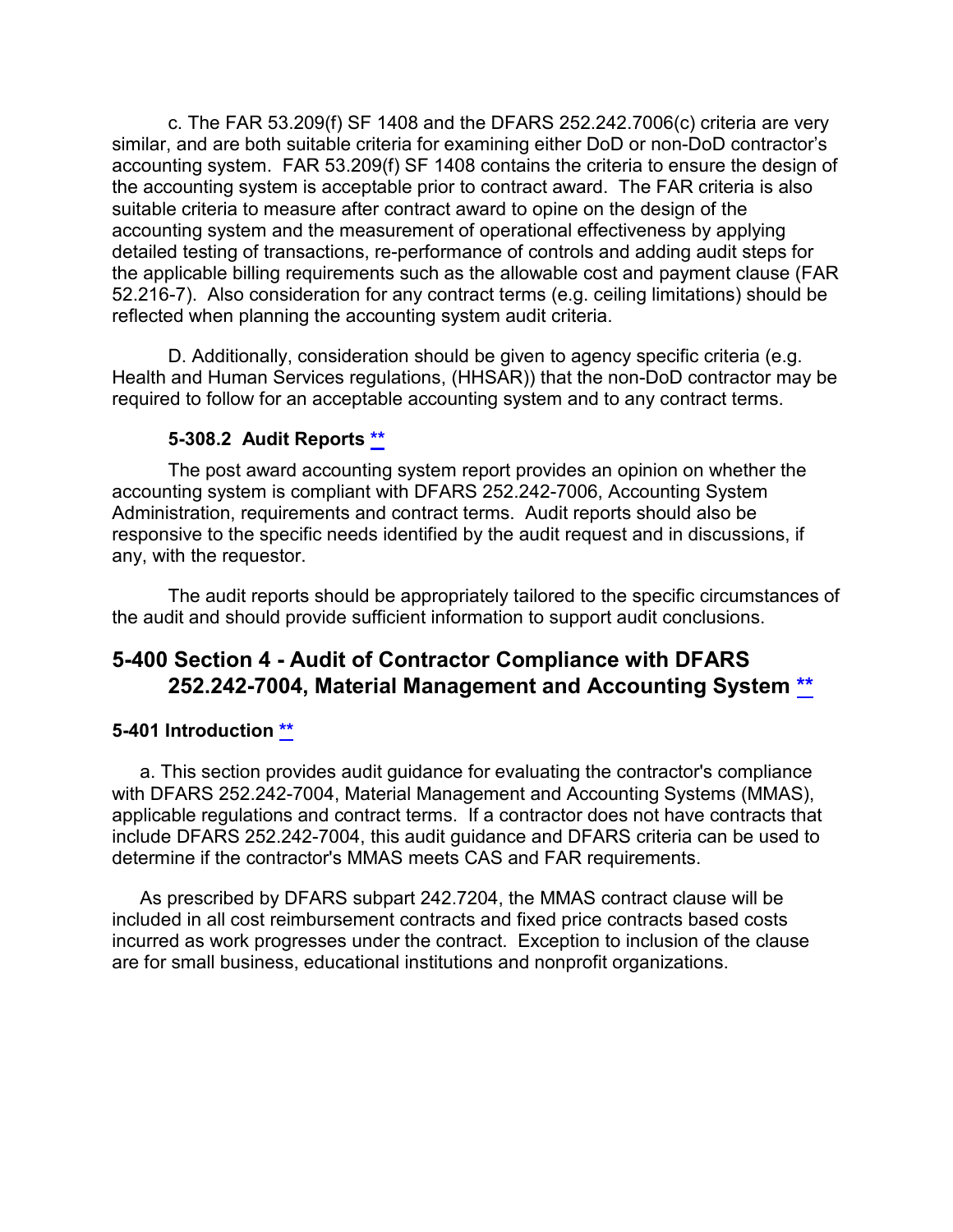b. An understanding of the internal control environment, accounting framework and organizational structure will serve as a framework for evaluating the overall effectiveness of the internal controls, as they relate to the DFARS 252.242.7004(c), MMAS requirements and the subject matter under examination. A determination is required to be made to ensure that the contractor's accounting system has not changed and the accounting system audit is current.

c. Overall accounting controls include the contractor's controls to assure it remains financially capable to perform on Government contracts.

d. Refer to 2-306.2 for the auditor's fundamental requirements for obtaining and documenting an understanding of a contractor's internal controls and assessing control risk as it relates to the examination of the MMAS.

### <span id="page-33-0"></span>**5-402 DFARS Subpart 242.72 [\\*\\*](#page-2-0)**

a. In evaluating the acceptability of the contractor's MMAS, the contracting officer, in consultation with the auditor and functional specialist, if appropriate, shall determine whether the contractor's MMAS complies with the system criteria for an acceptable MMAS as prescribed in the clause at [252.242-7004,](http://www.acq.osd.mil/dpap/dars/dfars/html/current/252242.htm#252.242-7004) Material Management and Accounting System and pursue correction of any deficiencies.

b. DFARS 242.7203 Government Review Procedures to Establish Qualified MMAS Contractors:

DFARS 242.7203(a) requires a review be conducted when a contractor has \$40 million of qualifying sales to the Government during the contractor's preceding fiscal year; and the administrative contracting officer (ACO), with advice from the auditor, determines an MMAS review is needed based on a risk assessment of the contractor's past experience and current vulnerability. DFARS 242.7203(b) defines qualifying sales as sales for which certified cost or pricing data were required under 10 U.S.C. 2306a, as implemented in FAR 15.403, or that are contracts priced on other than a firm-fixed-price or fixed-price with economic price adjustment basis. Sales include prime contracts, subcontracts, and modifications to such contracts and subcontracts.

### <span id="page-33-1"></span>**5-403 Contract Clause DFARS 252.242-7004 Material Management and Accounting System [\\*\\*](#page-2-1)**

a. The clause of DFARS 252.242-7004 Material Management and Accounting System provides system criteria with which an acceptable material management and accounting system must comply.

b. Contractors that do not have DoD contracts (i.e., contractors that are 100 percent reimbursable) are not contractually required to comply with the DFARS criteria.

# <span id="page-33-2"></span>**5-404 General Audit Policy [\\*\\*](#page-2-2)**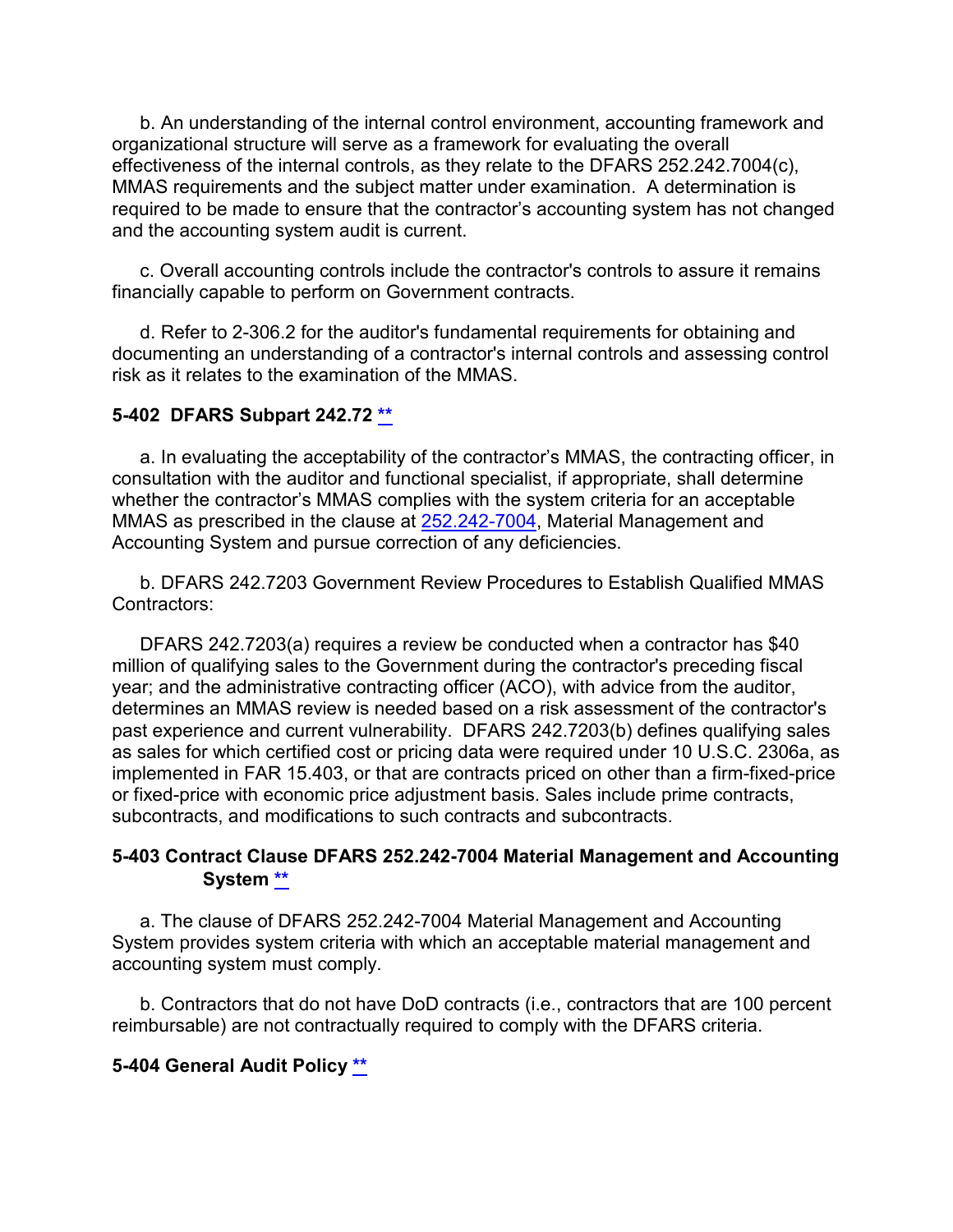a. Refer to 5-103 for DCAA's general audit policy for the audit of contractor business systems and applicable sub-systems, and related internal controls.

b. If the audit risk assessment indicates that only certain parts of a contractor's environment and overall MMAS controls are subject to moderate or high risk, only those risk areas would require a complete audit of the contractor's compliance with the relevant DFARS requirement, applicable regulations and contract terms. For example, a major change in the contractor's electronic engineering drawing system software may require an audit of the development, modification and implementation of engineering drawings to ensure the changes flowed to all integrated MMAS systems. This would be to determine if the contractor's system is still producing adequate bills of material with the correct part numbers, part quantities, properly time-phased, etc., and complies with the DFARS material requirements, applicable regulations and contract terms. Areas of little or no risk need not be audited so long as the low risk determination is adequately documented.

c. DCAA is DoD's primary auditors with responsibility to audit contractor's MMAS' systems. It is DCAA's policy to assist the ACO in providing audit support to assist the ACO in determining compliance with DFARS 252.242.7004 and report in accordance with 5-110.

d. The contractor is subject to the disclosure and maintenance requirements at DFARS 252.242.7004(c)(1) – (3). Therefore, the auditor must check if the contractor has

- policies, procedures, and operating instructions that adequately describe its MMAS (requirement (1)),
- provide to the ACO upon request, the results of internal reviews conducted to ensure compliance with established MMAS policies, procedures, and operating instructions (requirement (2)) and
- if the contractor disclosed significant MMAS changes to the ACO at least 30 days prior to implementation (requirement (3)).

#### <span id="page-34-0"></span>**5-405 Material Management and Accounting System (MMAS) Audit Objectives [\\*\\*](#page-2-3)**

a. The audit objective is to determine if the contractor's MMAS complies with the system criteria for an acceptable MMAS as prescribed in the clause DFARS 252.242- 7004 MMAS to support the ACO's determination of contractor compliance regarding its MMAS.

b. The contractor is responsible for having adequate internal controls to ensure system and data integrity, and ensure compliance with the 10 MMAS system criteria outlined in the contract clause at DFARS 252.242-7004(d), specifically MMAS system criteria number 1. This standard requires the contractor to have an adequate system description including policies, procedures, and operating instructions that comply with the FAR and Defense FAR Supplement.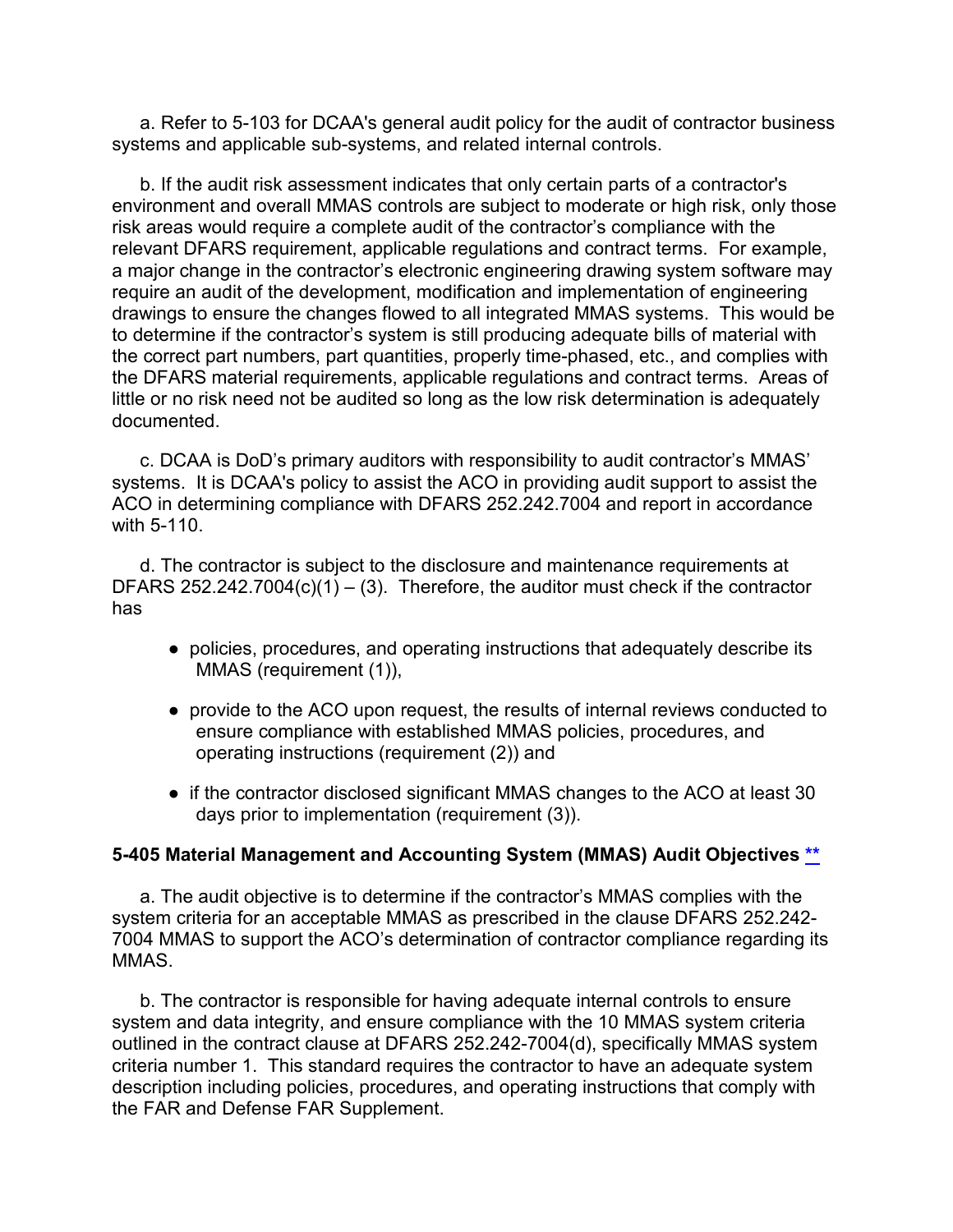#### <span id="page-35-0"></span>**5-406 Scope of Audit [\\*\\*](#page-2-4)**

a. When performing a Material Management and Accounting System (MMAS) audit, the auditor will obtain an understanding of the contractor's compliance with DFARS 252.242-7004; determine if the contractor is compliant with the material management system criteria prescribed in DFARS 252.242-7004(d); and report both significant deficiencies and less severe significant deficiencies with DFARS criteria.

b. While the nature and extent of audit effort depends upon contractor size, amount of Government business and audit risk (materiality and sensitivity), to be able to opine on compliance with DFARS 252.242-7004(d) criteria; all 10 system criteria must be examined.

c. The auditor should coordinate with DCAA auditors at other contractor divisions/segments, the ACO, and the contractor. To ensure positions and interpretations are consistent, the auditor should contact the CAD, or other segment auditors to determine similarities of systems among segments, deficiencies found at other divisions, and interpretations of compliance/noncompliance to specific standards. Coordinate the audit with the ACO to assure full understanding of their concerns related to the contractor's MMAS and compliance with the DFARS criteria. Further, the auditor should coordinate closely with other responsible Government representatives such as Government property specialists and engineering and other technical representatives. Tasks assigned for the Government team must be clearly defined to take advantage of the available Government expertise and mission requirements of all members. Most important, the Government team must make every effort to avoid duplication of effort. Early discussions with the contractor should be established to assure adequate disclosures in a reasonable period. Be sure that the contractor and ACO have a good understanding of what is expected in terms of the format and timing of the disclosures and the expected level of detail (including sufficient evidence).

d. The following paragraphs contain guidance for evaluating the contractor's compliance with the 10 DFARS 252.242-7004(d) Material Management and Accounting System Criteria, the criteria is as follows:

The MMAS shall have adequate internal controls to ensure system and data integrity, and shall-

(1) Have an adequate system description including policies, procedures, and operating instructions that comply with the FAR and Defense FAR Supplement:

DFARS criteria (1), requires the contractor to have an adequate system description, which includes procedures and work instructions that provide sufficient information on how the process works at a level of detail that allows for an understanding of the system.

The contractor's procedures and work instructions must provide sufficient information on how the Bill of Material (BoM) and the Master Production Schedule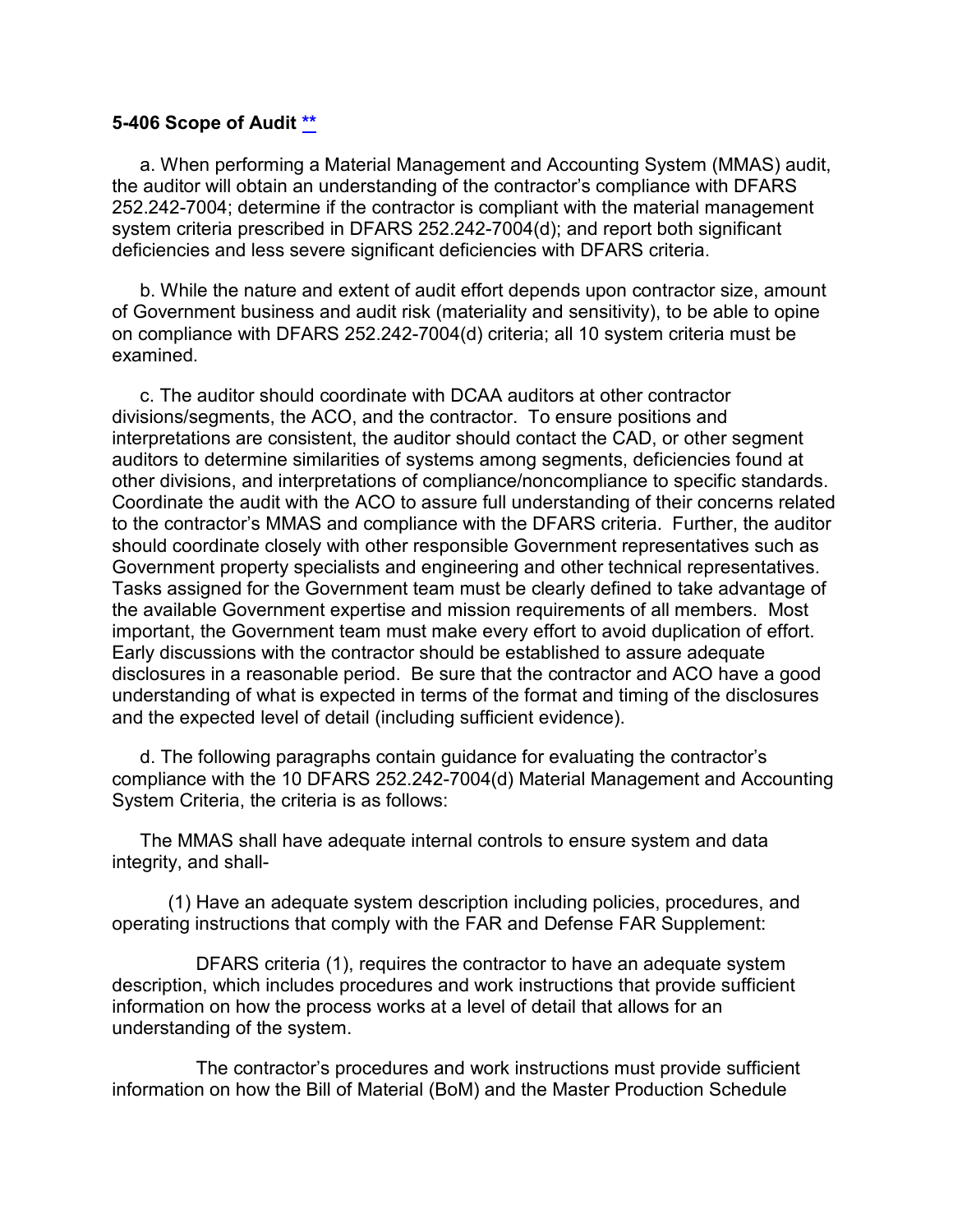(MPS) (SAP-Grouping Pegging and Distribution at some contractors) systems are intended to operate and comply with FAR and DFARS. The BoM is the accurate record of the material parts and quantity required for the manufacturing process. The MPS details what and how much material, labor, and capacity is required and when these resources are needed.

The contractor's procedures and work instructions must provide sufficient information on how the contractor conducts its inventory cycle counts and its inventory accuracy measurements. The contractors inventory accuracy practices and procedures must comply with FAR and DFARS.

The contractor's procedures and work instructions must provide sufficient information on how the system is intended to process material transfer transactions. The contractor's procedures and operating instructions must comply with FAR and DFARS.

The contractor's allocation procedures and work instructions must provide sufficient information on how the system is intended to operate. The allocation procedures must comply with FAR and DFARS.

The contractor's procedures and work instructions must provide sufficient information on how the material accounting system processes initial material costing. The contractor's procedures must comply with FAR and DFARS.

(2) Ensure that costs of purchased and fabricated material charged or allocated to a contract are based on valid time-phased requirements as impacted by minimum/economic order quantity restrictions.

(i) A 98 percent bill of material accuracy and a 95 percent master production schedule accuracy are desirable as a goal in order to ensure that requirements are both valid and appropriately time-phased.

(ii) If systems have accuracy levels below these, the Contractor shall provide adequate evidence that –

(A) There is no material harm to the Government due to lower accuracy levels; and

(B) The cost to meet the accuracy goals is excessive in relation to impact on the Government;

DFARS criteria (2), requires the contractor to have accurate reporting developed to measure and monitor purchased material and production material time-phasing. The contractor must have procedures and internal controls when creating and revising their BoMs and MPS (SAP-GPD at some contractors). As well, as reasonable methods to measure their accuracy.

The Contractor system shall be able to generate accurate production order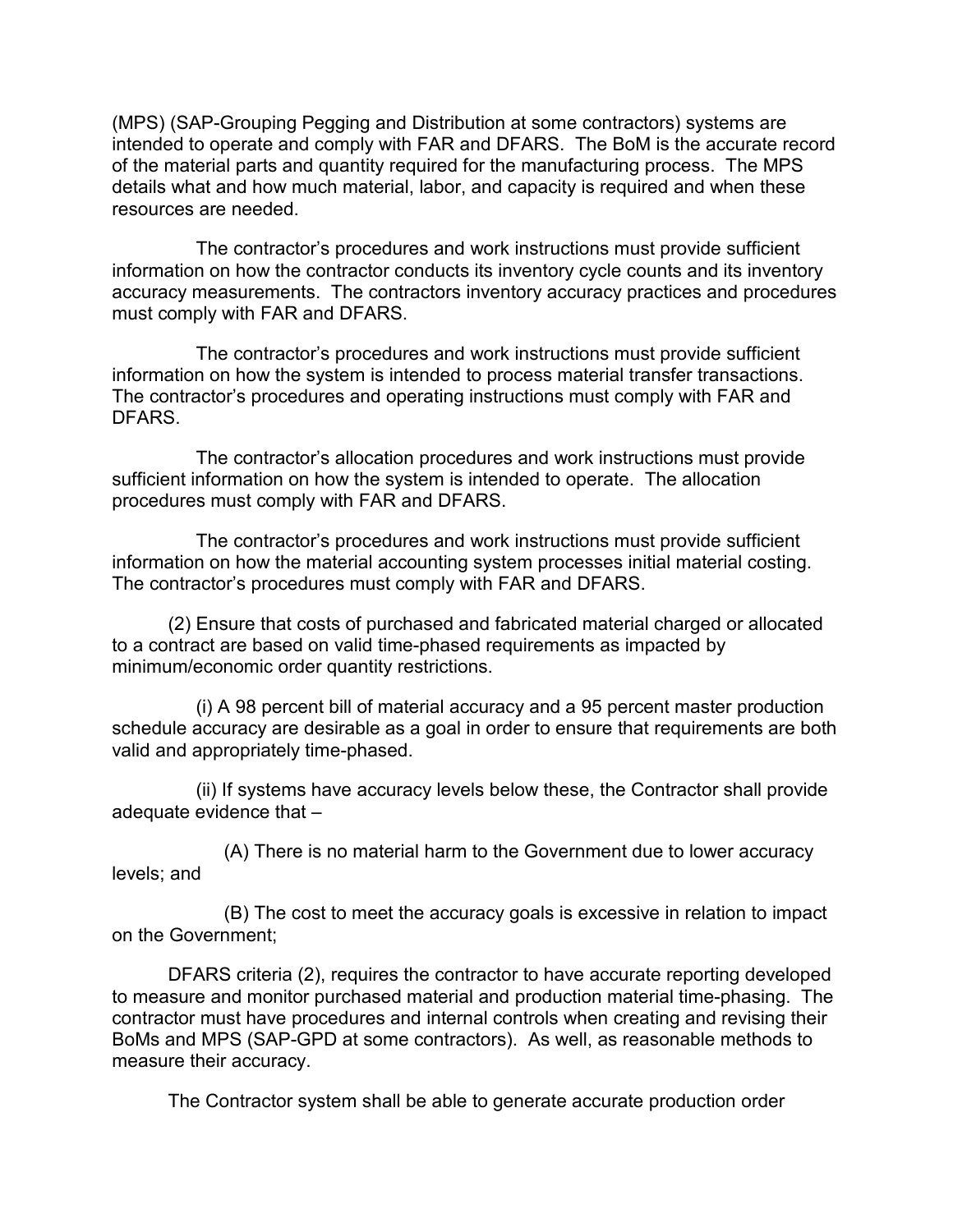BoMs, and controls should be in place for changes made during the production build process to avoid manual intervention unless these are supported by a formal engineering approval.

The MPS accuracy metric should measure the accuracy of the schedule in relation to the delivery date of the material as close to the production need date as possible and whether the production order actually starts on-time.

(3) Provide a mechanism to identify, report, and resolve system control weaknesses and manual override. Systems should identify operational exceptions, such as excess/residual inventory, as soon as known:

DFARS criteria (3), requires the contractor to have a system capable of monitoring and tracking exceptions and adjustments. The manual adjustments must be valid, with an underlying business purpose, which must be compliant with contract terms and provisions.

The contractor must have accurate and timely exception reports for monitoring BoM processes pertain to the creation or revision to BoMs and may effect current or future material requirements. The contractor should have evidence of timely resolution for reported issues,

The contractor's exception reports for MPS (SAP-GPD at some contractors) should pertain to the planned material that is ordered in a specific quantity for production orders and not allocated material that is ordered in bulk. Exception reports for planned material should measure time-phasing and report the exceptions for overstock and understock conditions. If the contractor does not use reports, but instead uses online forms for the monitoring process, it should be verifiable. Contractor should also have evidence of timely resolution for reported issues.

The exception reports for transfer material cost should be scheduled periodically and the contractor should provide evidence of timely resolution for reported issues. The process of reporting, tracking, and resolving material transfer and loan exceptions should produce historical records to measure the effectiveness of the process. The contractor should provide auditable evidence for identifying, reporting, and resolving the exceptions in a timely manner, to be compliant with FAR and DFARS.

A contractor should have a system in place for monitoring its common inventory material. Exception reports for material allocations usually compare monthly amounts at the contract level. The contractor should have historical data as evidence of the monitoring effort and have a process for identifying, reporting, and resolving any weakness or exception, in a timely manner.

The contractor's exception reporting for initial material cost must be adequate and compliant with FAR and DFARS. The exception reports should be scheduled periodically and the contractor should provide evidence of timely resolution for reported issues. The process of reporting, tracking, and resolving material cost exceptions should produce historical records to measure the effectiveness of the process.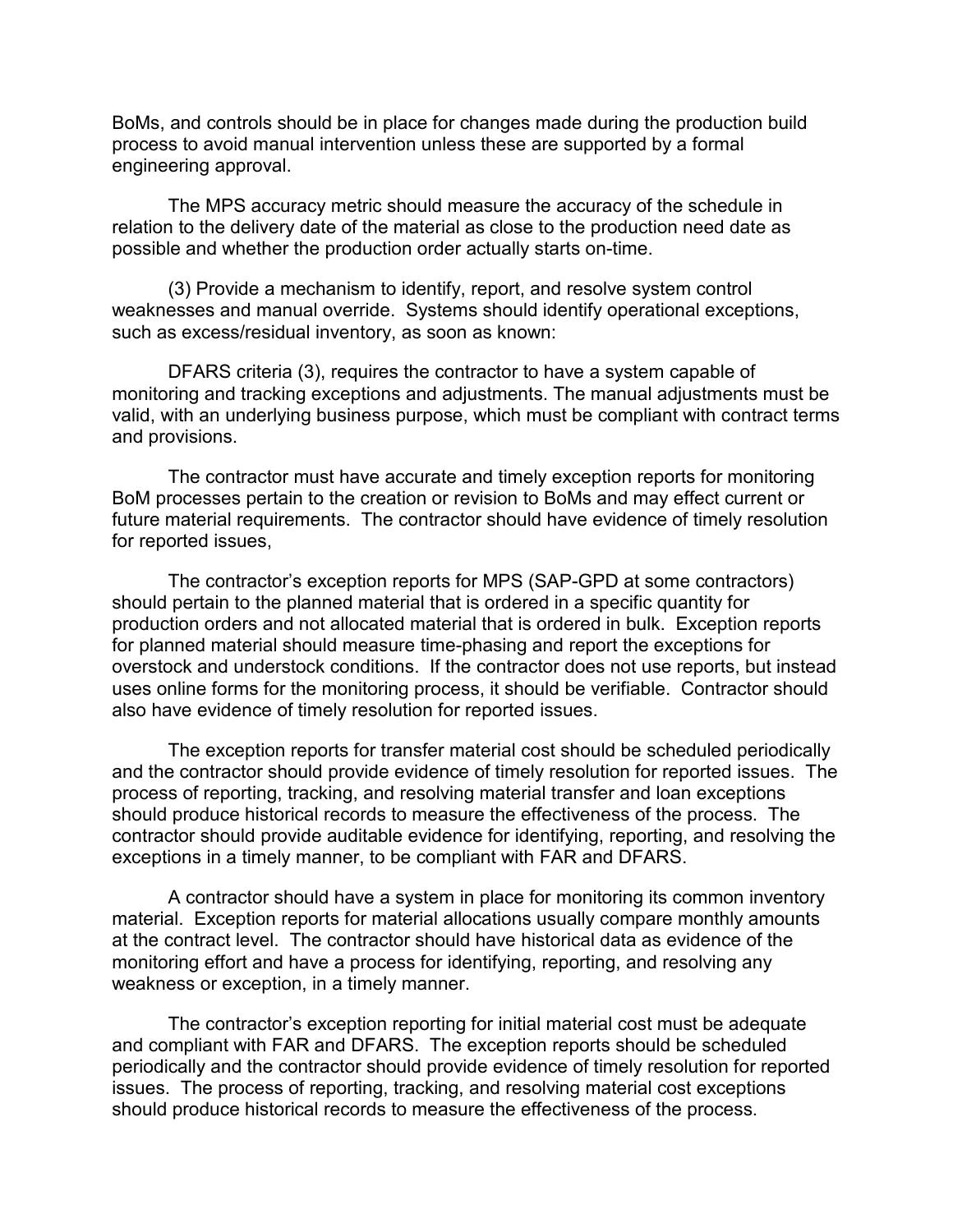The contractor policies and procedures should describe who is responsible for monitoring the excess and obsolete material reports and the actions the contractor has taken regarding this material. The contractor procedures should also outline steps necessary to research and investigate the material/part numbers for future requirements. Once the excess or obsolete material is identified on the report a contractor representative should take responsibility for the material to ensure a timely resolution.

(4) Provide audit trails and maintain records (manual and those in machinereadable form) necessary to evaluate system logic and to verify through transaction testing that the system is operating as desired:

DFARS criteria (4), requires to maintain complete and accurate records, this include contractor's historical records for all purchased and produced material.

The contractor must maintain complete and accurate records traceable through the BoM and MPS audit trail. The contractor must have Manufacturing Bill of Material (MBoM) traceable material/parts numbers and quantities, accurate and necessary for the manufacturing of the item, to the Electronic Bill of Material (EBoM) and the drawings. The MPS schedule should have an audit trail for each unit of production as it passes through the stations and work center.

The contractor must have accurate records of the inventory procedures for the received and issued material, and storage locations. Their system should be able to trace the material and note any inconsistencies.

The contractor's historical records should identify all transferred and loan/payback material during the period under audit. The transfer cost audit trail for purchased and in-house production orders should have a detailed record for every purchase order line item and production order batch.

The contractor should have records in the form of detailed historical transactions in the allocated material pools each month. The transactions should be billed based upon consistent, equitable, and unbiased methodologies.

The contractor cost audit trail for purchase and in-house production orders should have a detailed record for every purchase order line item and production order batch.

(5) Establish and maintain adequate levels of record accuracy, and include reconciliation of recorded inventory quantities to physical inventory by part number on a periodic basis. A 95 percent accuracy level is desirable. If systems have an accuracy level below 95 percent, the Contractor shall provide adequate evidence that-

> (i) There is no material harm to the Government due to lower accuracy levels; and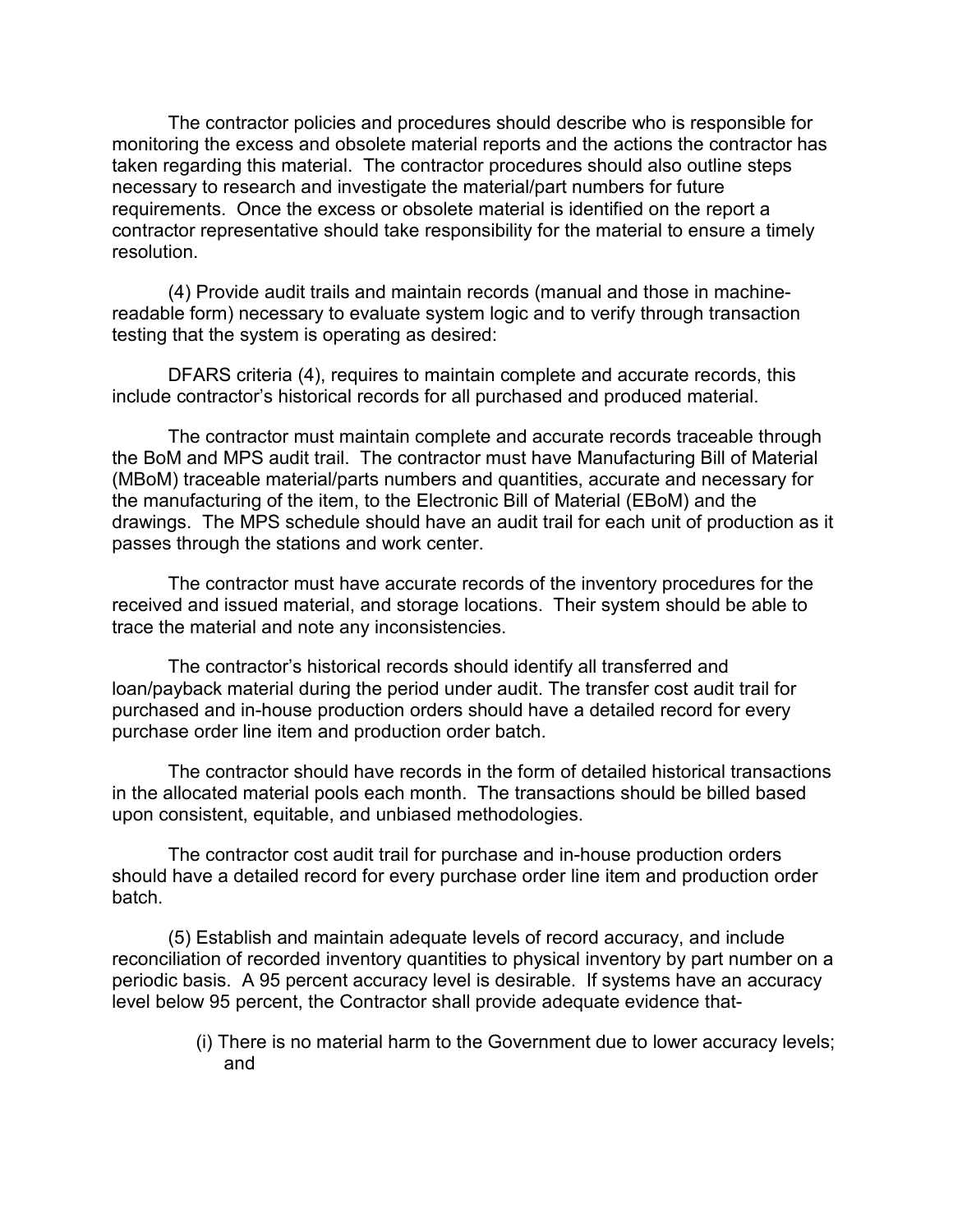(ii) The cost to meet the accuracy goal is excessive in relation to the impact on the Government.

DFARS criteria (5), requires the contractor MMAS system to provide for current or/and periodic inventory on-hand at the part number level. The inventory balance onhand reconciles between the system of record (i.e. general ledger) to the subsidiary systems on a periodic basis. The contractor should have established procedures that prescribe how inventory record accuracy is verified as to quantity and location. Also, policies, practices, and procedures governing the material classification (i.e. A, B, C strata), location, requisition, and responsibilities for contract inventory.

(6) Provide detailed descriptions of circumstances that will result in manual or system generated transfers of parts;

DFARS criteria (6), requires the contractor to provide the Government and users of the system descriptive reasons for transfer activity and a reasonable process to make the material transfers (manual or system generated). The transfer of parts between contracts, or other line items used to accumulate costs at the contract level, must be for valid business purposes and comply with contract terms and regulations.

(7) Maintain a consistent, equitable, and unbiased logic for costing of material transactions as follows:

> (i) The Contractor shall maintain and disclose written policies describing the transfer methodology and the loan/pay-back technique.

> (ii)The costing methodology may be standard or actual cost, or any of the inventory costing methods in 48 CFR 9904-411-50(b). The Contractor shall maintain consistency across all contract and customer types, and from accounting period to accounting period for initial charging and transfer charging.

(iii) The system should transfer parts and associated costs within the same billing period. In the few instances where this may not be appropriate, the Contractor may accomplish the material transaction using a loan/pay-back technique. The "loan/pay-back technique" means that the physical part is moved temporarily from the contract, but the cost of the part remains on the contract. The procedures for the loan/pay-back technique must be approved by the ACO. When the technique is used, the Contractor shall have controls to ensure-

- (A) Parts are paid back expeditiously;
- (B) Procedures and controls are in place to correct any overbilling that might occur;

(C) Monthly, at a minimum, identification of the borrowing contract and the date the part was borrowed; and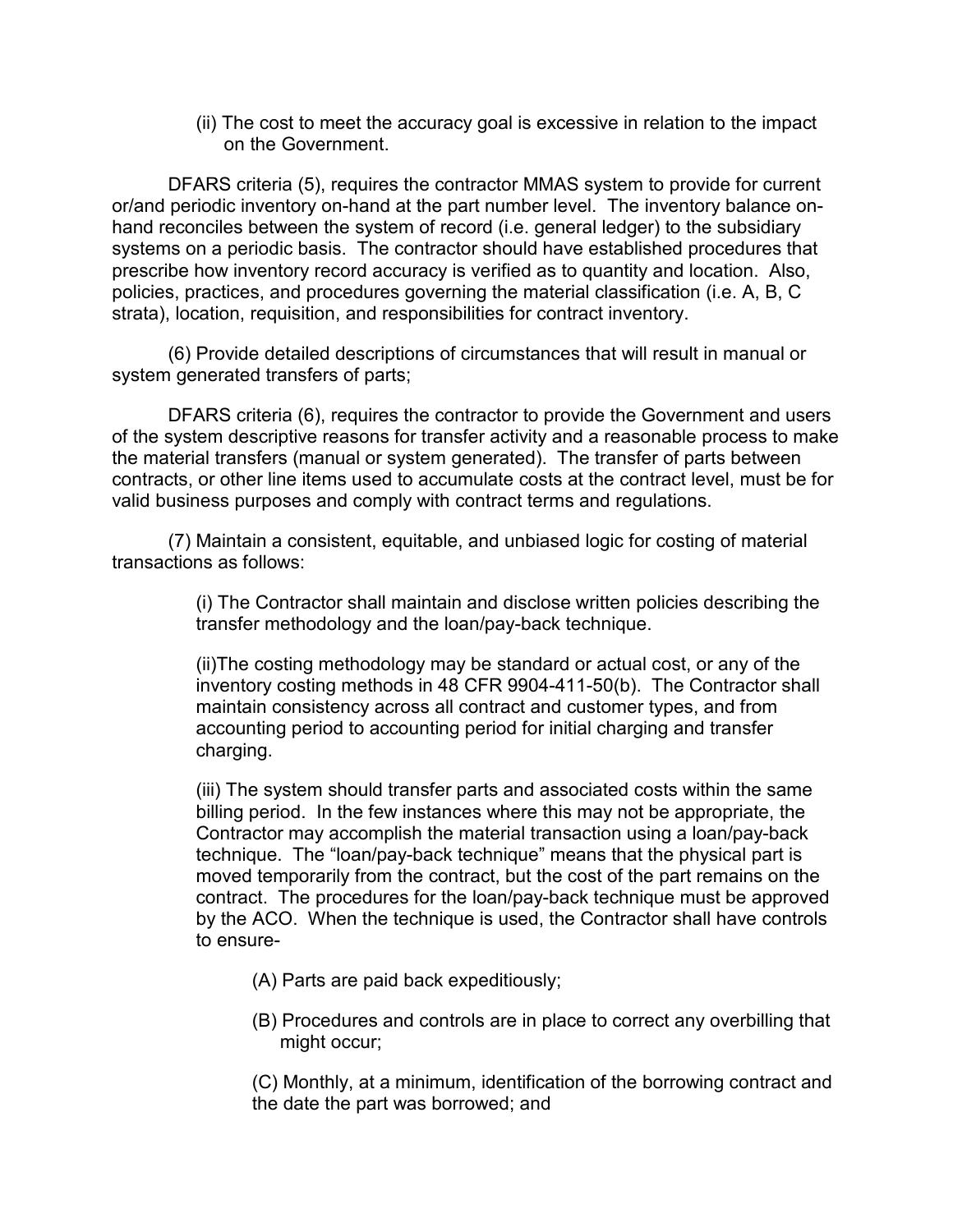(D) The cost of the replacement part is charged to the borrowing contract;

DFARS criteria (7), requires the contractor to have a consistent inventory costing methodology, across all contracts, customer types, and between accounting periods, in compliance with contract terms and regulations.

The contractor should have a reasonable methodology for its material transfers or loan paybacks; including a method for identifying and solving problems or issues with transfers or loan paybacks. If common material is transferred or loan payback techniques are used for material costing the contractor's policies and procedures, operating instructions and actual practices should comply with DFARS 252.242.7004(d)7(i)(ii) and (iii) (A)(B)(C)(D), requirements.

All initial material costing methods used by the contractor must be consistent, equitable, unbiased, and comply with CAS 411, for contractors with CAS covered contracts and DFARS 252.242.7004(d)(7).

(8) Where allocations from common inventory accounts are used, have controls (in addition to those in paragraph  $(d)(2)$  and  $(7)$  of this clause) to ensure that:

- (i) Reallocations and any credit due are processed no less frequently than the routine billing cycle;
- (ii) Inventories retained for requirements that are not under contract are not allocated to contracts; and
- (iii) Algorithms are maintained based on valid and current data;

DFARS criteria (8), requires the contractor to have policies and procedures, operating instructions and actual practices for common inventory allocation methods in compliance with contract terms and regulations. The contractor's methodology must consistently allocate common inventory to contracts regardless of type (e.g. cost reimbursement, fixed price, commercial, etc.).

(9) Have adequate controls to ensure that physically commingled inventories that may include material for which costs are charged or allocated to fixed-price, costreimbursement, and commercial contracts do not compromise requirements of any of the standards in paragraph (d)(1) through (8) of this clause. Government-furnished material shall not be-

- (i) Physically commingled with other material; or
- (ii) Used on commercial work; and

(iii) DFARS criteria (9), requires the contractor to have policies and procedures, and actual practices that comply with the written policies and procedures on commingled inventory. The contractor must have an inventory that is tracked both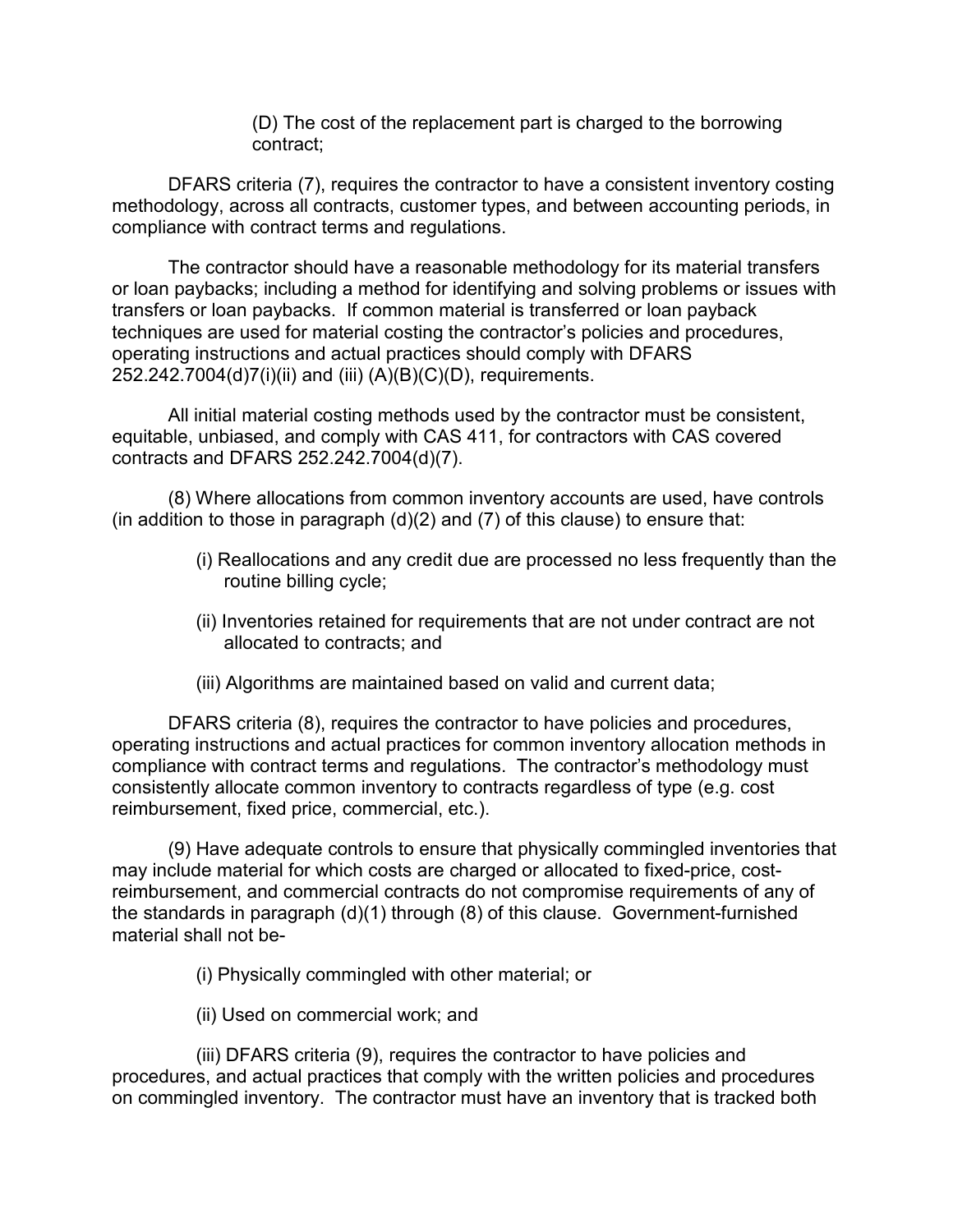physically and systematically on an individual part number basis (i.e. each) and is stored in a manner that allows for specific identification to the contract. This includes physically commingled inventory stored at the same contractor location and used on different types of contracts (e.g. cost reimbursement, fixed-priced, commercial, etc.). The contractor practice must result in costs that are in compliance with contract terms and regulations.

(10) Be subjected to periodic internal reviews to ensure compliance with established policies and procedures.

DFARS criteria (10), requires the contractor to have a recurrent system evaluation process, which may include management reviews, internal audits, or personnel performing duplicate validations, to ensure compliance with established policies and procedures.

The contractor's BoM and MPS (SAP-GPD at some contractors) creation and change process should have quality reviews and approval procedures embedded in the process. The same is true for the BoM and MPS accuracy test. Contractors must also conduct independent periodic business system reviews to ensure the correct procedures are being followed, the internal controls are working and the calculations are correct.

The contractor must have internal reviews of inventory processes and procedures to validate compliance. The internal reviews shall provide valuable information such as whether the inventory is being properly accounted for, or findings, and the corrective actions taken. The internal reviews of inventory should also include ensuring the procedures are followed.

The contractor's material transfer and loan/payback process should have management review procedures embedded in the process. Management should perform periodic reviews of the process to verify the steps in the procedure were complete and accurate.

The contractor's monthly common material allocation process should have quality review and approval procedures embedded in the process. Management should perform a final review of the process to verify the steps in the procedure were complete and accurate prior to posting the monthly journals for allocated material for each contract.

The material cost process should have management review procedures embedded in the purchasing and production process. Management should perform periodic reviews of the process to verify the steps in the procedure were complete and accurate.

#### <span id="page-41-0"></span>**5-407 Business Systems Reporting [\\*\\*](#page-2-5)**

The auditor should follow the guidance in 5-110 and 10-200 for reporting on business systems and corresponding subsystems.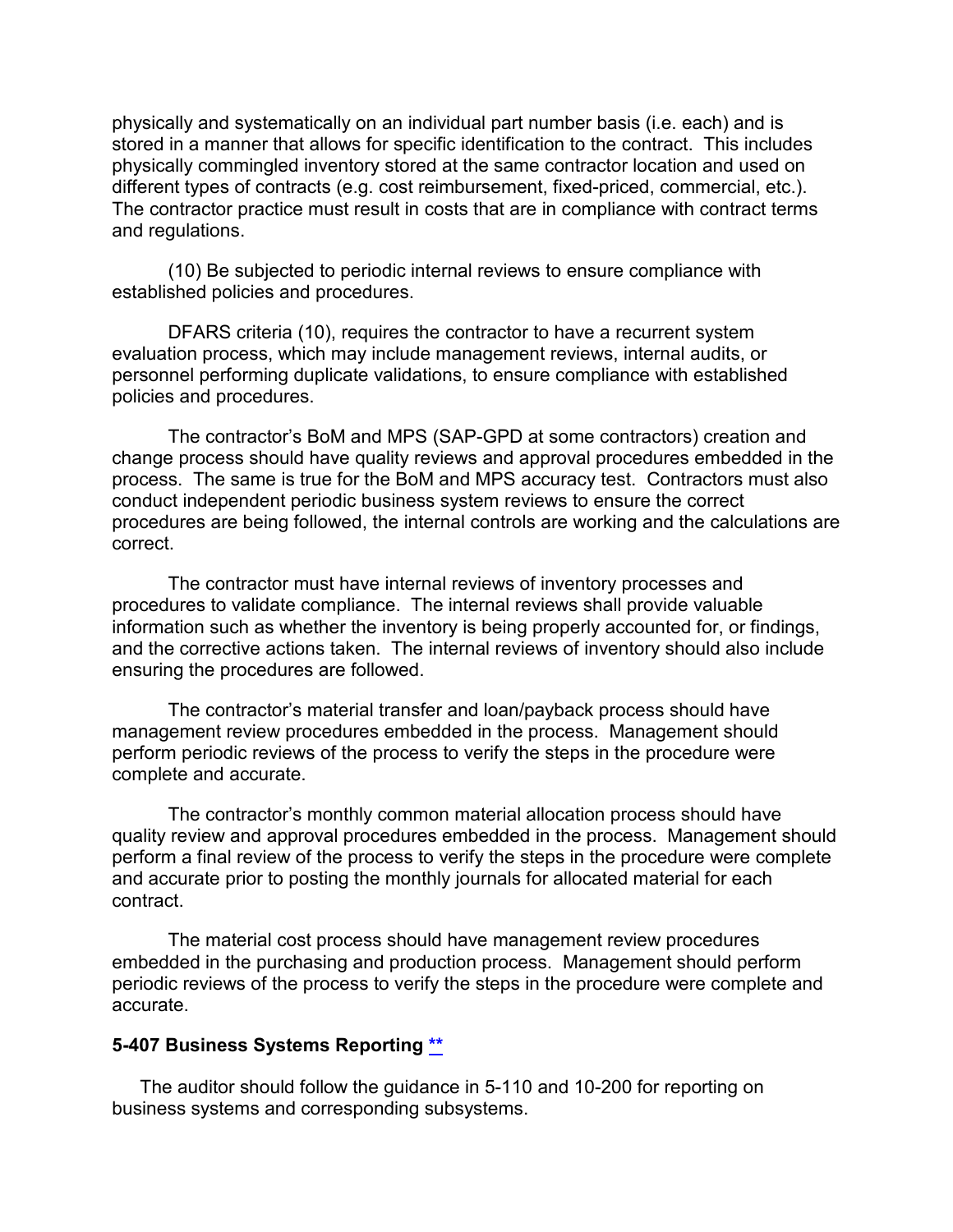# <span id="page-42-0"></span>**5-500 Section 5 --- Audit of Contractor Compliance with DFARS 252.215-7002 Cost Estimating System Requiremen[t\\*\\*](#page-2-6)**

# <span id="page-42-1"></span>**5-501 Introduction [\\*\\*](#page-2-7)**

a. Refer to 5-101 for the auditor's fundamental requirements for auditing the contractor's compliance with the DFARS business system criteria.

b. This section provides guidance for auditing contractor cost estimating system (hereafter referred to simply as "estimating system") and discusses the requirements of [DFARS 215.407-5](http://www.ecfr.gov/cgi-bin/text-idx?SID=7b7bca14688a03c62ec0b66ffca89c6f&mc=true&node=se48.3.215_1407_65_670&rgn=div8) and [252.215-7002.](http://www.ecfr.gov/cgi-bin/text-idx?SID=7b7bca14688a03c62ec0b66ffca89c6f&mc=true&node=se48.3.252_1215_67002&rgn=div8)

c. "Estimating System" is a term used to describe the contractor's policies, procedures, and practices for budgeting and planning controls, and generating estimates of costs and other data included in proposals submitted to customers in the expectation of receiving contract awards. An estimating system includes the contractor's (1) organizational structure; (2) established lines of authority, duties, and responsibilities; (3) internal controls and managerial reviews; (4) flow of work, coordination, and communication; and (5) budgeting, planning, estimating methods, techniques, accumulation of historical costs, and analyses used by a contractor to generate cost estimates [\(DFARS 252.215-7002\(](http://www.ecfr.gov/cgi-bin/text-idx?SID=7b7bca14688a03c62ec0b66ffca89c6f&mc=true&node=se48.3.252_1215_67002&rgn=div8)a)).

d. Contractors may have a budgeting process for a variety of reasons, such as to control incurred contract costs. However, DFARS 252.215-7002 specifically relates the budgeting activities to those that the contractor uses to generate estimates of costs and other data included in proposals submitted to customers in the expectation of receiving contract awards. Therefore, the budgeting aspects related to the estimating system are those that relate only to proposal preparation.

# **5-502 DFARS 215.407-5-70 and 252.215-7002 Requirements [\\*\\*](#page-2-8)**

[DFARS 215.407-5-70](http://www.ecfr.gov/cgi-bin/text-idx?SID=7b7bca14688a03c62ec0b66ffca89c6f&mc=true&node=se48.3.215_1407_65_670&rgn=div8) requires all DoD contractors to have an acceptable estimating system; requires certain large business contractors to disclose and maintain their estimating systems, in writing, and be subject to audit; and provides guidelines concerning the characteristics of an acceptable estimating system. The details of an acceptable estimating system are defined in the clause at DFARS 252.215-7002, Cost Estimating System Requirements.

# **5-502.1 Applicability of DFARS Business System Requirements** [\\*\\*](#page-2-9)

a. DoD policy requires all contractors to have an acceptable estimating system that consistently produces well supported proposals acceptable as a basis for negotiating fair and reasonable prices (DFARS 215.407-5-70(b)(1)). As defined in DFARS 252.215-7002(a), an "acceptable estimating system" is an estimating system that complies with the system criteria in DFARS 252.215-7002(d), and provides for a system that

(1) is maintained, reliable, and consistently applied;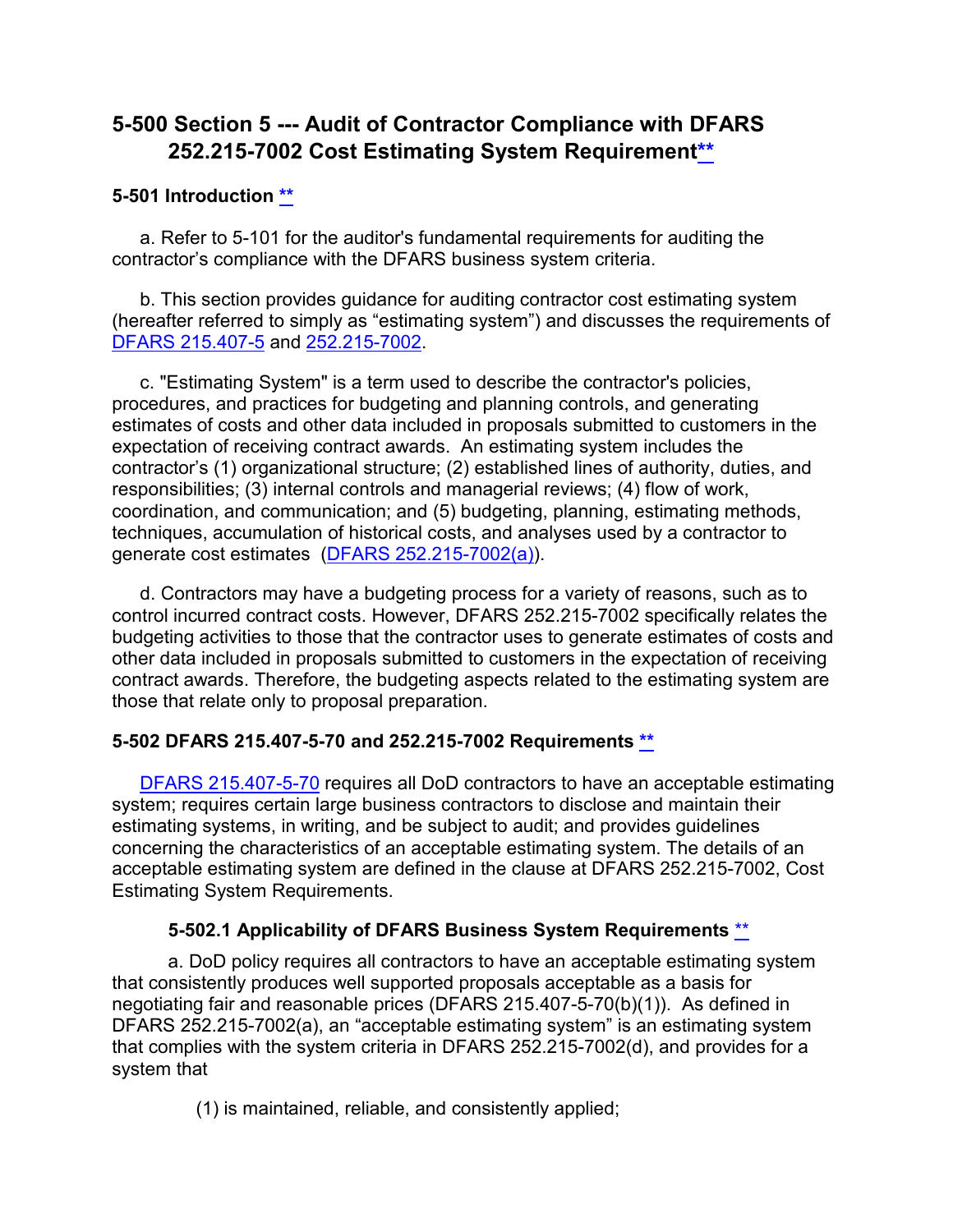- (2) produces verifiable, supportable, documented, and timely cost estimates that are an acceptable basis for negotiation of fair and reasonable prices;
- (3) is consistent with and integrated with the contractor's related management systems; and
- (4) is subject to applicable financial control systems.

Additionally, DFARS 215.407-5-70(c)(4) states that the acceptable system shall provide for the use of appropriate source data, utilize sound estimating techniques and good judgment, maintain a consistent approach, and adhere to established policies and procedures.

b. Any large business contractor that in its preceding fiscal year received DoD prime contracts or subcontracts of at least \$50 million requiring certified cost or pricing data is also subject to the estimating system disclosure, maintenance, and review requirements (DFARS 215-407-5-70(b)(2)) and is also subject to the requirements in paragraphs (d) and (e) of [DFARS 252.215-7002.](http://www.ecfr.gov/cgi-bin/text-idx?SID=7b7bca14688a03c62ec0b66ffca89c6f&mc=true&node=se48.3.252_1215_67002&rgn=div8)

c. Any large business contractor, which in its preceding fiscal year received DoD prime contracts or subcontracts of at least \$10 million (but less than \$50 million) requiring certified cost or pricing data may also be subject to the estimating system disclosure, maintenance, and review requirements of DFARS 215-407-5-70(b)(2) and may also be subject to the requirements in paragraphs (d) and (e) of **DFARS 252.215-**[7002.](http://www.ecfr.gov/cgi-bin/text-idx?SID=7b7bca14688a03c62ec0b66ffca89c6f&mc=true&node=se48.3.252_1215_67002&rgn=div8) Such coverage is required if the PCO, with the concurrence or at the request of the ACO, determines it to be in the best interest of the Government (e.g., significant estimating problems are believed to exist or the contractor's sales are predominantly to the Government). The additional coverage will apply if during contract performance the contracting officer provides written notification to the contractor.

d. The disclosure, maintenance, and review requirements of [DFARS 215. 407-5-](http://www.ecfr.gov/cgi-bin/text-idx?SID=7b7bca14688a03c62ec0b66ffca89c6f&mc=true&node=se48.3.215_1407_65_670&rgn=div8) [70 \(c\)\(4\), \(e\), and \(f\)](http://www.ecfr.gov/cgi-bin/text-idx?SID=7b7bca14688a03c62ec0b66ffca89c6f&mc=true&node=se48.3.215_1407_65_670&rgn=div8) do not apply to educational institutions, Federally Funded Research and Development Centers (FFRDCs), nor University Associated Research Centers (UARCs) operated by educational institutions (see DFARS 242.7001, Contract clause). These requirements also do not apply to small business (as defined under 15 U.S.C. 637(b)(6) and the rules and regulations of the Small Business Administration in Part 121 of Title 13 of the Code of Federal Regulations) because they are not covered by the Cost Accounting Standards (see DFARS 242.7000(a)).

#### **5-502.2 System Disclosure and Maintenance Requirements [\\*\\*](#page-2-10)**

a. Large business contractors (see 5-502.1b and c) are required to disclose and maintain an acceptable estimating system, disclosing it in writing to the contracting officer responsible for contract administration (DFARS 252.215-7002(d)(1)). Disclosure is considered acceptable when the contractor has provided the cognizant ACO with documentation that accurately describes the policies, procedures, and practices that are currently used in preparing cost proposals, and provides sufficient detail for the Government to reasonably make an informed judgment regarding the acceptability of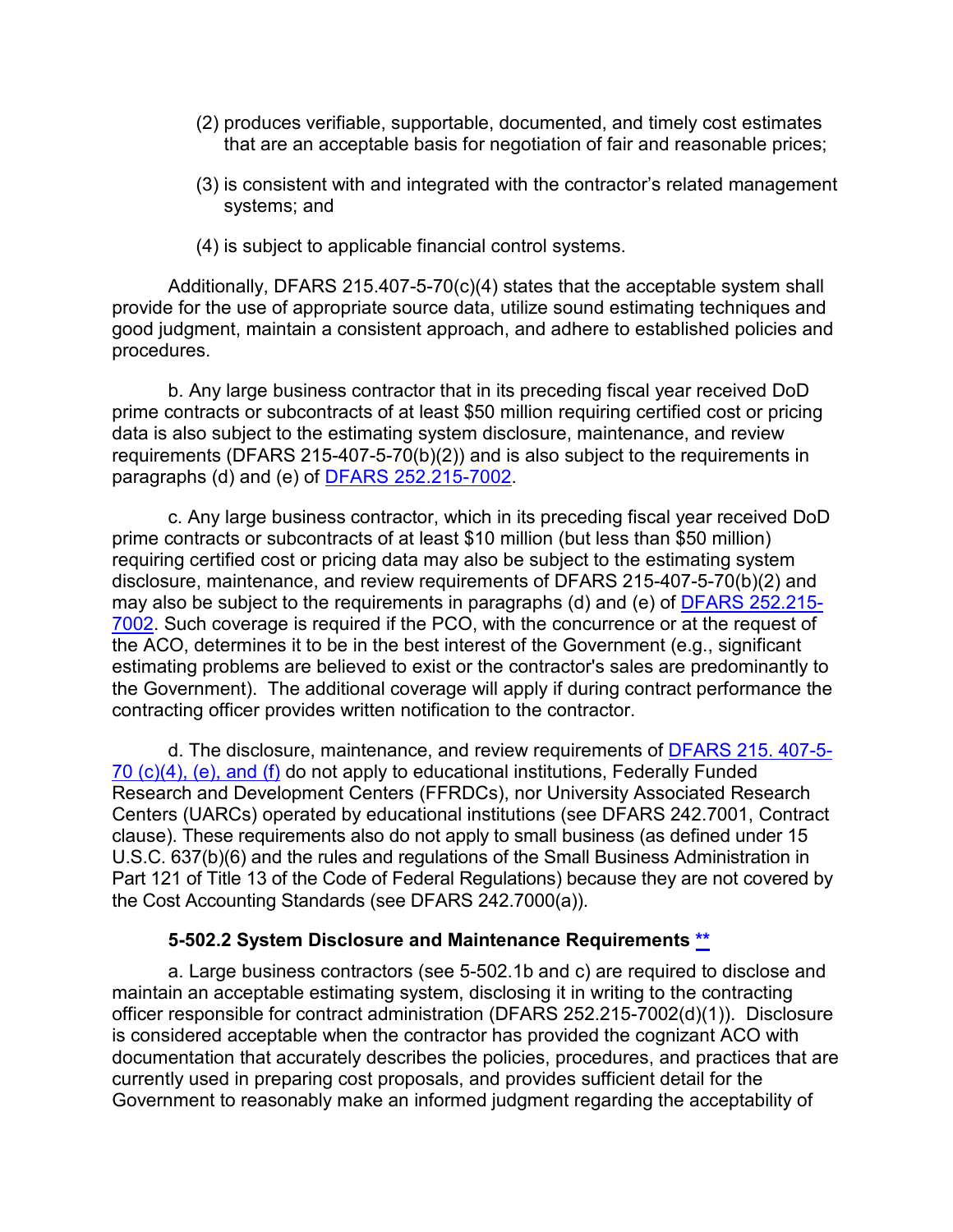the contractor's estimating practices (DFARS 252.215-7002(d)(2)(i) and (ii)).

b. Significant changes to the cost estimating system must be disclosed to the cognizant ACO on a timely basis (DFARS 252.215-7002(d)(3)(ii)).

c. If the contractor wishes the Government to protect the data and information as privileged or confidential, the contractor must mark the documents with the appropriate legends before submission. (DFARS 252.215-7002(d)(1)).

### **5-503 General Audit Policy [\\*\\*](#page-2-11)**

a. Refer to 5-103 for DCAA's general audit policy for the audit of contractor compliance with the DFARS business system criteria.

b. The auditor is responsible for evaluating the contractor's estimating system or methods (FAR 15.407-5(a)) to determine if the contractor is complying with the DFARS business system criteria for its estimating system (DFARS 252.215-7002). This is accomplished by performing an estimating system audit to determine if the contractor meets the definition of an acceptable estimating system (see 5-502). The auditor should determine the accuracy and reliability of a contractor's estimates; identify areas requiring special emphasis in the audit and negotiation of individual price proposals, and recommend improvements when deficiencies are identified in a contractor's estimating system. When appropriate, auditors should establish estimating system audits in order to reduce the scope of reviews to be performed on individual proposals, expedite the negotiation process, and increase the reliability of proposals (FAR 15.407-5(a)). Auditors should use the results of an estimating system audit to support the assessment of control risk and audit scope in future forward pricing proposal audits.

# **5-504 Estimating System Audit Objectives [\\*\\*](#page-2-12)**

a. The objective of an estimating system audit is to determine if the contractor complies with DFARS 252.215-7002, Cost Estimating System Requirements, for an acceptable estimating system to support the Administrative Contracting Officer's (ACO) determination of contractor compliance regarding its estimating system (DFARS 215.407-5-70(c)(2)).

b. There is a clear interrelationship between estimating system, forward pricing proposal, and Truth in Negotiation (TiN) compliance audits. It is important that the auditor recognize that the results in one or more of these areas will have a direct relationship on the scope of audit in the other area(s). In addition to meeting the DFARS 215.407-5-70(c)(3) and FAR 15.407-5(a) requirements for review, an estimating system audit serves as the fundamental basis for determining audit risk and scope for future forward pricing proposal audits (FAR 15.407-5(a)) and TiN compliance audits.

# **5-504.1 Scope of Audit [\\*\\*](#page-2-13)**

a. When performing an estimating system audit, the auditor will: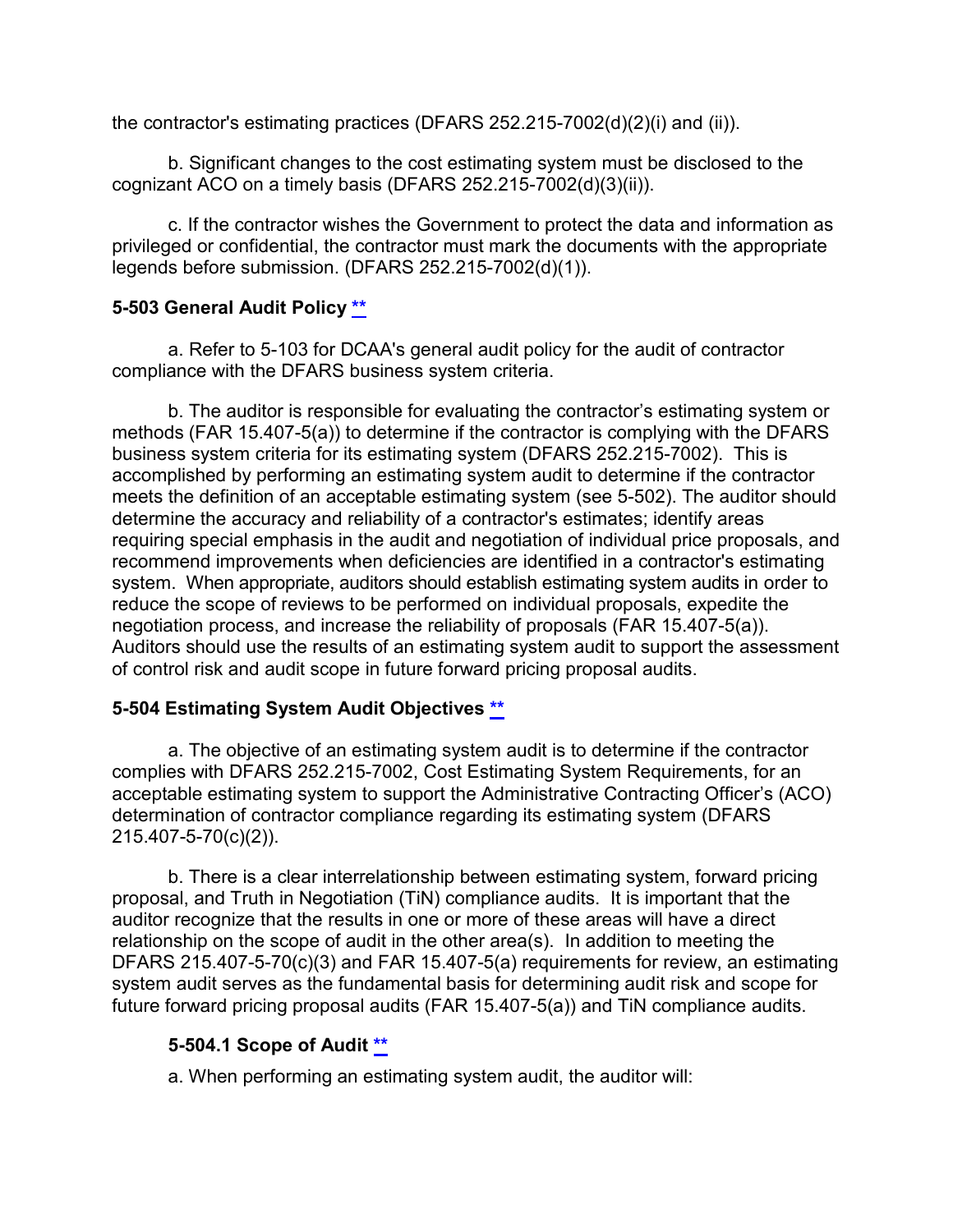- (1) obtain an understanding of the contractor's estimating system as defined in DFARS 252.215-7002(a);
- (2) determine if the contractor is compliant with the estimating system criteria prescribed in DFARS 252.215-7002(d)(4); and
- (3) report both significant deficiencies and less severe significant deficiencies in compliance with the DFARS criteria.

b. While the nature and extent of audit effort depends upon contractor size, amount of Government business, and audit risk (materiality and sensitivity) to be able to opine on compliance with DFARS 252.215-7002(d)(4) criteria, in most cases all 17 specific criteria must be examined. The auditor must plan an audit to obtain sufficient, appropriate evidence to opine on the contractor's compliance with DFARS 252.215- 7002. There may be times when a limited scope review is appropriate, such as when the contractor discloses a change to a part of its system, follow-up on corrective actions, and specific requests by the ACO based on risk identified by buying commands.

c. When auditing the contractor's compliance with the DFARS 252.215-7002 system requirements (specific criteria), the auditor must gain an understanding of and test compliance with the contractor's overall estimating policies, procedures, and practices for budgeting and planning controls and for generating estimates of costs and other data included in price proposals. The auditor must consider the entire universe of certified forward pricing proposals the contractor submitted to customers rather than limiting the audit scope to those proposals that DCAA audited. Additionally, the auditor should determine if testing at a functional department level as opposed to a specific proposal or cost element level is more effective when designing substantive procedures. For example, when testing compliance to determine if the estimators have sufficient and adequate training (DFARS 252-215-7002(d)(4)(iii)), it will be more effective to test from a universe of employees whose job duties include estimating, rather than testing at a specific proposal or cost element level.

# **5-504.2 Estimating System Audit Considerations** [\\*\\*](#page-2-14)

a. When auditing the contractor's compliance with the 17 DFARS 252.215- 7002(d) criteria, the auditor should consider the following:

(1) DFARS 252.215-7002(d)(4)(i): An acceptable estimating system shall accomplish the following functions: establish clear responsibility for preparation, review, and approval of cost estimates and budgets.

The contractor's estimating system must have a segregation of duties between the preparation of estimates, the review of those estimates, and the approval of those estimates and that the responsibilities of those roles are clearly defined. Segregation of duties is a recognized component of the internal control environment and activities. The auditor should review recent forward pricing proposals to determine the personnel involved with the proposals and look for evidence that different personnel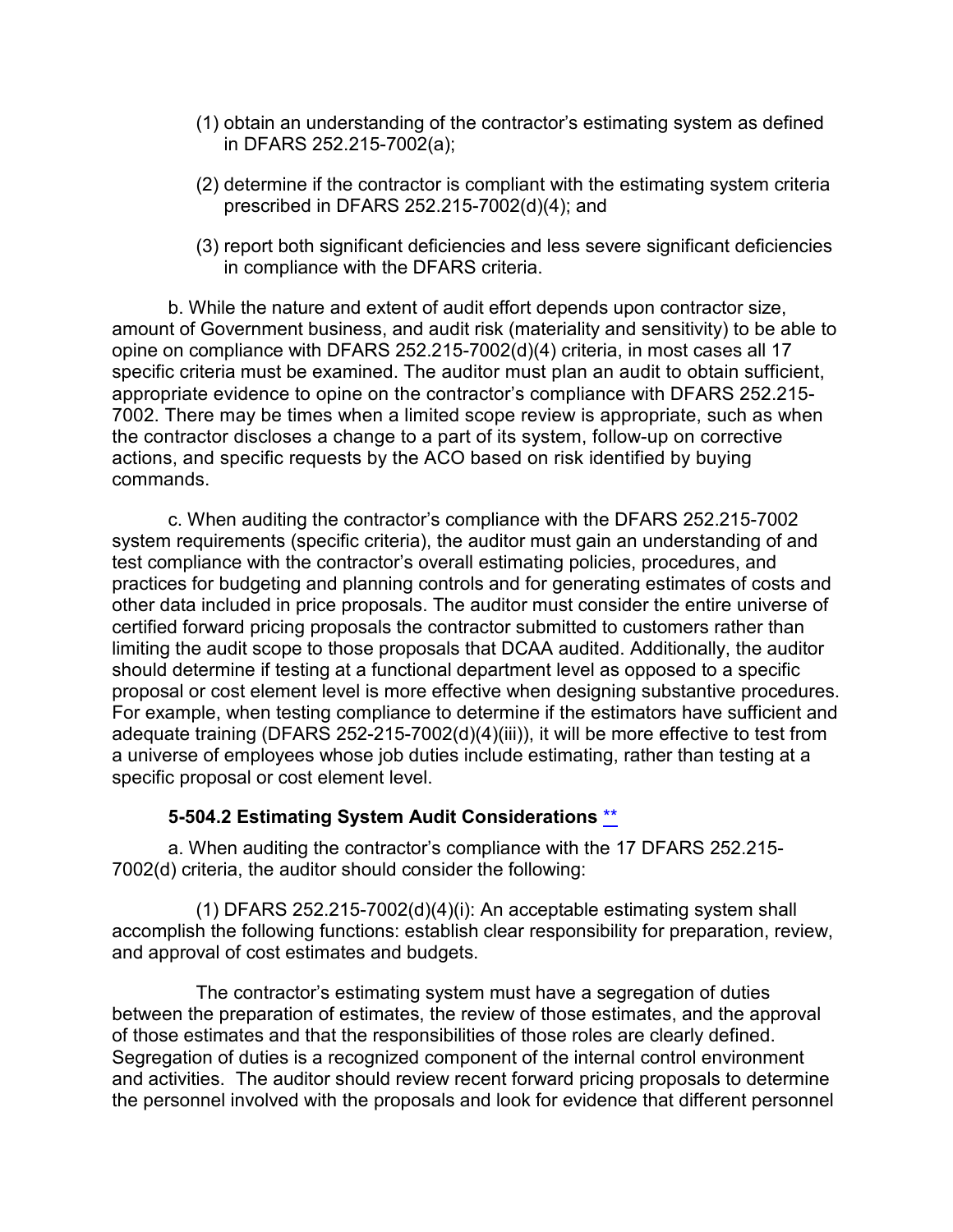fulfilled the responsibility of preparation, review, and approval. The auditor may find it useful to evaluate DFARS 252.215-7002(d)(4)(ii) before evaluating this requirement. The auditor may find the needed evidence outside of the forward pricing proposal itself, such as in duty rosters or assignment logs.

 $(2)$  DFARS 252.215-7002 $(d)(4)(ii)$ : An acceptable estimating system shall accomplish the following functions: provide a written description of the organization and duties of the personnel responsible for preparing, reviewing, and approving cost estimates and budgets.

The contractor must have a written description of the estimating organization and the duties of the estimating personnel. A documented organizational structure with segregation of duties is a recognized component of the internal control environment. The auditor should review the contractor's written organization chart(s), position descriptions, etc. for the positions within the estimating function(s) to determine if there is evidence of segregation of duties that are clearly defined. The contractor's estimating function(s) could span multiple departments.

 $(3)$  DFARS 252.215-7002 $(d)(4)(iii)$ : An acceptable estimating system shall accomplish the following functions: ensure that relevant personnel have sufficient training, experience, and guidance to perform estimating and budgeting tasks in accordance with the Contractor's established procedures.

The contractor's estimating system must ensure that the personnel involved in the estimating process have the training, experience, and guidance needed to perform their assigned duties in accordance with the contractor's established estimating policies, procedures, and practices. The requirement for continued training, professional experience, and guidance is a recognized component of the internal control environment and activities. The auditor should assess the estimating personnel's relevant training, background and estimating work experience, and the type of guidance that they receive (other than direct supervision). The auditor may need to evaluate the personnel records for training, background education qualifications, relevant certifications, relevant length of service, etc.

(4) DFARS 252.215-7002(d)(4)(iv): An acceptable estimating system shall accomplish the following functions: identify and document the sources of data and the estimating methods and rationale used in developing cost estimates and budgets.

The contractor's estimating system must require sufficient and appropriate documentation to support the basis of estimates included in price proposals. Support would generally include the sources and types of data used, methods applied, and the rationale used in developing the estimates. The auditor should inspect the estimating system documentation requirements for preparing estimates, and assess if those requirements meet the intent of the DFARS requirement. The auditor will likely have to evaluate a selection of recent forward pricing proposals to determine if the estimating techniques (data, methods, and rationale) used in the proposal were clearly identified and documented.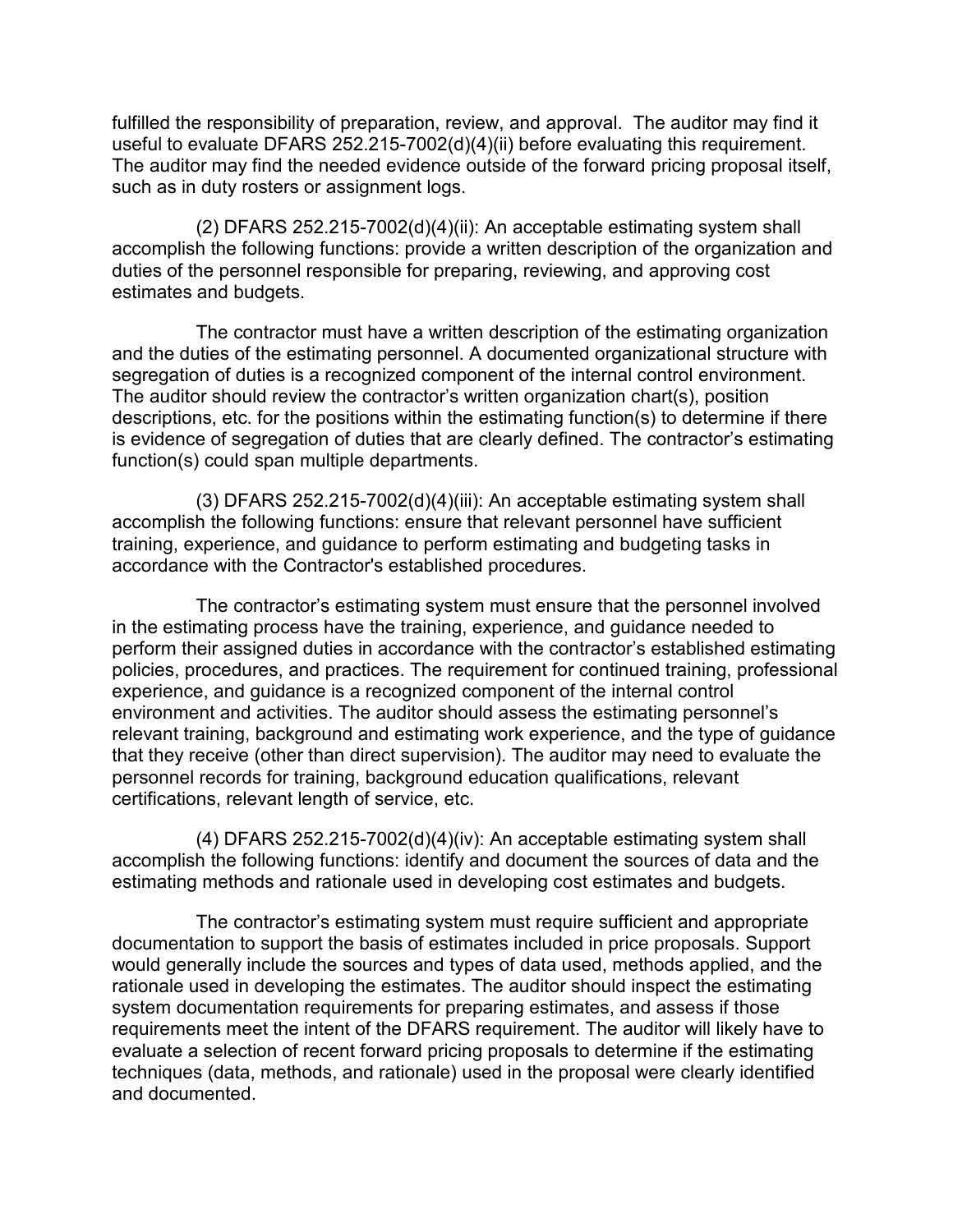(5) DFARS 252.215-7002(d)(4)(v): An acceptable estimating system shall accomplish the following functions: provide for adequate supervision throughout the estimating and budgeting process.

The contractor's estimating system must provide for adequate supervision. Segregation of duties that includes supervision is a recognized component of the internal control environment and activities. The auditor should assess the separation of supervision from the other roles involved in the estimating process and the auditor should assess the level of and the effectiveness of the supervision. The auditor should expect to find evidence of the supervisory process, such as the issuance of initial estimating guidance, approval signatures, and correcting edits. The auditor may inquire of the supervisors to determine how involved the supervisors are concurrently during the estimating process.

(6) DFARS 252.215-7002(d)(4)(vi): An acceptable estimating system shall accomplish the following functions: provide for consistent application of estimating and budgeting techniques.

The contractor must use consistent estimating techniques (a.k.a., methods/processes) in like or similar circumstances within a forward pricing proposal and across forward pricing proposals. For example, if the contractor developed a Cost Estimating Relationship (CER) to be used for all engineering support labor, the contractor should use that CER for all proposals when proposing costs for the engineering support labor. The contractor should not use a discrete estimating method rather than the CER on one proposal solely for the purpose of proposing more labor hours than the CER would produce. The auditor should evaluate a selection of recent forward pricing proposals to determine if the contractor uses its estimating techniques consistently. Inconsistent practice provides opportunities for the contractor to maximize cost estimates to meet the contractor's needs in any one proposal, contrary to providing fair and reasonable cost estimates. The auditor must determine if any estimating techniques are specifically mandated in the disclosed estimating system documentation and, if so, assess if those estimating techniques are reflected in the forward pricing proposal basis of estimate and determine if the contractor consistently complies with its disclosed estimating system.

(7) DFARS 252.215-7002(d)(4)(vii): An acceptable estimating system shall accomplish the following functions: provide for detection and timely correction of errors.

The contractor must have a process for detecting errors in cost estimates and budgets, and correcting those errors on a timely basis. This is closely related to the requirements in DFARS 252.215-7002(d)(4)(i) and in DFARS 252.215-7002(d)(4)(ii). If the contractor has an adequate process for preparation, review, and approval, the probability of detection and timely correction of errors will be higher. To be effective, error detection should be performed by more than just those who prepared the estimates. An error detection and correction process is a recognized component of internal control activities. The auditor may find that the contractor has a tracking log or other method to document its cost estimates and budget review process for detecting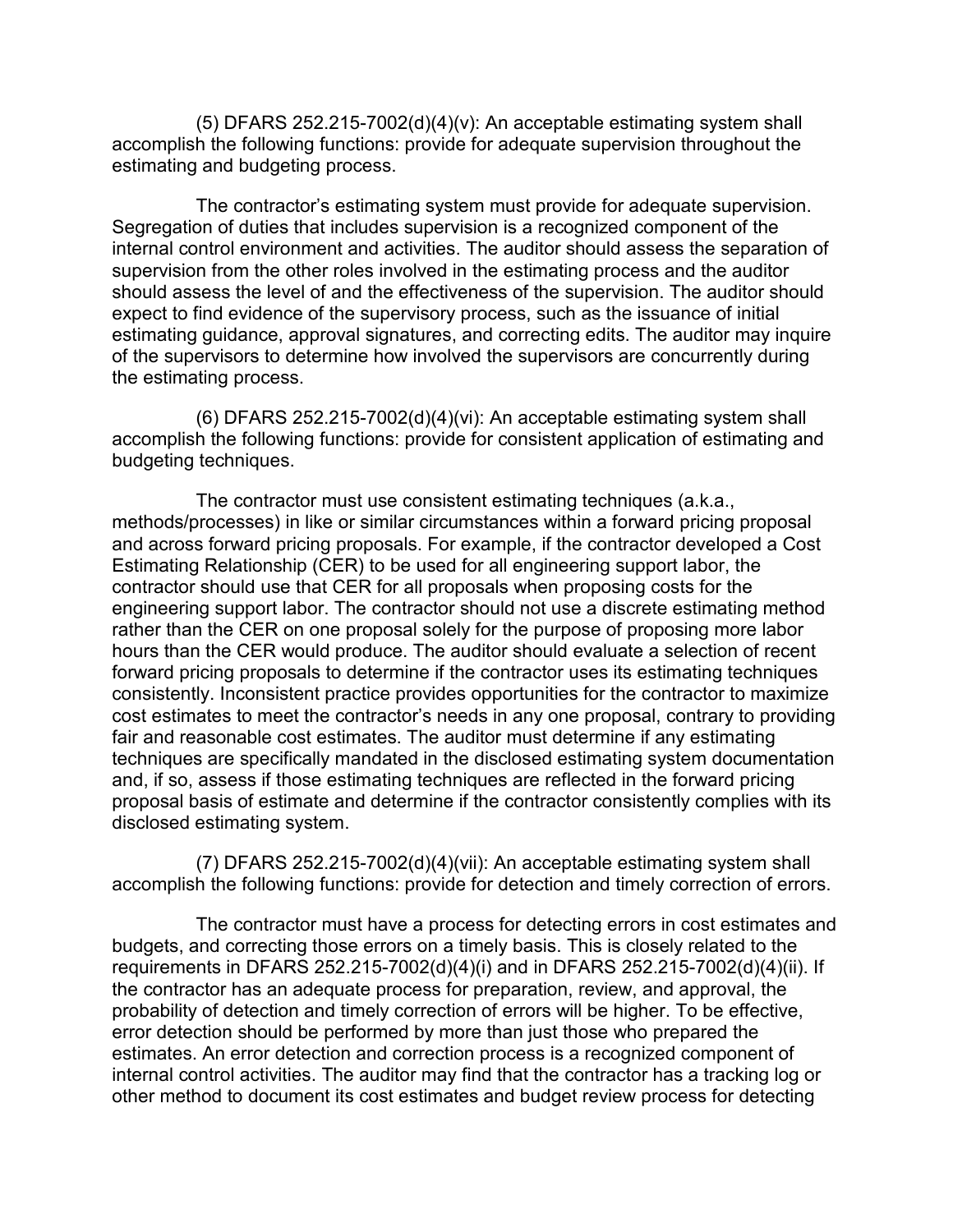and correcting errors. The auditor should request evidence to demonstrate that the error detection and correction processes were actually performed. The system requirement does not specify how the contractor is to provide for detection and timely correction of errors; thus, the auditor should determine the contractor's practice and test compliance based on the contractor's disclosed practice. The auditor should not expect all contractors to be using the same method or means (e.g., audit trail) in detecting and correcting errors.

(8) DFARS 252.215-7002(d)(4)(viii): An acceptable estimating system shall accomplish the following functions: protect against cost duplication and omissions.

The contractor's estimating system must ensure a cost item is not estimated more than once and that a needed cost element item is not omitted. Duplication of costs can readily happen when a CER, a factor, a standard, and/or an indirect rate is used and something in the estimated cost is also estimated discretely as a separate line item. Similar to error detection, safeguarding against duplication and omission is a recognized component of internal control activities. The auditor should evaluate recent forward pricing proposals where a CER, a factor, a standard, and/or an indirect rate was used and gain an understanding of the elements of costs being estimated by the CER, a factor, a standard, and/or an indirect rate. The auditor should then look for the same elements of cost proposed separately (thereby duplicating the element of cost). The auditor should also look in recent forward pricing proposals for examples of the same element of cost appearing as more than one line item. The auditor needs to evaluate recent forward pricing proposals' solicitation statement of work to determine if an element of cost is clearly missing from the proposal. Testing for omission is closely related to the requirements in DFARS 252.215-7002(d)(4)(xvi), which requires that the estimating system consistently generate sound proposals that are compliant with the provisions of the solicitation.

(9) DFARS 252.215-7002(d)(4)(ix): An acceptable estimating system shall accomplish the following functions: provide for the use of historical experience, including historical vendor pricing data, where appropriate.

The contractor's estimating system must ensure that the contractor uses historical experience when appropriate as the basis for estimates. Historical experience is not necessarily just electronic data files of accounting records. Historical experience may be available from a prior similar contract or production lot, or from a similar commercial effort. The auditor should evaluate a selection of recent forward pricing proposals to determine if the contractor did not use historical experience when there clearly was a seemingly appropriate opportunity to do so and then have the contractor explain why it did not use the historical experience.

 $(10)$  DFARS 252.215-7002 $(d)(4)(x)$ : An acceptable estimating system shall accomplish the following functions: require use of appropriate analytical methods.

The contractor's estimating system must ensure analytical methods, such as regression analysis, are used when they are better estimators than other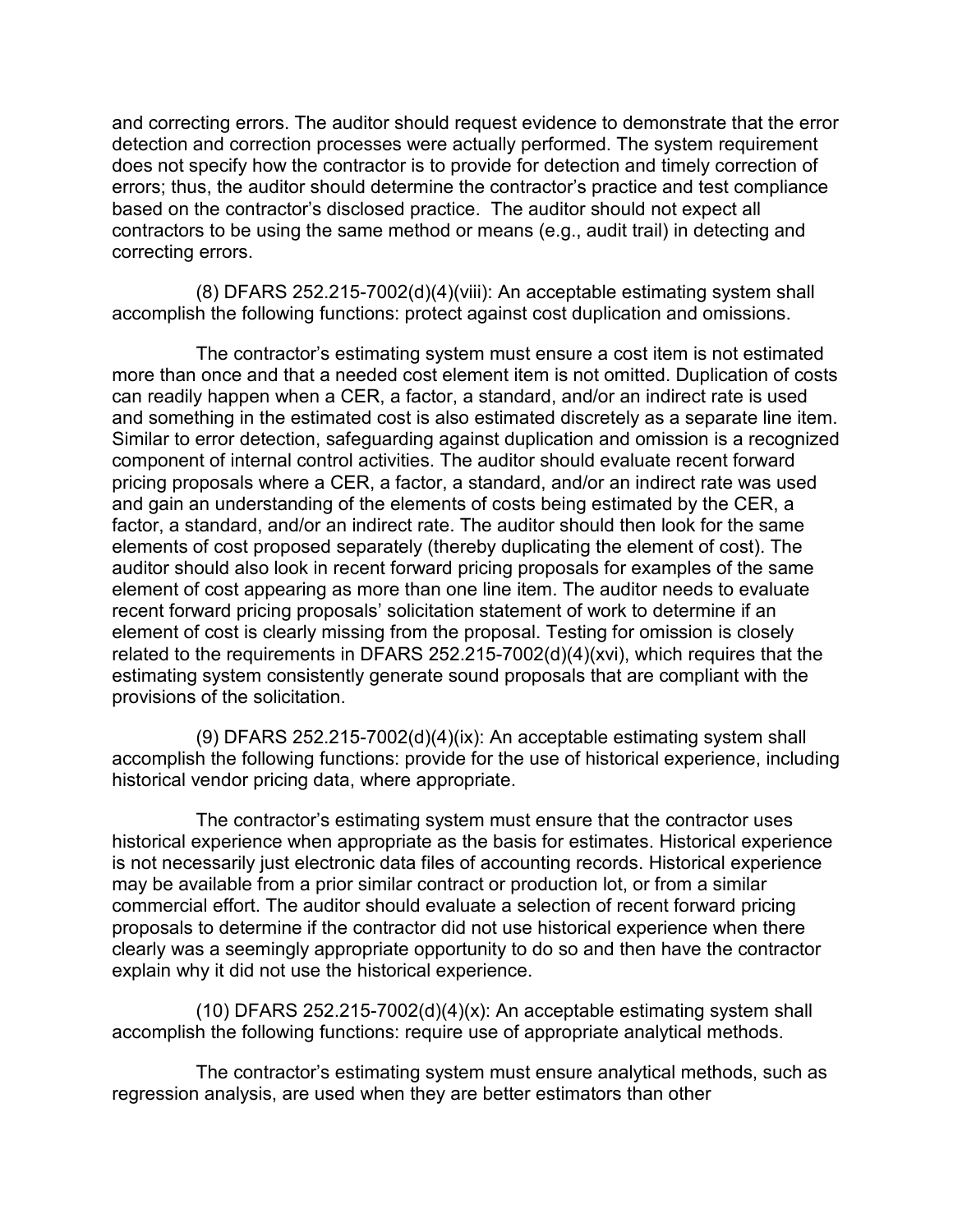methods/techniques. The auditor should evaluate a selection of recent forward pricing proposals to determine if the contractor did not use an analytical method when there clearly was a seemingly appropriate opportunity to do so and then have the contractor explain why it did not use the analytical method.

(11) DFARS 252.215-7002(d)(4)(xi): An acceptable estimating system shall accomplish the following functions: integrate data and information available from other management systems.

The contractor's estimating system must ensure relevant data and information from elsewhere within the contractor's business systems is utilized, as appropriate. This is not necessarily limited to computer-processed data. This can be related, in part, to the requirements in DFARS 252.215-7002(d)(4)(ix), which requires the appropriate use of historical experience, which could be data and information from other management systems. The auditor should evaluate a selection of recent forward pricing proposals to determine if the contractor did not use data and information from elsewhere within the business systems when there clearly was a seemingly appropriate opportunity to do so and then have the contractor explain why it did not use that data and information.

(12) DFARS 252.215-7002(d)(4)(xii): An acceptable estimating system shall accomplish the following functions: require management review, including verification of compliance with the company's estimating and budgeting policies, procedures, and practices.

The contractor's estimating system must ensure that management at a higher level than the forward pricing proposal supervisor is involved to provide assurance that the estimating personnel are complying with the contractor's estimating system policies, procedures, and/or processes. This could be accomplished on a current forward pricing proposal basis, or through a higher-level function, such as an internal audit, or both. Because DFARS 252.215-7002(d)(4)(xiii) requires an internal review process, the management review requirement must be different from the internal review requirement. A management review process is a recognized component of internal control activities and monitoring. The contractor may have a tracking log or other method to document its management reviews. The auditor should request evidence to demonstrate that the contractor actually performed management reviews.

(13) DFARS 252.215-7002(d)(4)(xiii): An acceptable estimating system shall accomplish the following functions: provide for internal review of, and accountability for, the acceptability of the estimating system, including the budgetary data supporting indirect cost estimates and comparisons of projected results to actual results, and an analysis of any differences.

The contractor's estimating system must include an internal review process to maintain the acceptability of the estimating system. This could be accomplished by a regular internal monitoring process, or by an internal audit, or both. Because DFARS 252.215-7002(d)(4)(xii) requires a management review process, the internal review requirement must be different from the management review requirement. A critical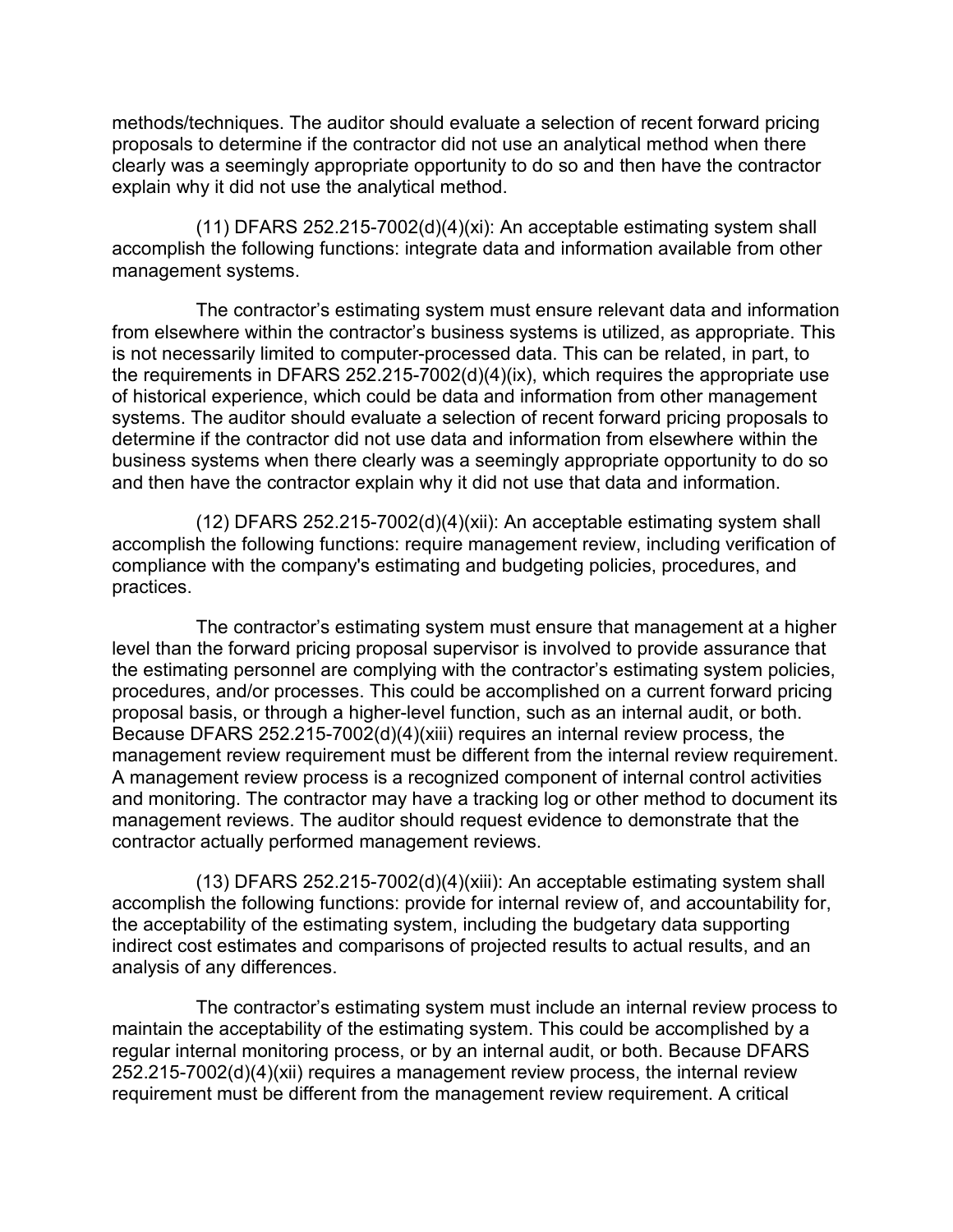element of the internal review is that the contractor compares its estimates (projected results, not negotiated amounts) to the eventual actual costs so that the contractor can adjust its estimating methods for future estimates. In addition, the requirement is specifically applicable to, but not limited to, indirect cost estimates. An internal review process is a recognized component of internal control activities and monitoring. The contractor may have a tracking log or other method to document its internal reviews. The auditor should request evidence to demonstrate that the internal reviews were actually performed.

(14) DFARS 252.215-7002(d)(4)(xiv): An acceptable estimating system shall accomplish the following functions: provide procedures to update cost estimates and notify the Contracting Officer in a timely manner throughout the negotiation process.

The contractor must update its forward pricing proposal, when appropriate, and provides timely notification to the PCO throughout the negotiation process. As required in 10 U.S. Code §2306a, Cost or Pricing Data, Truth in Negotiations, the cost or pricing data submitted must be accurate, complete, and current. The contractor may have a tracking log or other method to document its forward pricing proposal updates and notifications. The auditor should look for evidence that all forward pricing proposal updates were logged and that notification was provided to the PCO in a timely manner.

(15) DFARS 252.215-7002(d)(4)(xv): An acceptable estimating system shall accomplish the following functions: provide procedures that ensure subcontract prices are reasonable based on a documented review and analysis provided with the prime proposal, when practicable.

The contractor's estimating system must require that the contractor comply with the FAR 15.4 and other requirements related to subcontractor costs, such as the requirement to obtain competitive bids and the requirement to perform cost or price analyses. This criterion is the only DFARS business system requirement that is directed only to one particular cost element (subcontract costs). The auditor should evaluate a selection of recent forward pricing proposals to determine if the contractor performed all of the FAR 15.4 requirements related to subcontract proposals.

(16) DFARS 252.215-7002(d)(4)(xvi): An acceptable estimating system shall accomplish the following functions: provide estimating and budgeting practices that consistently generate sound proposals that are compliant with the provisions of the solicitation and are adequate to serve as a basis to reach a fair and reasonable price.

The contractor's estimating system must require the contractor to prepare forward pricing proposals that meet the requirements of the solicitation and that result in proposals that are adequately prepared to serve as a basis for negotiating a fair and reasonable price. This does not necessarily mean that the auditor or the PCO never takes exception to the contractor's estimates. The contractor may fully comply with the FAR and DFARS requirements relevant to forward pricing proposals, and yet fail to accurately estimate future costs. The auditor should evaluate a selection of recent forward pricing proposals to determine if the contractor has sufficiently addressed the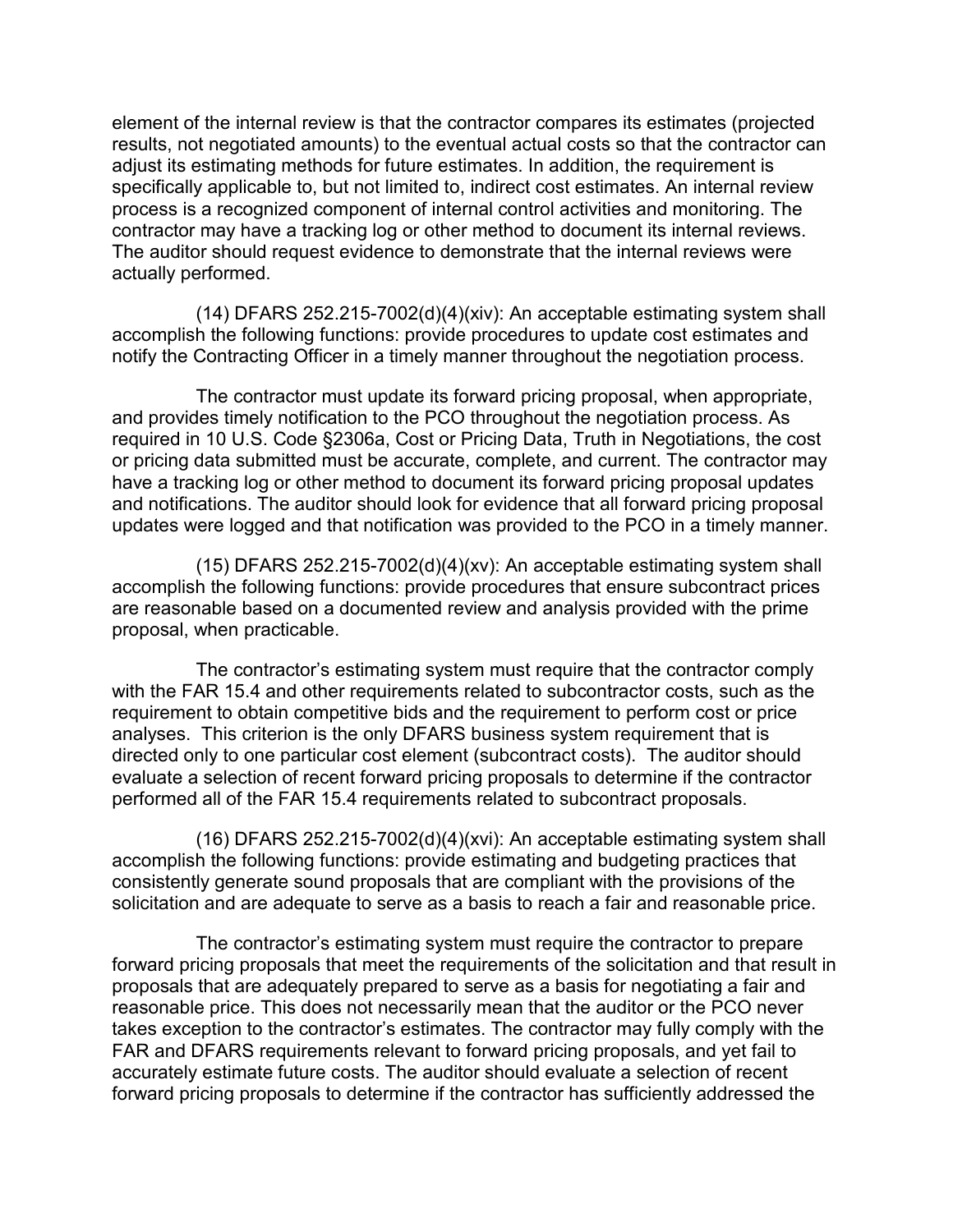solicitation. The auditor may also consider the audit findings (if the selected forward pricing proposals were previously audited by DCAA) and the Price Negotiation Memorandum (PNM) to determine if the nature of any exceptions leads the auditor to believe that the forward pricing proposals, as presented to the PCO, were consistently not an acceptable basis for negotiating a fair and reasonable price. If the contractor consistently estimates future costs significantly higher than negotiated, this could be an indicator that the contractor is not complying with the system requirement.

(17) DFARS 252.215-7002(d)(4)(xvii): An acceptable estimating system shall accomplish the following functions: have an adequate system description, including policies, procedures, and estimating and budgeting practices, that comply with the Federal Acquisition Regulation and Defense Federal Acquisition Regulation Supplement.

The contractor must have a written description of its estimating system that addresses all of the DFARS 252.215-7002 requirements and all of the FAR and other DFARS requirements related to a forward pricing proposal. Additionally, DFARS 252.215-7002(d)(1) specifically requires that the contractor disclose its estimating system, in writing, to the ACO. The auditor should evaluate the contractor's written system description, including all policies, procedures, desk instructions, etc., to determine that all FAR and DFARS requirements relevant to forward pricing proposals are addressed. The auditor should gain an understanding of the contractor's estimating system based on the contractor's written description of the system. The auditor should assess if the contractor's disclosure includes each of the DFARS 252.215-7002(d)(4) system requirements in sufficient detail for the government to make an informed judgment regarding the acceptability of the estimating practices (DFARS 252.215- 7002(d)(2)(ii)).

#### **5-505 Business System Reporting [\\*\\*](#page-2-15)**

a. The auditor should follow the guidance in 5-110 and 10-200 for reporting on the contractor's compliance with the DFARS business system criteria for cost estimating system. If significant noncompliance is found during the performance of any forward pricing related audit, the auditor should also consider if the contractor is noncompliant with any criteria in DFARS 215-407-5-70 and/or DFARS 252-215-7002. If the auditor determines the contractor is noncompliant with these DFARS requirements, then the auditor must report the system deficiency, as required by GAGAS (7.42 – 7.45) .

b. The auditor should send a copy of the estimating system audit report and a copy of the official notice of corrective action required to each contracting office and contract administration office having substantial business with the contractor. The auditor should consider significant deficiencies not corrected by the contractor in subsequent forward pricing proposal analyses and negotiations. (FAR 15.407-5(b)).

c. The auditor should report significant estimating system deficiencies in a report that describes the noncompliance(s) in sufficient detail so that the contracting officer understands the issues (reference 5-110 and 10-200).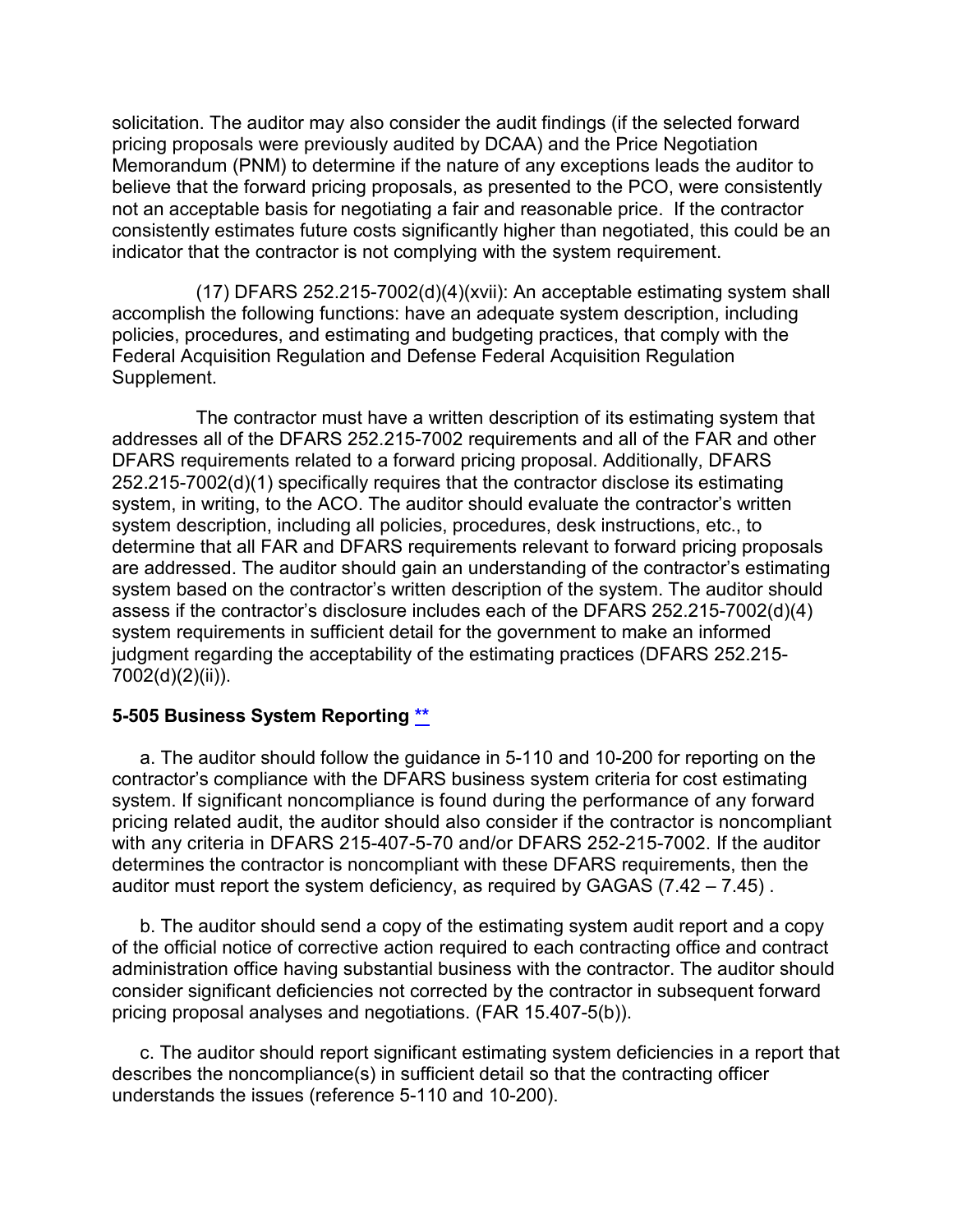#### **5-505.1 Other Than Large Business Contractor Reporting** [\\*\\*](#page-2-16)

a. During the course of any forward pricing related audit, the auditor may find evidence of a significant deficiency within the contractor's estimating system. For example, during multiple audits of forward pricing proposals the auditor may find that the contractor routinely fails to perform the FAR 15.4 required cost or price analysis of its subcontractors. If the contractor does not meet the DFARS definition of a large business contractor, the contractor's estimating system is generally not subject to a DCAA audit (5-502.1). However, because all contractors are required to have an acceptable estimating system (5-502 and 5-502.1a and b), the auditor should issue an estimating system deficiency report for the other than large business contractor's failure to comply with DFARS 215-407-5-70(b)(1) and (c)(4) and DFARS 252-215-7002(a) and (b).

b. All contractors are required to have an acceptable estimating system. The contractor's failure to meet the estimating system requirements must be cited for noncompliance regardless of the size of the contractor if the identified noncompliance results in significant deficiency with the applicable DFARS criteria.

c. When citing noncompliance at an other than large business contractor, the auditor should find the most applicable requirements from DFARS 252.215-7002 related to the identified significant deficiencies and describe how the contractor has failed to have an acceptable estimating system.

# **5-505.2 Contracting Officer Processing of the Estimating System Report [\\*\\*](#page-2-17)**

<span id="page-52-0"></span>a. The cognizant contracting officer, in consultation with the auditor, for contractors subject to the requirement for disclosure, maintenance, and review, shall determine the acceptability of the estimating system disclosure and shall approve or disapprove the system, and then pursue correction of any deficiencies. Furthermore, the contracting officer, in consultation with the auditor, shall determine whether the contractor's estimating system complies with the system criteria for an acceptable estimating system, as prescribed in the clause at DFARS 252.215-7002.

b. Within 10 days of receiving a DCAA audit report, if the contracting officer makes a determination that there is a significant deficiency, the contracting officer should provide an initial determination of deficiencies and a copy of the report to the contractor and require the contractor to submit a written response (PGI 215.407-5-  $70(e)(2)(ii)(A)$ ). The contracting officer will request the contractor to respond, in writing, within 30 days (DFARS 215.407-5-70(d)(2)).

c. The contracting officer, in consultation with the auditor, within 30 days of receiving the contractor's response, will evaluate the contractor's response and make a final determination that either: (DFARS 215.407-5-70(d)(2) and PGI 215.407-5- 70(e)(2)(ii)(C))

(1) The estimating system is acceptable and approved and no significant deficiencies remain; or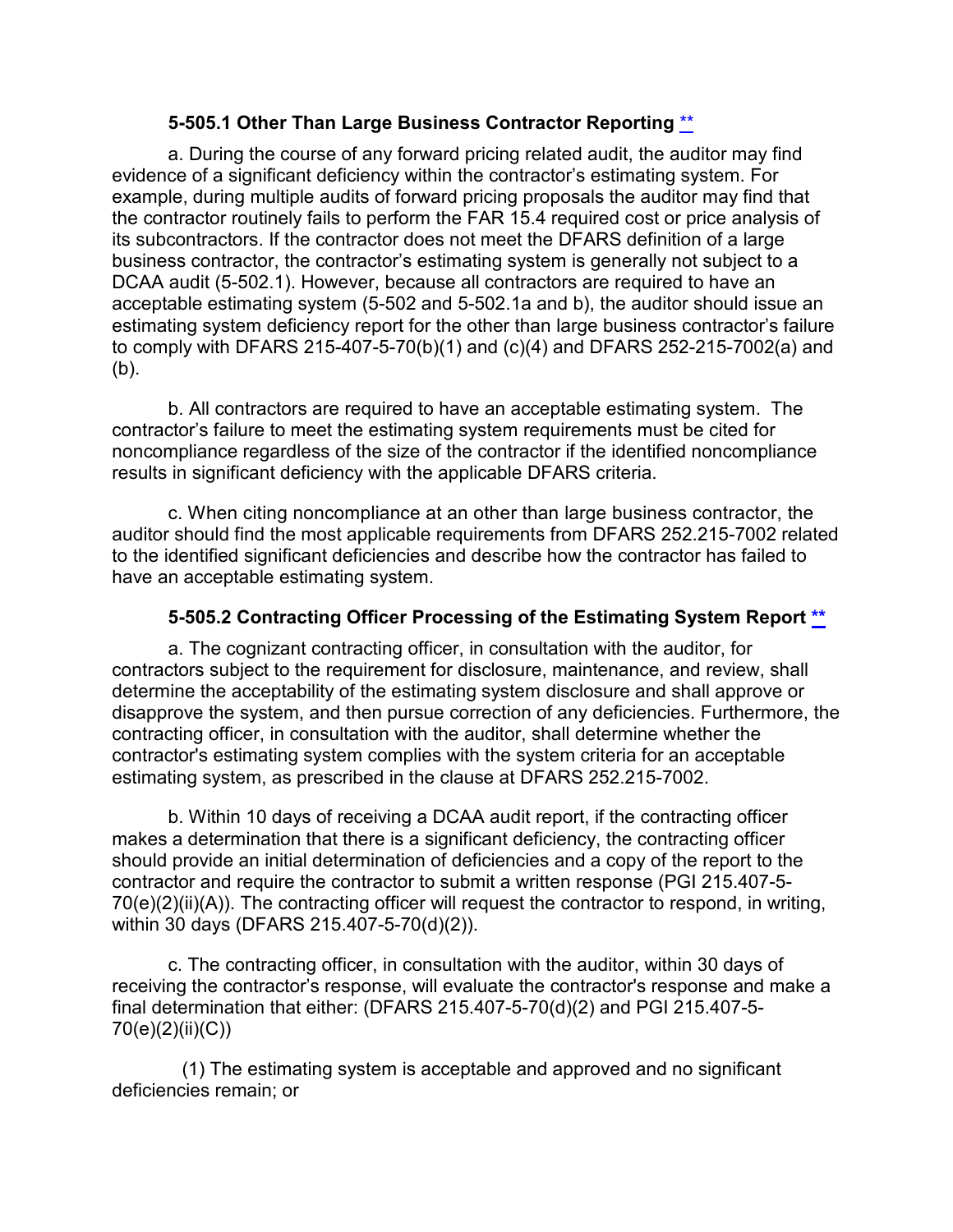(2) Significant deficiencies remain; notify the contractor of any remaining significant deficiencies, indicating the adequacy of any proposed or completed corrective action; and (a) request that contractor, within 45 days of receipt of the final determination, either correct the deficiencies or submit an acceptable corrective action plan showing milestones and actions to eliminate the deficiencies; and (b) disapprove the estimating system (DFARS 215-407-5-70(d)(3)).

d. The contracting officer shall promptly distribute copies of its determination to approve a system, disapprove a system and withhold payments, or approve a previously disapproved system and release withheld payments to the auditor; payment office; affected contracting officers at the buying activities; and cognizant contracting officers in contract administration activities.[\(DFARS 215.407-5-70\(f\)\)](http://www.ecfr.gov/cgi-bin/text-idx?SID=7b7bca14688a03c62ec0b66ffca89c6f&mc=true&node=se48.3.215_1407_65_670&rgn=div8).

#### **5-506 Monitoring and Follow-up-Estimating System [\\*\\*](#page-2-18)**

a. The auditor and contracting officer will monitor the contractor's progress toward correction of deficiencies. If the contractor fails to make adequate progress, the contracting officer shall take whatever action is necessary to ensure that the contractor corrects the deficiencies. (PGI 215.407-5-70(e)(3)(ii)(A))

b. When the contractor notifies the contracting officer that the contractor has corrected the significant deficiencies, the contracting officer shall request that the auditor review the correction(s) to determine if the significant deficiencies have been resolved. (PGI 215.407-5-70(e)(3)(ii)(B)(1))) In response to a contracting officer's request for an audit of the contractor's corrective action, the auditor will initiate a followup audit to ascertain the status of the corrective action(s) and to reevaluate the significance of any uncorrected deficiencies. The follow-up audit should include steps to determine that the proposed corrective action(s) are sufficient to correct any deficiencies.

c. After completion of any follow-up audits, the auditor will issue a new report advising recipients of the original report of the status of the corrective actions. The auditor will include a description of the deficiency, status of corrective action, and status of any prior recommendations. This new report should reference the previous report(s). If necessary, the report will request the assistance of procurement and/or contract administration activities to obtain contractor implementation of audit recommendations. If, as a result of estimating deficiencies, the contracting officer has lowered the threshold for requesting field pricing support (see 9-102.3), recommend that the threshold be raised if the follow-up audit reveals that the deficiencies have been corrected. If the deficiencies were not corrected, recommend that the contracting officer take appropriate steps to stimulate contractor corrective action.

d. If a follow-up audit discloses a significant estimating system deficiency not previously reported, it should be included in the follow-up report.

e. The contracting officer shall determine if the contractor has corrected the deficiencies. (PGI 215.407-5-70(e)(3)(ii)(B)(2)))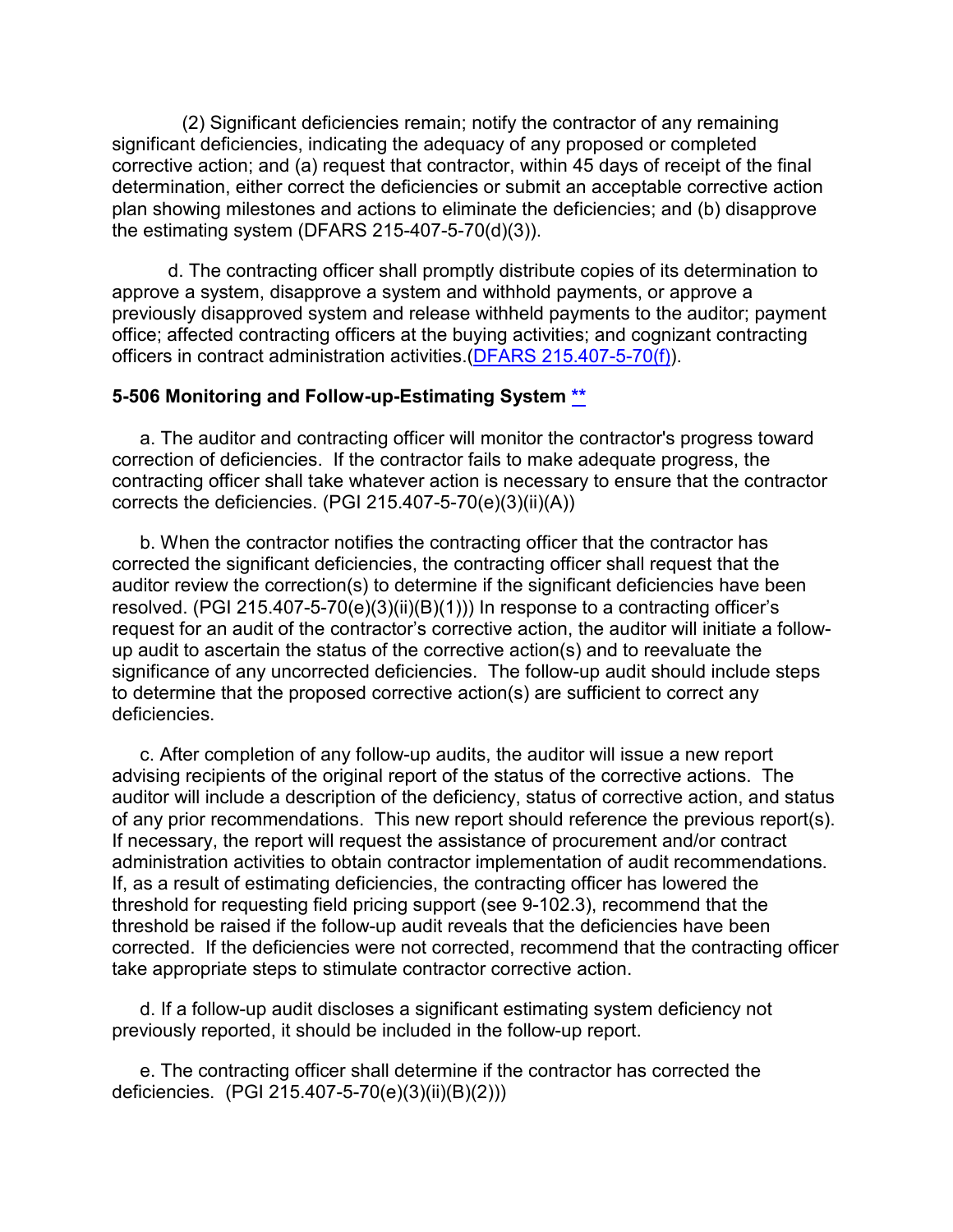f. If the contracting officer determines that the contractor has corrected the deficiencies, the contracting officer's notification shall be sent to the auditor; payment office; appropriate action officers responsible for reporting past performance at the requiring activities; and each contracting and contract administration office having substantial business with the contractor, as applicable. (PGI 215.407-5- 70(e)(3)(ii)(B)(3)))

g. If the contractor fails to make adequate progress toward corrective action, the contracting officer can take actions, such as withdraw or withhold approval of the system; bringing the issue to the attention of higher level management, implementing or increasing the withholding in accordance with DFARS 252.242-7005, Contractor Business Systems, and recommending non-award of potential contracts. (PGI 215.407- 5-70(e)(3)(ii)(A)).

# **5-600 Section 6 -- DCMA Cognizance of Business Systems [\\*\\*](#page-2-19)**

DCMA is cognizant over three of the six business systems as defined by DFARS 252.242-7005 as Earned Value Management System, Contractor Purchasing System Administration, and Contractor Property Management System Administration. If DCMA requests assistance for any of these systems, please coordinate with HQs PAS/Region before any assistance is provided to DCMA.

# **5-700 Section 7 --- Contractor Information Survey \*\***

# **5-701 Introduction** \*\*

This section provides guidance on performing the Contractor Information Survey (hereafter referred to simply as "CIS").

# **5-702 Contractor Information Survey** \*\*

a. The [CIS](https://intranet.dcaa.mil/Lists/Audit_Programs__Other_Miscellaneous_Documents/DispForm.aspx?ID=290&Source=https%3A%2F%2Fintranet%2Edcaa%2Emil%2FSitePages%2FAPRSOAG%5F2%2Easpx&ContentTypeId=0x010081CD2F96F4602146955C3A214C000D5C) is a tool for obtaining information about contractors to assist the audit team in identifying potential areas where future audit effort may be warranted.

b. The CIS assists the auditor in gaining an understanding the contractor's organizational structure and business, the overall design of the contractor's accounting system, and basic information related to internal control.

c. The CIS is not to be used as an internal part of the risk assessment process or as the basis for documenting an understanding of internal control for any particular audit assignment.

d. Regional and CAD leadership will work with Management teams to establish when it is appropriate to use the CIS. The CIS will primarily be used at smaller contractor locations where they have had little or no audit effort in three (3) to five (5) years.